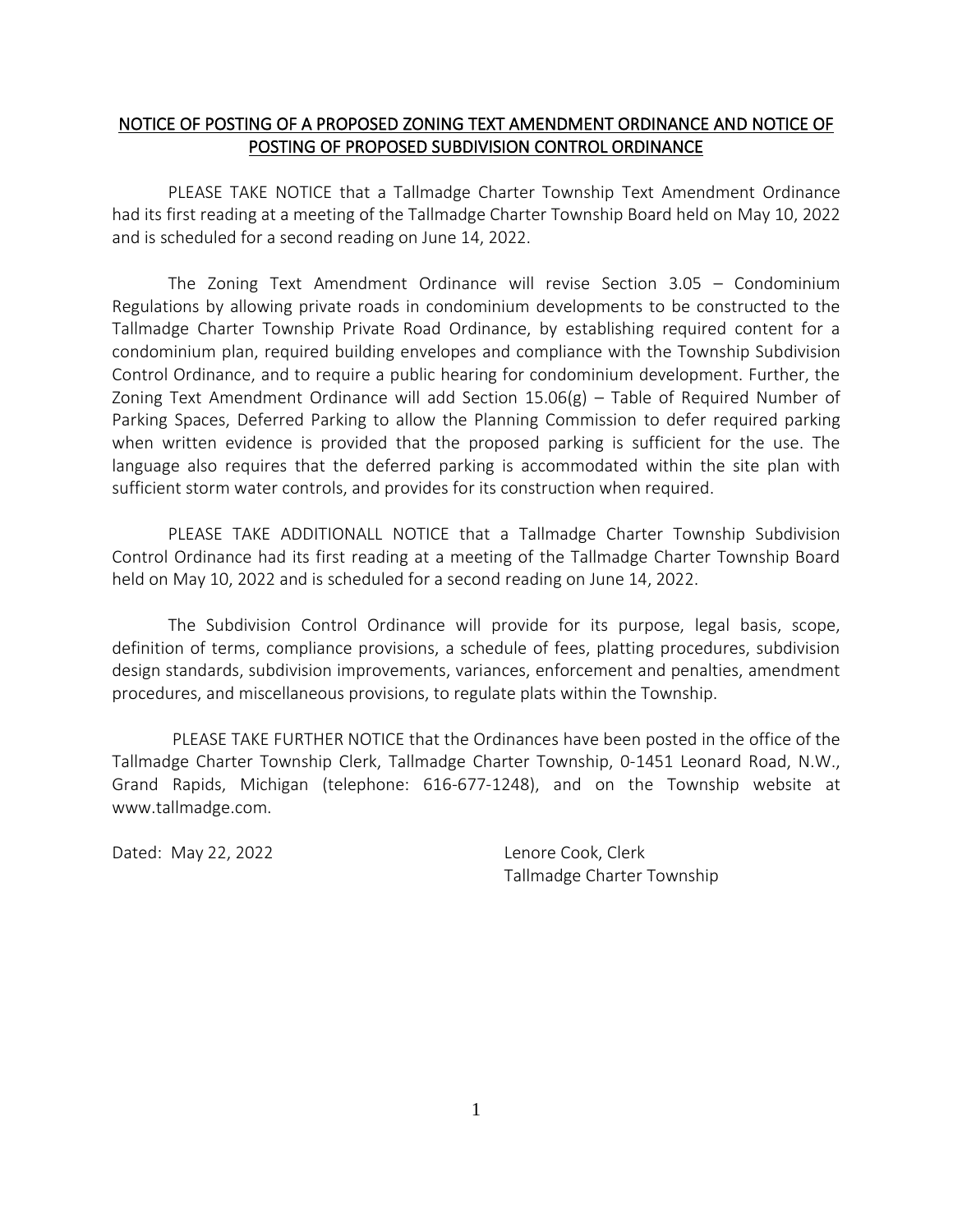The following Zoning Text Amendment Ordinance was introduced and a first reading completed at the Tallmadge Charter Township Board meeting on May 10, 2022.

ORDINANCE NO. \_\_\_\_\_\_\_\_\_\_\_

## ZONING TEXT AMENDMENT ORDINANCE

AN ORDINANCE TO AMEND THE TALLMADGE CHARTER TOWNSHIP ZONING ORDINANCE BY AMENDING SECTION 3.05 – CONDOMINIUM REGULATIONS, BY ADDING SECTION 15.06(G) – TABLE OF REQUIRED NUMBER OF PARKING SPACES, DEFERRED PARKING, TO PROVIDE FOR SEVERABILITY, TO PROVIDE FOR REPEAL, AND TO PROVIDE FOR THE EFFECTIVE DATE OF THIS ORDINANCE.

THE CHARTER TOWNSHIP OF TALLMADGE, COUNTY OF OTTAWA, AND STATE OF MICHIGAN ORDAINS:

Section 1. Condominium Regulations. Section 3.05 of the Tallmadge Charter Township Zoning Ordinance shall be amended to state in its entirety as follows.

Section 3.05 – Condominium Regulations.

The following regulations shall apply to all condominium projects within Tallmadge Township:

- (a) Initial Information: Pursuant to Section 71 of Public Act 59 of 1978, as amended (MCL 559.171), a person, firm or corporation intending to develop a condominium project shall provide to the Township the following information with respect to the project:
	- 1. The name, address and telephone number of the following:
		- All persons, firms or corporations with an ownership interest in the land on which the condominium project will be located together with a description of the nature of each entity's interest (for example: fee owner, optionee, or land contract vendee).
		- All engineers, attorneys, architects or registered land surveyors associated with the project.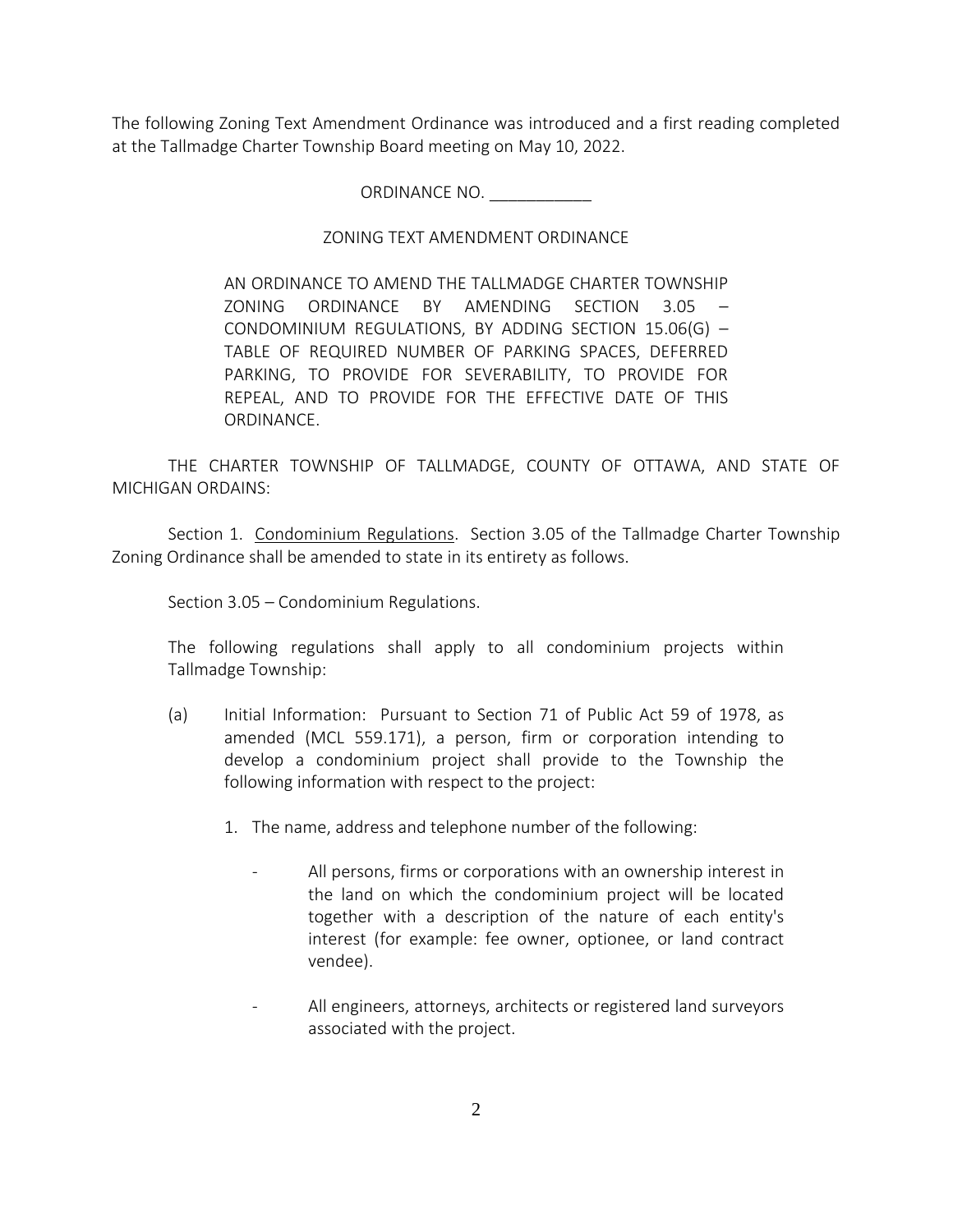- The developer or proprietor of the condominium project.
- 2. The legal description of the land on which the condominium project will be developed, together with appropriate tax identification numbers.
- 3. The acreage content of the land on which the condominium project will be developed.
- 4. The purpose of the project (for example: residential, commercial, industrial, etc.).
- 5. Approximate number of condominium units to be developed on the subject parcel.
- 6. What type of water supply and sewage disposal systems are proposed.

The information shall be furnished to the Zoning Administrator and shall be kept updated until such time as a Certificate of Occupancy has been issued.

- (b) Site Plans, Engineering, and Inspections. Prior to recording of the Master Deed required by Section 72 of Public Act of 59 of 1978, as amended (MCL 559.108), the condominium project shall undergo site plan review and approval by the Planning Commission in accordance with Chapter 18 of this Ordinance. Prior to approving the site plan, the condominium project developer shall furnish the Planning Commission with one (1) copy of all restrictive covenants. All single family detached condominium projects shall comply with the provisions of Subsection (h) below. The Township shall require appropriate engineering plans and inspections prior to the issuance of any Certificate of Occupancy.
- (c) Change or Expansion of Project. Prior to the expansion or a change in a condominium project which has been approved by the Planning Commission, the new phase or change shall undergo site plan review in accordance with Chapter 18.
- (d) Master Deed and "As Built" Survey. The condominium project developer or proprietor shall furnish the Zoning Administrator with the following: One (1) copy of the recorded Master Deed, one (1) copy of all restrictive covenants, and two (2) copies of an "as built survey". The "as built survey" shall be reviewed by the Township Engineer for compliance with Township ordinances. Fees for this review shall be established by resolution of the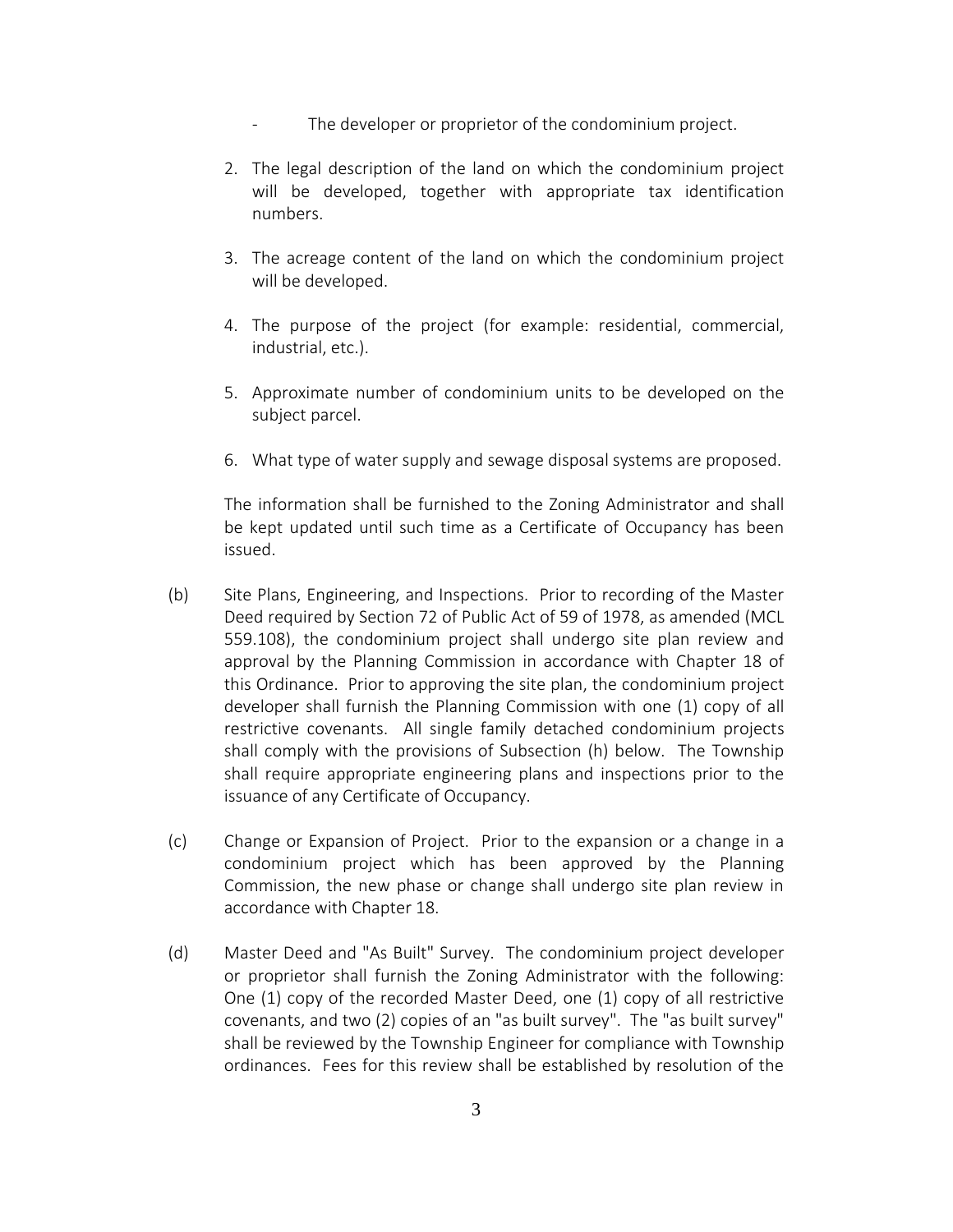Township Board.

- (e) Monuments Required. All condominium projects which consist in whole or in part of condominium units which are building sites, mobile home sites, or recreational sites shall be marked with monuments as provided in this subsection:
	- 1. Monuments shall be located in the ground and made according to the following requirements, but it is not intended or required that monuments be placed within the traveled portion of a street to mark angles in the boundary of the condominium project if the angle points can be readily re-established by reference to monuments along the sidelines of the streets.
	- 2. All Monuments used shall be made of solid iron or steel bars at least one-half (1/2) inch in diameter and thirty-six (36) inches long and completely encased in concrete at least four (4) inches in diameter.
	- 3. Monuments shall be located in the ground at all angles in the boundaries of the condominium project; at the intersection of the lines of streets with the boundaries of the condominium project, and at the intersection of alleys with the boundaries of the condominium project; at all points of curvature, points of tangency, points of compound curvature, points of reverse curvature, and angle points in the side lines of streets and alleys; at all angles of an intermediate traverse line; and at the intersection of all limited common elements and all common elements.
	- 4. If the required location of a monument is an inaccessible place, or where the locating of a monument would be clearly impractical, it is sufficient to place a reference monument nearby and the precise location thereof be clearly indicated on the plans and referenced to the true point.
	- 5. All required monuments shall be placed flush with the ground where practical.
	- 6. All unit corners shall be monumented in the field by iron or steel bars or iron pipes at least eighteen (18) inches long and one-half (1/2) inch in diameter, or other approved markers.
	- 7. The Township Board may waive the placing of any of the required monuments and markers for a reasonable time, not to exceed one (1)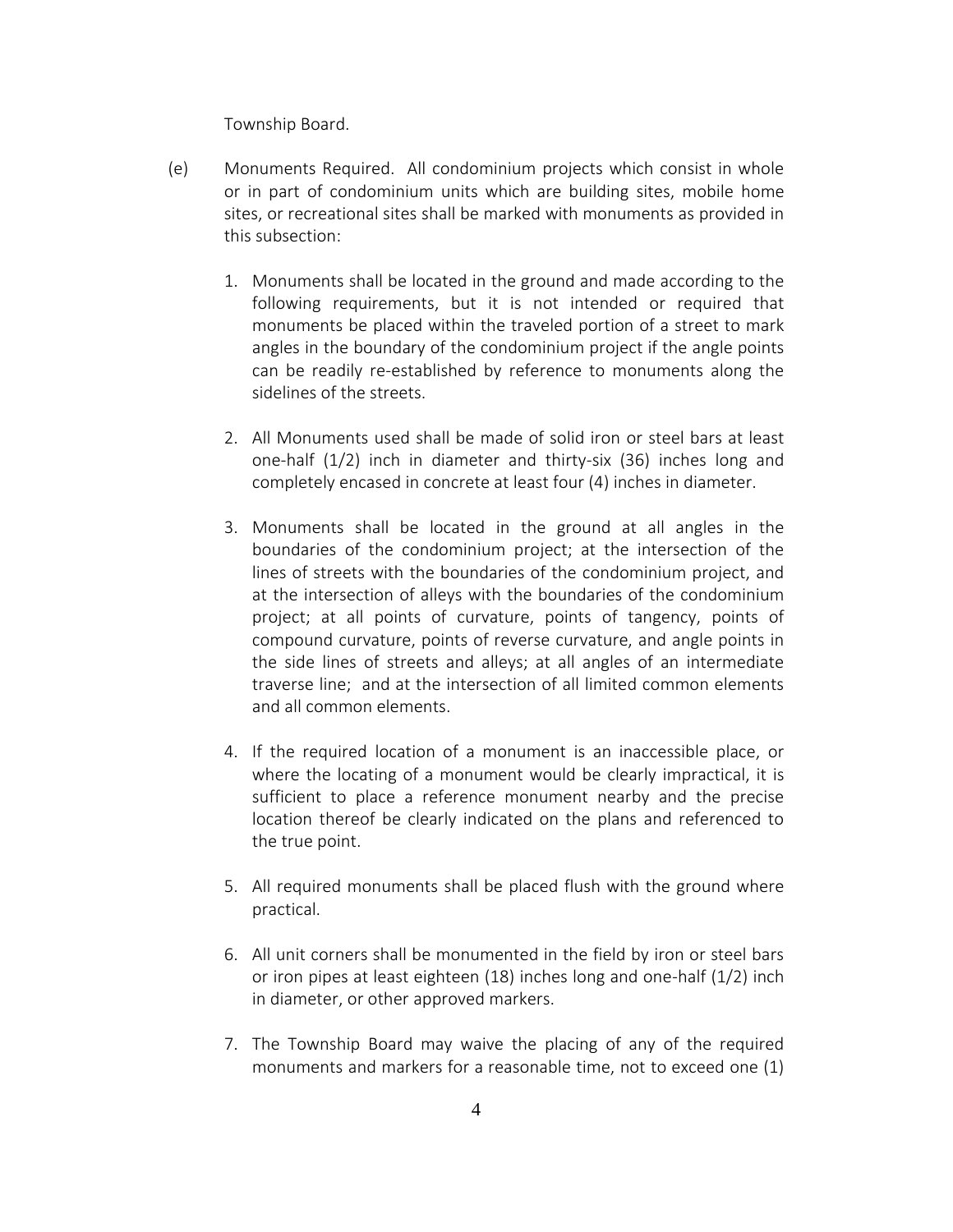year, on the condition that the proprietor deposits with the Township Clerk cash, a certified check, or an irrevocable bank letter of credit running to the Township of Tallmadge, in an amount not less than one hundred dollars (\$100), the total amount of which shall be figured at the rate of twenty-five dollars (\$25) per monument. Such cash, certified check, or irrevocable bank letter of credit shall be returned to the proprietor upon receipt of a certificate by a surveyor that the monuments and markers have been placed as required within the time specified.

- (f) Federal, State, and Local Laws. All condominium projects shall comply with all Federal and State Statutes and local Ordinances.
- (g) State and County Approval. The developer or proprietor of the condominium projects shall provide proof that all appropriate State, County, and Township approvals have been received with regard to the water supply and sewage disposal systems for the proposed project.
- (h) Single Family Detached Condominium. Single family detached condominiums shall be subject to all requirements and standards of the Zoning District including minimum floor area, lot size, lot width, and setback requirements.
- (i) Mobile Home Projects. Mobile home condominium projects shall conform to all requirements of this ordinance and shall be located only in the R-4 mobile home park district.
- (j) Streets and Roadways. All streets and roadways shall meet the minimum standard set for such facilities in accordance with the Tallmadge Charter Township Private Road Ordinance for private roads and by the Ottawa County Road Commission for public roads.
- (k) Condominium Plan Required Content. All condominium subdivision plans shall include information required by Section 66 of the Condominium Act and the following:
	- 1. A survey plan of the condominium subdivision.
	- 2. A floodplain plan, when appropriate.
	- 3. A site plan showing the location, size, shape, area and width of all condominium units.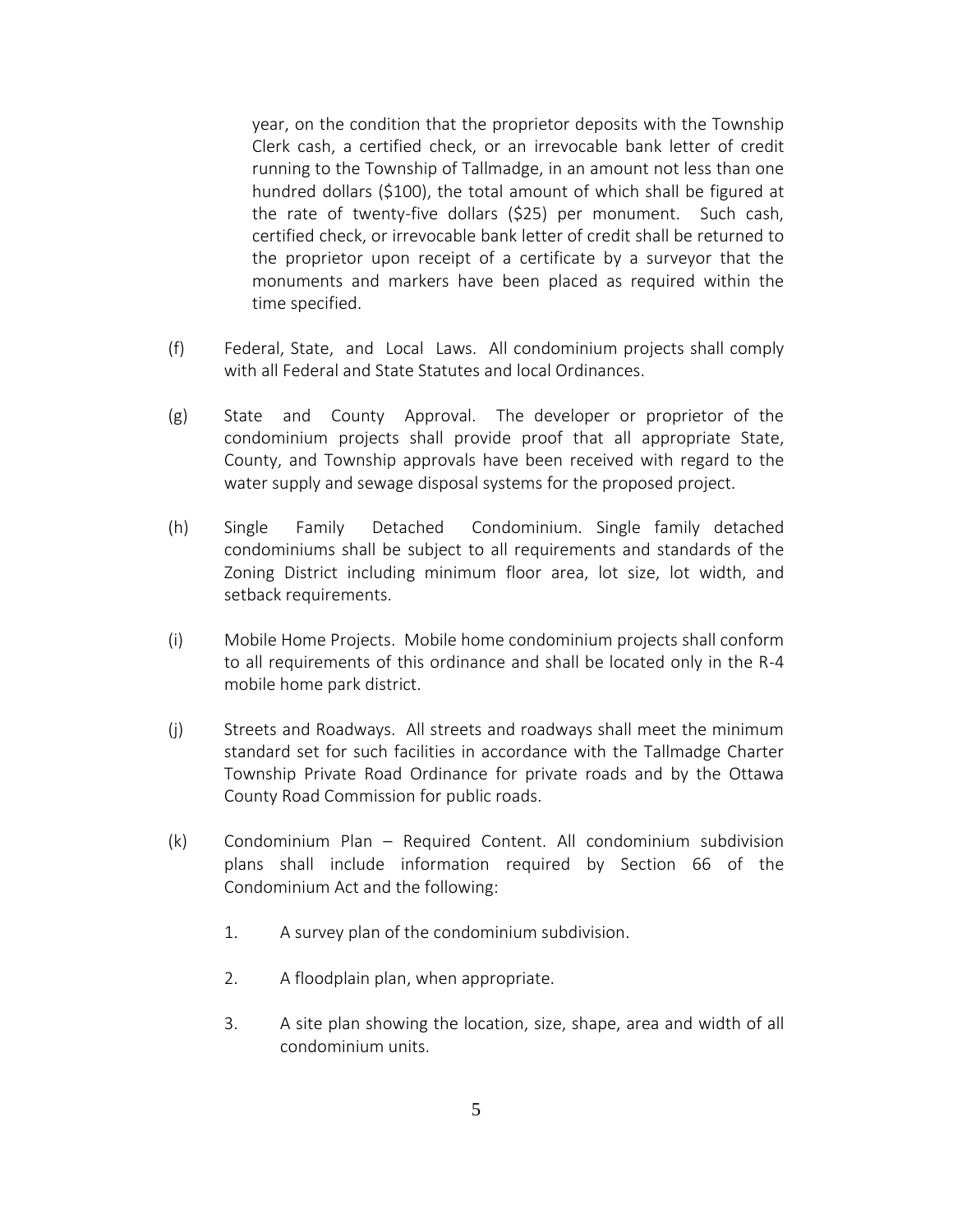- 4. A utility plan showing all sanitary sewer, water, and storm sewer lines and easements granted to the Township for installation, repair, and maintenance of all utilities.
- 5. A street construction, paving, and maintenance plan for all private streets within the proposed condominium subdivision.
- 6. A storm drainage and stormwater management plan, including all lines, swales, drains, basins, and other facilities.
- (l) Site Condominium Projects. All condominium projects which consist in whole or in part of condominium units which are building sites, mobile home sites, or recreational sites shall provide in the condominium plan a building envelope for each unit that complies with the setbacks and area requirements for a lot under this Ordinance. Further, condominium projects shall meet the provisions of Article 3 and Article 4 of the Tallmadge Charter Township Subdivision Control Ordinance, as amended. Where conflict may exist between this Section 3.05 and the Tallmadge Charter Township Subdivision Control Ordinance, the more restrictive shall control.
- (m) Public Hearing. The Planning Commission shall hold a public hearing on the proposed condominium project. At least fifteen (15) days in advance of such hearing, notice shall be published in a local newspaper of general circulation and shall be sent by mail or personal delivery to the owners of property for which approval is being considered, to all persons to whom real property is assessed within 300 feet of the boundary of the property in question, and to the occupants of all structures within 300 feet. The notice of public hearing must contain the following information: time and place of the hearing, description of the property in question, the use being proposed, and when and where written comments may be accepted.

Section 2. Table of Required Number of Parking Spaces, Deferred Parking. Section 15.06(g) of the Tallmadge Charter Township Zoning Ordinance shall be added to state in its entirety as follows.

Section 15.06(g) – Table of Required Number of Parking Spaces, Deferred Parking

In order to avoid excessive amounts of impervious surface ad to allow for an opportunity to provide parking which meets the demonstrated needs of a proposed use, the Planning Commission may approve a site plan for which the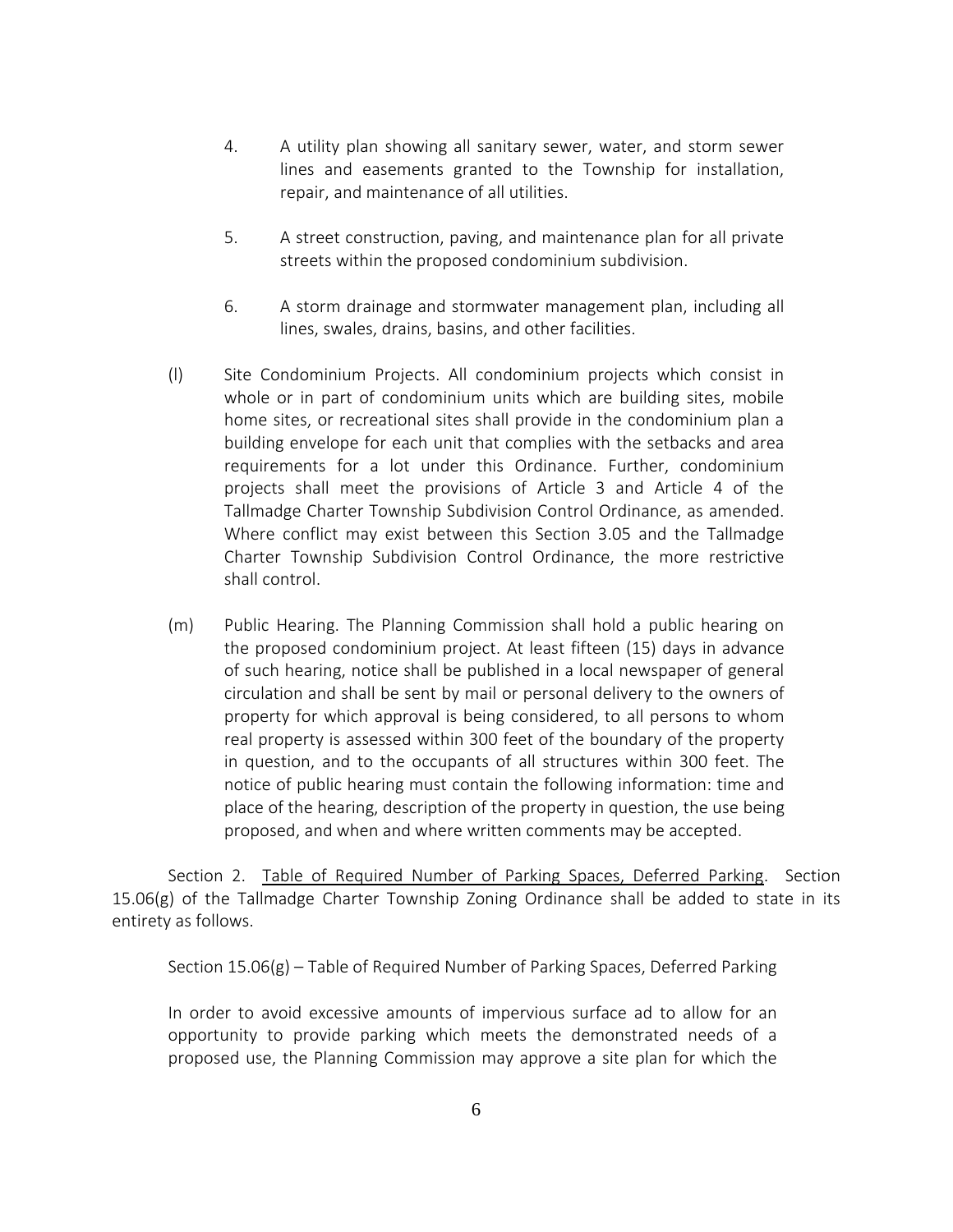applicant requests to defer installing a portion of the minimum number of parking spaces required herein according to the following requirements:

- 1. The applicant must provide written evidence to the Planning Commission that the parking proposed to be installed on the site for the proposed use is sufficient to meet the parking needs of those who will patronize the use as well as the parking needs for employees during the largest working shift. Such evidence may consist of:
	- a. Arrangements for nearby shared parking;
	- b. Evidence that the proposed use will also be patronized by pedestrians or by those using bus service;
	- c. Evidence from the parking history of the proposed use or a use similar to the proposed use at other locations.
- 2. The site plan shall illustrate the location and layout of the required number of parking spaces which are being requested for deferred installation to verify that there is sufficient space on the site for the required parking to be provided if it becomes necessary at a later time. In addition, the applicant shall provide evidence that the storm water system can accommodate the deferred parking without modification to handle the increased water runoff if the deferred parking is actually constructed.
- 3. If a site plan is approved to allow fewer parking spaces than required by this Section 15.06 above, such parking plan shall only apply to the stated use. Any other use of the site shall comply with the requirements of Section 15.06 before an occupancy permit is issued or such use shall first obtain approval from the Planning Commission in accordance with the requirements of this subsection (g) before an occupancy permit is issued.
- 4. The number and location of parking spaces deferred by the Planning Commission shall be installed by the property owner if the Zoning Administrator, upon review of the parking conditions on the site, determines that the parking is needed. The Zoning Administrator shall send a written notice of the need to install the deferred parking spaces to the property owner who must install the deferred spaces within six (6) months of the date of the letter. Failure to comply with this order shall be deemed a violation of this Zoning Ordinance and subject to penalties within Section 20.03 herein.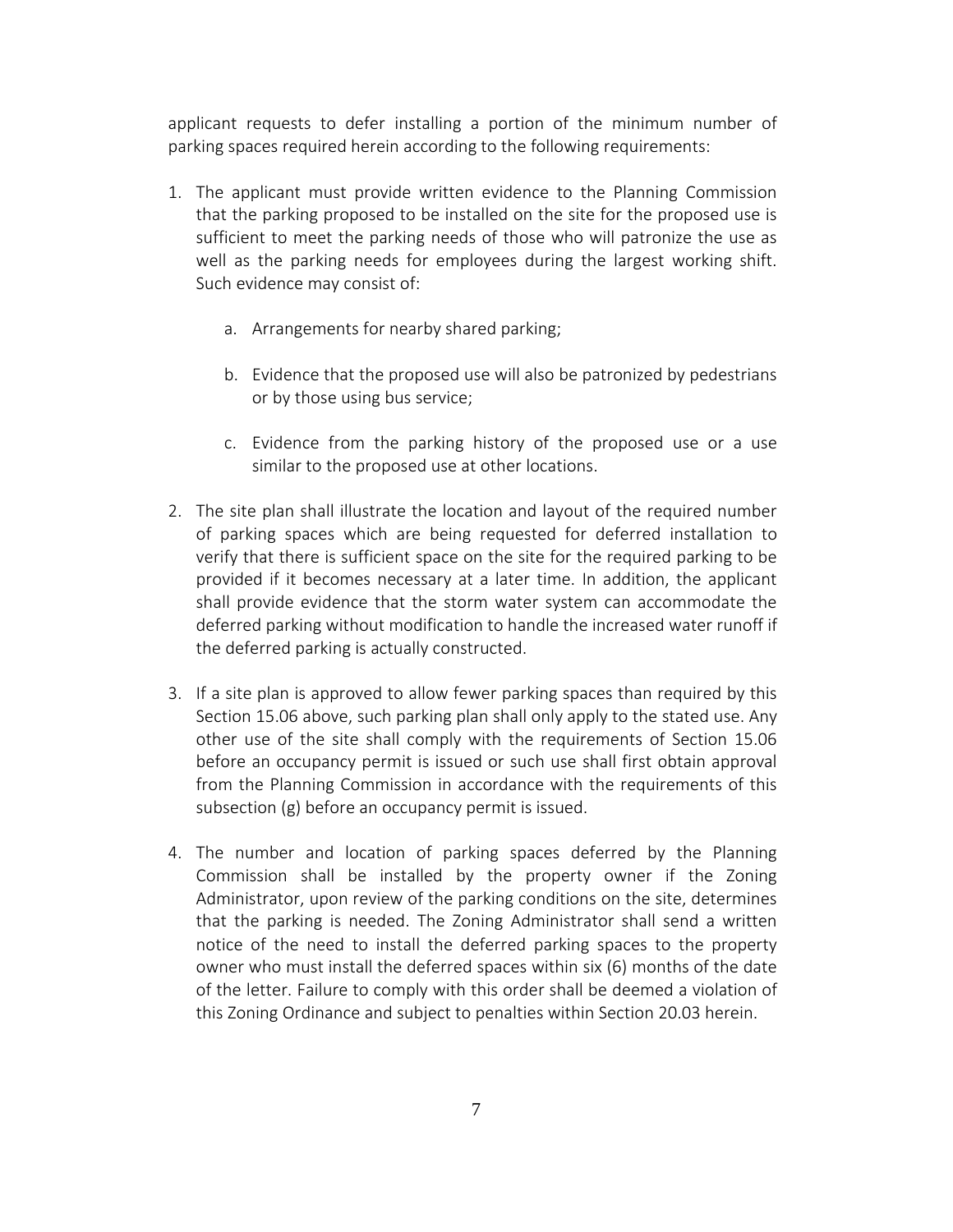Section 3. Severable Provisions. If any section, subsection, sentence, clause, phrase or portion of this Ordinance is for any reason held invalid or unconstitutional by any court of competent jurisdiction, such portion shall be deemed a separate, distinct, and independent provision and such holding shall not affect the validity of the remaining portions thereof.

Section 4. Repeal. All ordinances or parts of ordinances in conflict with this Ordinance are hereby expressly repealed.

Section 5. Effective Date. This amendment to the Tallmadge Charter Township Zoning Ordinance was approved and adopted by the Township Board of Tallmadge Charter Township, Ottawa County, Michigan on \_\_\_\_\_\_\_\_\_\_\_\_\_\_, 2022, after a public hearing as required pursuant to Michigan Act 110 of 2006, as amended; after introduction and a first reading on 2022, and after posting and publication following such first reading as required by Michigan Act 359 of 1947, as amended. This Ordinance shall be effective on \_\_\_\_\_\_\_\_\_\_\_, 2022, which date is the eighth day after publication of a Notice of Adoption and Posting of the Zoning Amendment Ordinance in the *Grand Rapids Press,* as required by Section 401 of Act 110, as amended. However, this effective date shall be extended as necessary to comply with the requirements of Section 402 of Act 110, as amended.

\_\_\_\_\_\_\_\_\_\_\_\_\_\_\_\_\_\_\_\_\_\_\_\_\_\_\_\_\_\_ \_\_\_\_\_\_\_\_\_\_\_\_\_\_\_\_\_\_\_\_\_\_\_\_\_\_\_\_\_\_

Mark Bennett **Lenore Cook**, Township Supervisor Township Clerk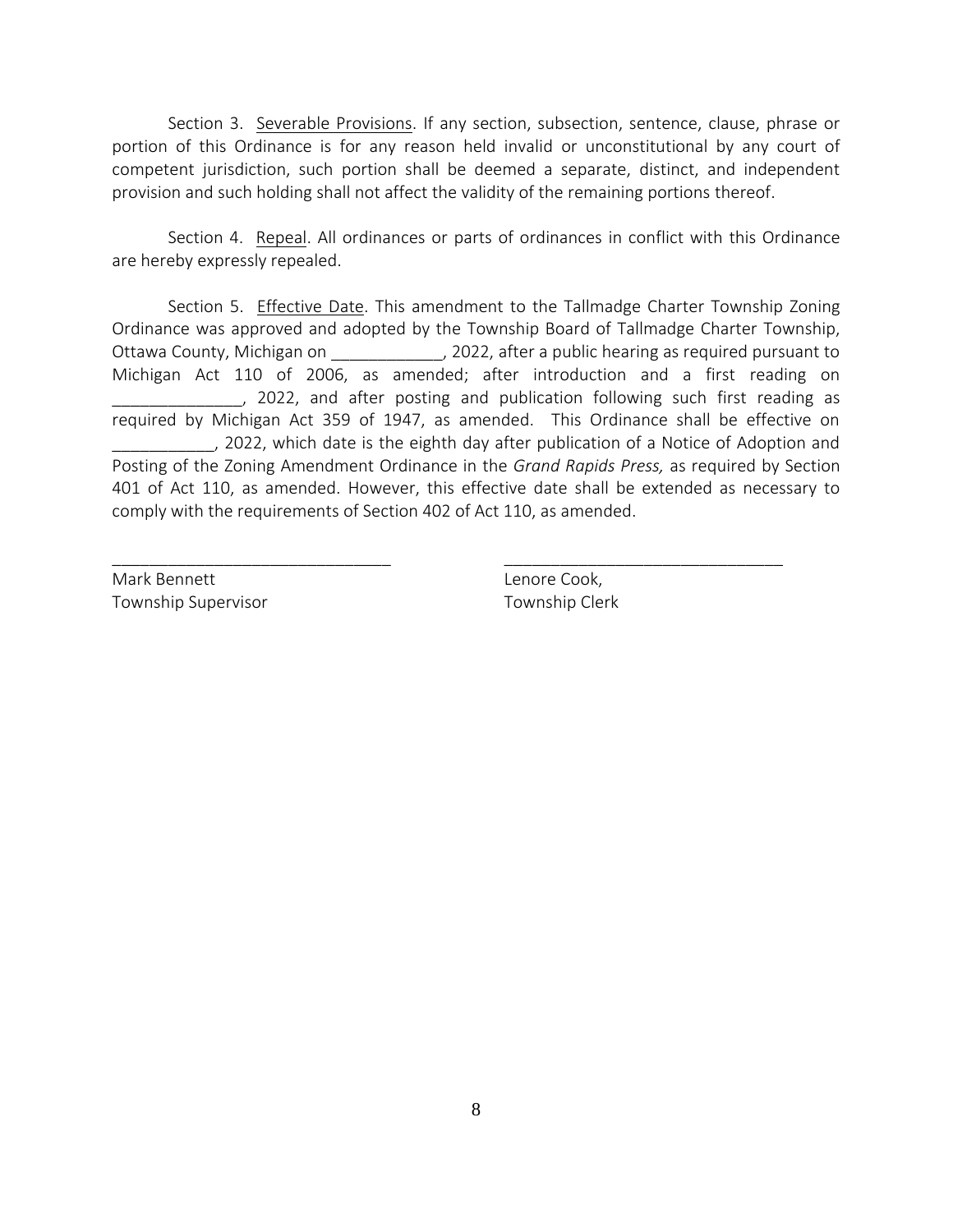# **CERTIFICATE**

| I, Lenore Cook, the Clerk for the Charter Township of Tallmadge, Ottawa County,                                                                          |  |  |  |  |  |
|----------------------------------------------------------------------------------------------------------------------------------------------------------|--|--|--|--|--|
| Michigan, certify that the foregoing Tallmadge Charter Township Zoning Text Amendment                                                                    |  |  |  |  |  |
| Ordinance was adopted at a regular meeting of the Township Board held on                                                                                 |  |  |  |  |  |
|                                                                                                                                                          |  |  |  |  |  |
|                                                                                                                                                          |  |  |  |  |  |
| _________________________________. The following members of the Township Board were absent:<br><u> 1989 - Johann John Stone, mensk politik (f. 1989)</u> |  |  |  |  |  |
| The Ordinance was adopted by the Township Board with members of the Board ___________                                                                    |  |  |  |  |  |
|                                                                                                                                                          |  |  |  |  |  |
|                                                                                                                                                          |  |  |  |  |  |
| Ordinance was published in the Northwest and Grand Rapid Press on ____________________                                                                   |  |  |  |  |  |
| 2022.                                                                                                                                                    |  |  |  |  |  |

Lenore Cook, Clerk Tallmadge Charter Township

\_\_\_\_\_\_\_\_\_\_\_\_\_\_\_\_\_\_\_\_\_\_\_\_\_\_\_\_\_\_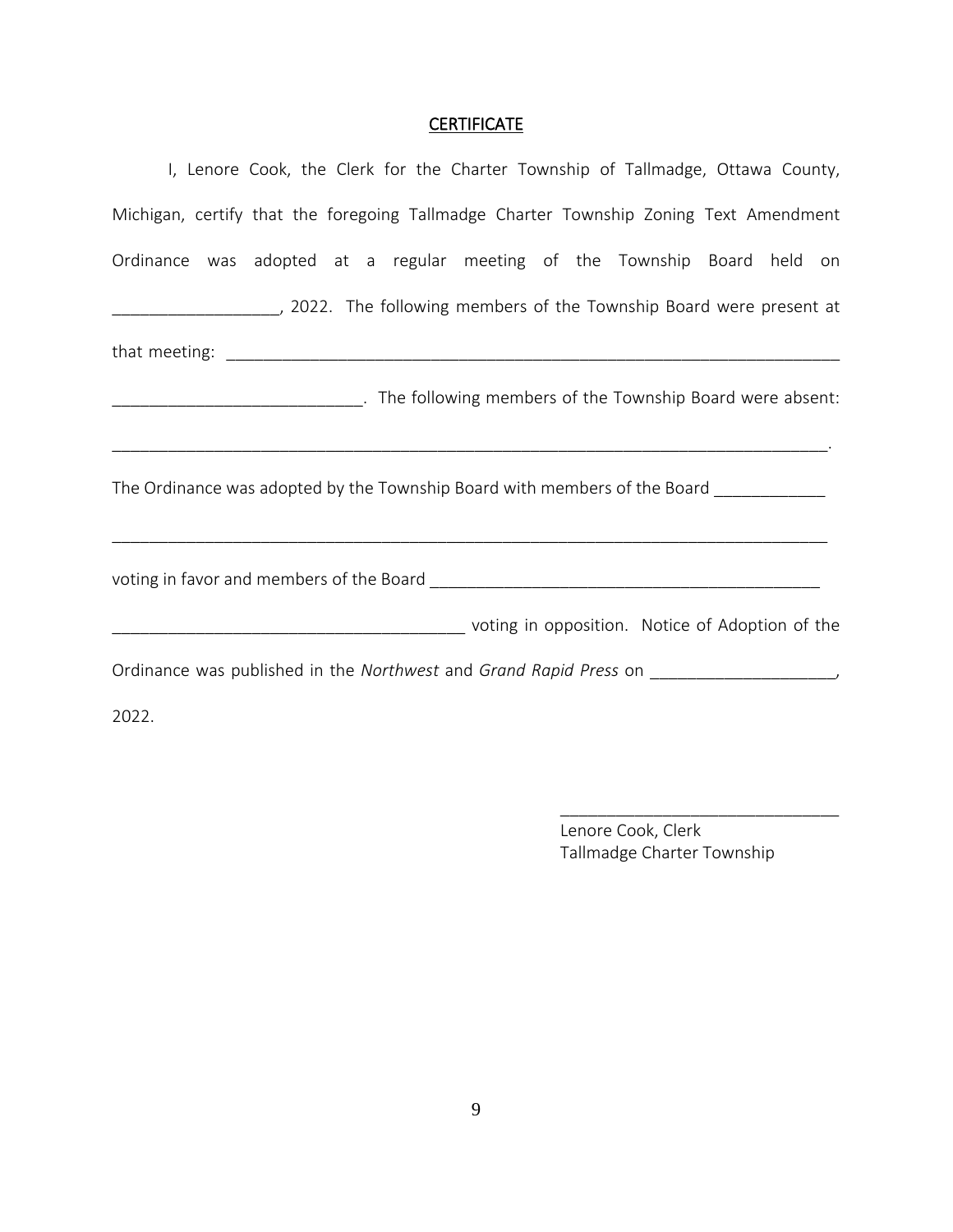#### AFFIDAVIT OF POSTING

(Zoning Text Amendment Ordinance)

STATE OF MICHIGAN )

COUNTY OF OTTAWA )

The undersigned, Lenore Cook, the Tallmadge Charter Township Clerk, being first duly sworn, deposes and says as follows:

1. That she posted a proposed Zoning Text Amendment Ordinance for Tallmadge

Charter Township, after its first reading at a meeting of the Tallmadge Charter Township Board

held on \_\_\_\_\_\_\_\_\_\_\_\_\_\_\_, 2022 in the Township Clerk's office and on the Township's website

at www.tallmadge.com on \_\_\_\_\_\_\_\_\_\_\_\_\_\_\_\_\_, 2022.

)ss

Lenore Cook, Clerk Tallmadge Charter Township

\_\_\_\_\_\_\_\_\_\_\_\_\_\_\_\_\_\_\_\_\_\_\_\_\_\_\_\_\_\_\_\_\_\_

Subscribed and sworn to before this \_\_\_\_\_ day of \_\_\_\_\_\_\_\_\_\_\_\_\_\_\_\_\_\_\_\_, 2022.

Notary Public, Ottawa County, Michigan Acting in Ottawa County, Michigan My commission expires: \_\_\_\_\_\_\_\_\_\_\_\_\_\_\_\_\_\_\_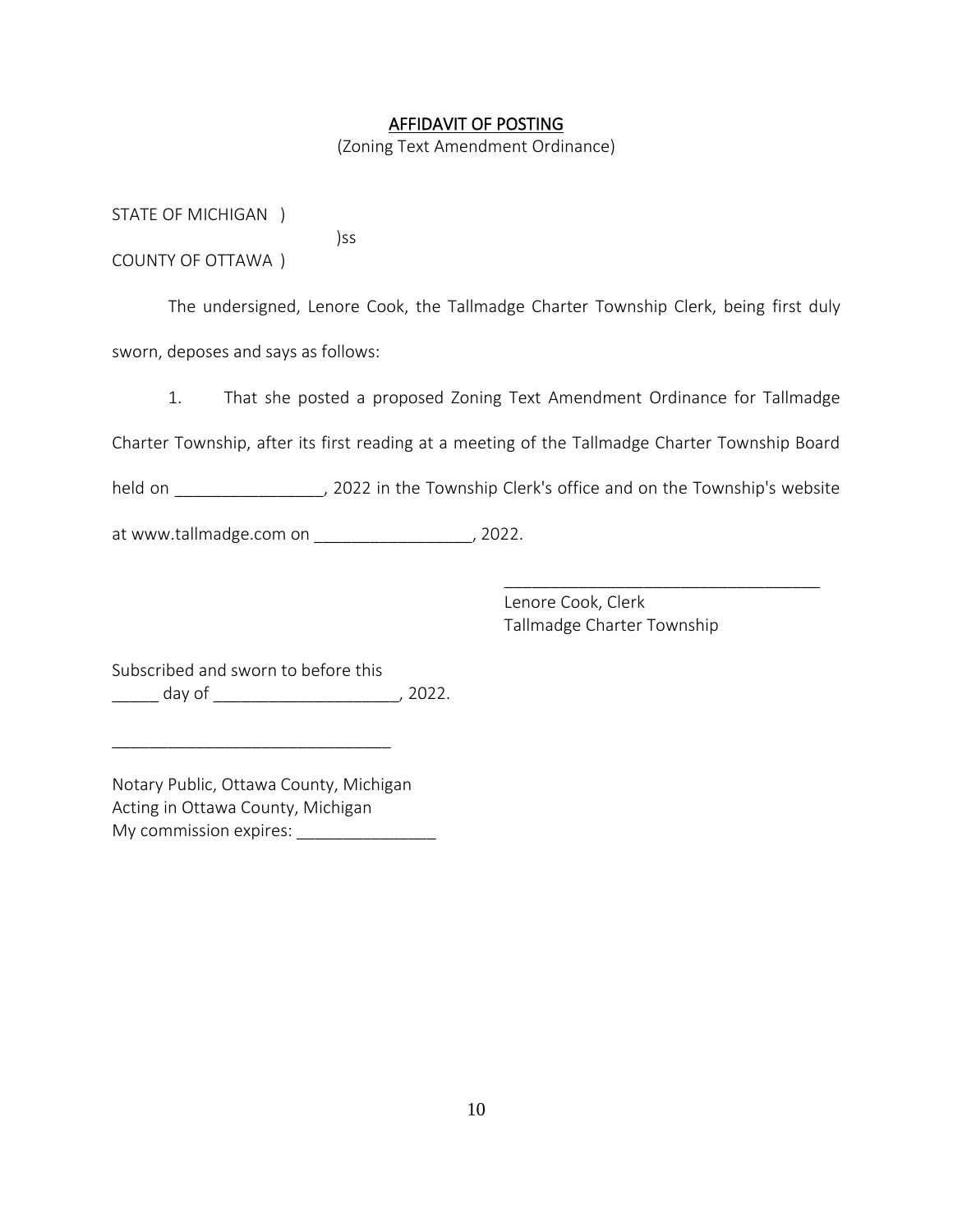The following Subdivision Control Ordinance was introduced and a first reading completed at the Tallmadge Charter Township Board meeting on May 10, 2022.

## **TALLMADGE CHARTER TOWNSHIP SUBDIVISION CONTROL ORDINANCE**

An Ordinance to regulate the subdivision of land in the Charter Township of Tallmadge; to promote the public health, safety, and general welfare; to require and regulate the preparation and presentation of preliminary and final plats; to establish minimum subdivision requirements; to require minimum improvements to be made or guaranteed by the subdivider; to provide a procedure to be followed by the Tallmadge Charter Township Board and Tallmadge Charter Township Planning Commission in the application of the terms and provisions of this Ordinance; and to prescribe penalties for the violation of this Ordinance.

IT IS ORDAINED by the Tallmadge Charter Township Board, Ottawa County, Michigan as follows.

## ARTICLE 1

## GENERAL PROVISIONS

#### Sec. 1-1. – Short Title.

This ordinance shall be known and may be cited as the "Tallmadge Charter Township Subdivision Control Ordinance."

#### Sec.  $1-2$ . – Purpose.

The purpose of this ordinance is to regulate and control the subdivision of land in the township in order to promote the public peace and health and the safety and general welfare of persons and property in the township. Without limiting the generality of the foregoing, this ordinance is specifically intended to:

- (1) Provide for orderly growth and harmonious development of the community;
- (2) Secure adequate traffic circulation through the coordinated street systems with proper relation to major thoroughfares, adjoining subdivisions, and public facilities;
- (3) Require individual property lots of maximum utility and livability;
- (4) Ensure adequate provision for water, drainage, and sanitary sewer facilities, and other health requirements; and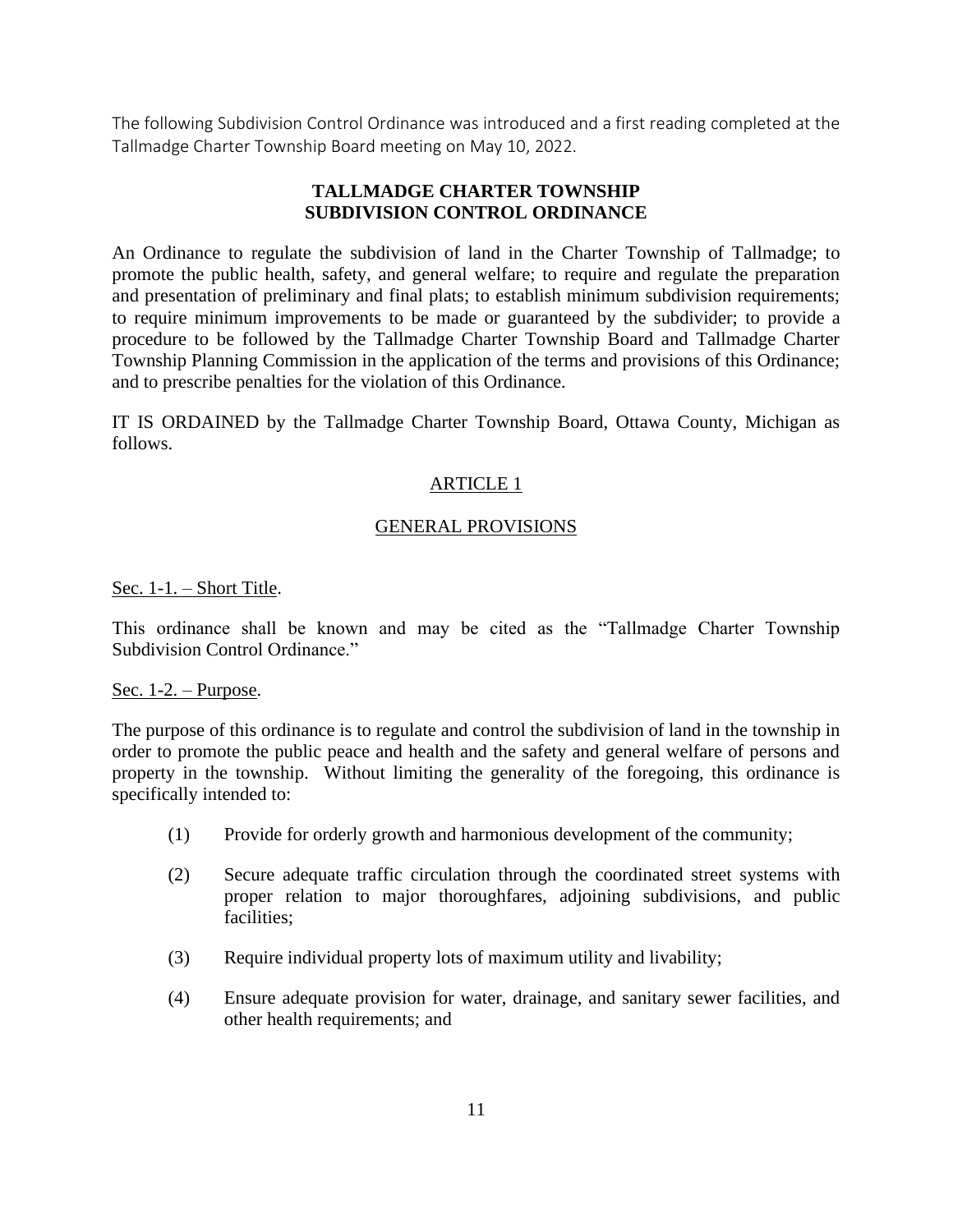(5) Ensure the provision for adequate recreational areas, school sites, and other public facilities.

## Sec. 1-3. – Legal Basis.

This ordinance is enacted pursuant to the land division act, as well as Public Act No. 359 of 1947 (MCL 41.181 *et seq.*), the charter township act.

## Sec. 1-4. – Scope.

This ordinance shall not apply to any plat that has received preliminary approval from the township board under the land division act or its predecessor before the effective date of the ordinance, or to any plat created and recorded prior to the effective date of the ordinance, except in the case of any further division, alteration, or vacation of lots, roads, or alleys located therein. This ordinance shall not repeal, abrogate, annul, or in any way impair or interfere with existing provisions of other laws, ordinances, or regulations, or with private restrictions placed upon property by deed, covenant, or other private agreements, or with restrictive covenants running with the land to which the township is a party. Where this ordinance imposes a greater restriction upon land than is imposed or required by such existing provision of any other law, ordinance, or regulation of the township, county, or state, the provisions of this ordinance shall control.

## Sec. 1-5. – Definitions.

Any word or term not defined herein shall be considered to be defined in accordance with its common or standard definition and the land division act. The following words, terms, and phrases, when used in this ordinance, shall have the meanings ascribed to them in this section, except where the context clearly indicates a different meaning.

*40 acres or the equivalent* means 40 acres, a quarter-quarter section containing not less than 30 acres, or a government lot containing not less than 30 acres.

*As-built plans* means construction plans revised as necessary to reflect all approved field changes.

*Block* means an area of land within a subdivision that is entirely bounded by streets and/or the exterior boundary or boundaries of the subdivision.

*Building line or setback line* means a line measured parallel to the front lot line at a distance equal to the required front yard as specified in the zoning ordinance. No buildings are allowed between the front lot line and the building setback line.

*Caption* means the name by which the plat is legally and commonly known.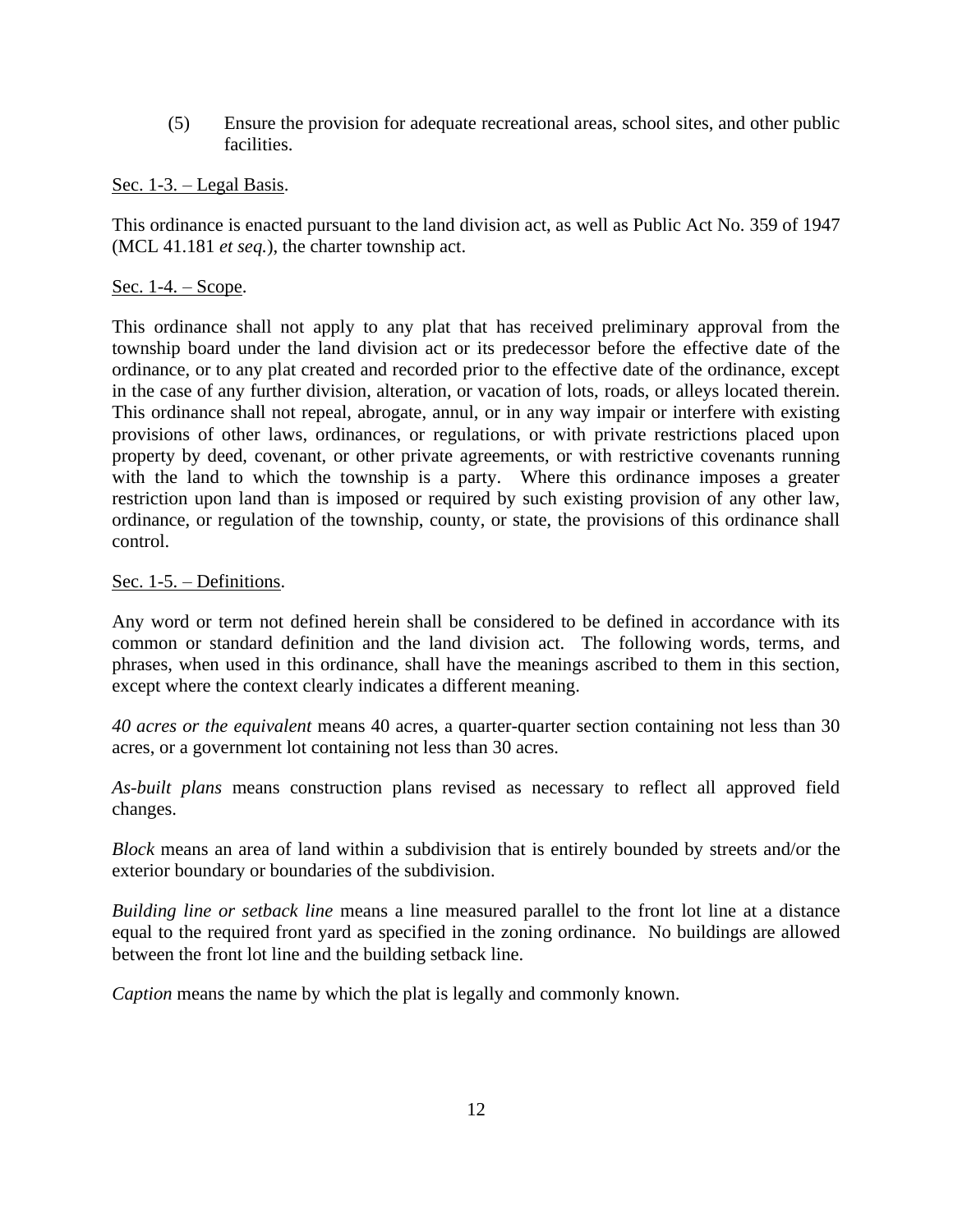*Commercial development* means a planned commercial center providing building areas, parking areas, service areas, screen planting and widening, turning movement, and safety lane street improvements.

*Crosswalkway or pedestrian walkway* means a right-of-way, dedicated to public use, which crosses a block to facilitate pedestrian access to adjacent streets and lots or parcels of land.

*Cul-de-sac* means a street of short length having one end terminated by a vehicular turnaround.

*Dedication* means the intentional appropriation of land by the owner to public use.

*EGLE* means the Michigan Department of Environment, Great Lakes, and Energy, or a successor agency.

*Floodplain* means that area of land adjoining a river or stream which will be inundated by a 100 year flood. A 100-year flood has a one percent chance of occurring or being exceeded in any given year

*Greenbelt or buffer park* means a strip or parcel of land, privately restricted or publicly dedicated as open space, consisting of evergreen trees or shrubs which are a minimum three feet in height, but capable of attaining growth to at least six feet in height, and which are spaced so as to provide a continuous visual screen from adjacent properties.

*Improvements* means any structure incident to servicing or furnishing facilities for a plat such as grading, street surfacing, curb and gutter, driveway approaches, sidewalks, crosswalkways, water mains and lines, sanitary sewers, storm sewers, culverts, bridges, utilities, lagoons, slips, waterways, lakes, bays, canals, and other appropriate items, with appurtenant construction.

*Industrial development* means a planned industrial area designed specifically for industrial use providing screened buffers, wider streets, turning movement, and other safety street improvements, where necessary. The term "industrial development" shall include industrial parks.

*Land division* act means Public Act No. 288 of 1967 (MCL 560.101 *et seq.*).

*Land use plan* means the township master plan, as amended.

*Legal record* means the circumstance where the legal description of a lot or parcel of land has been recorded as part of a document of record in the office of the county register of deeds.

*Lot* means a measured portion of a parcel or tract of land, which is described and fixed in a recorded plat.

(1) *Lot depth* means the horizontal distance measured perpendicular to the front lot line, between the front line and the rear lot line, as such terms are defined in the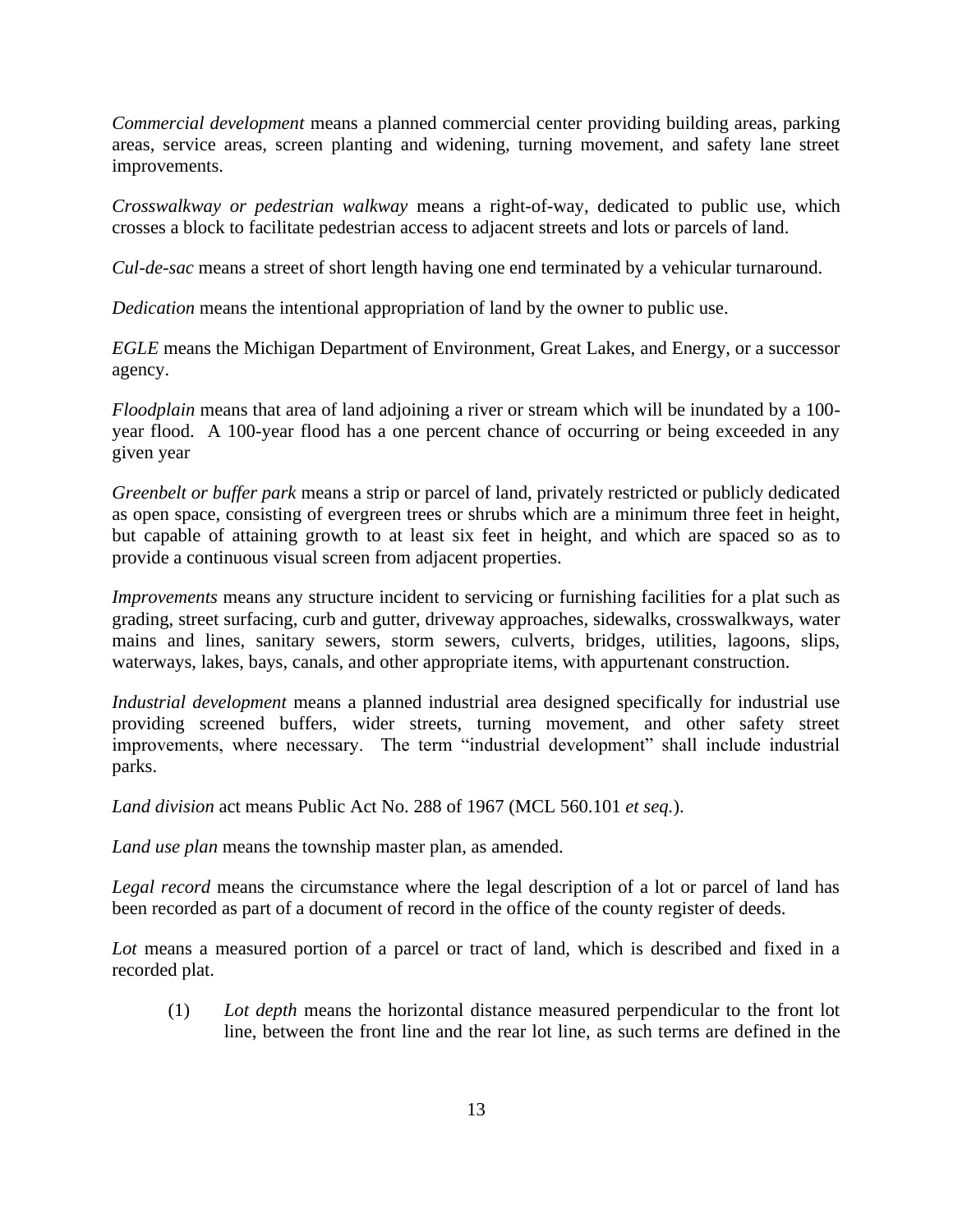zoning ordinance. In case of irregularly shaped lots, the average of the maximum depth and minimum depth shall be used.

(2) *Lot width* means the horizontal distance parallel to the front lot line between opposing side lot lines, as such terms are defined in the zoning ordinance.

*MDOT* means the Michigan Department of Transportation, or a successor agency.

*Outlot* means, when included within the boundary of a recorded plat, a lot set aside for purposes other than a development site, park, or other land dedicated to public use or reserved to private use.

*Parcel* means a continuous area or acreage of land which can be described as provided for in the land division act.

*Planned unit development* means a development which is governed by and in compliance with the planned unit development chapter of the zoning ordinance.

*Plat* means a map or chart of a subdivision of land.

- (1) *Final plat* means the final map of a subdivision in a form ready for final approval and recording.
- (2) *Preliminary plat* means a map showing the salient features of a proposed subdivision submitted to an approving authority for purposes of preliminary consideration.

*Proprietor, subdivider or developer* means an individual, firm, association, partnership, corporation, or combination of any of them that holds an interest in land, whether recorded or not.

*Public open space* means land dedicated to or reserved for use by the general public. It includes, without limiting the generality of the foregoing, parks, recreation areas, school sites, community or public development sites, streets, and public parking spaces.

*Public utility* means a person, firm, corporation, copartnership, or municipal or other public authority providing gas, electricity, water, steam, telephone, sewer, or other services of a similar nature.

*Replat* means the process of changing, as well as the map or plat which changes, the boundaries of a recorded plat or part thereof. The legal dividing of an outlot within a recorded plat, without changing the exterior boundaries of the outlot, is not a replat.

*Right-of-way* means land reserved, used, or to be used for a street, alley, or other public purposes.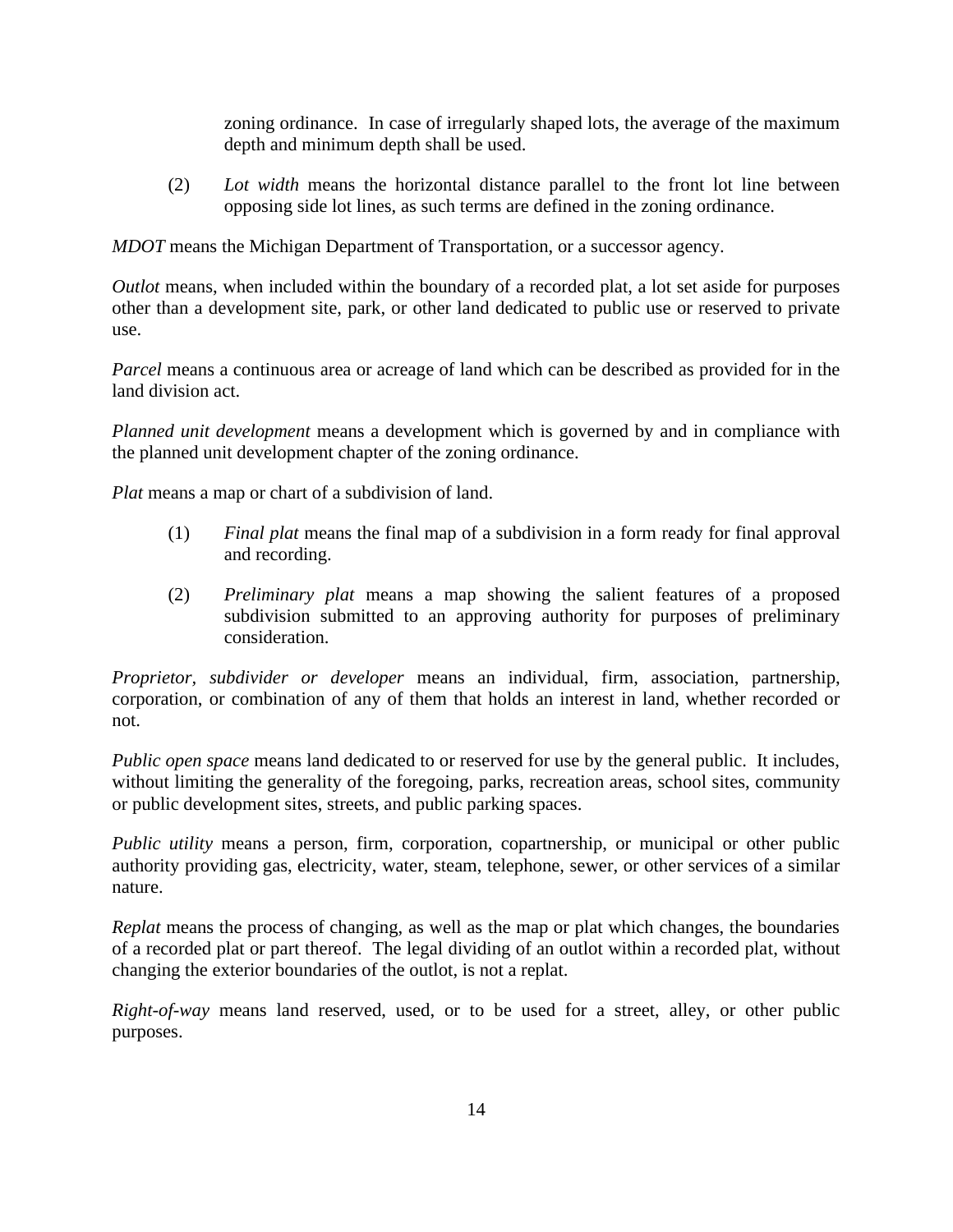*Sight distance* means the unobstructed vision on a horizontal plane as determined by MDOT and/or the county road commission.

*Street* means a public dedicated right-of-way, other than an alley, which affords the principal means of access to abutting property.

- (1) *County local road.* The county local roads collect and distribute traffic to and from higher classification roads, with curb cuts providing increased access to adjacent property but decreasing overall traffic mobility. County local roads may be paved or graveled and generally have speed limits in the 35 to 55 miles per hour range.
- (2) *County primary road*. The county primary roads serve longer trips within urban areas or link adjacent population centers. County primary roads are designed to accommodate moderate to large traffic volumes, at a range of design speeds generally between 35 to 55 miles per hour, with access to adjacent development usually provided, although some design constraints affect the extent of access. County primary roads are designated as either class A for all weather or all season roads, or class B for seasonal roads.
- (3) *State trunk line*. The state trunk lines are under the jurisdiction of MDOT, existing primarily for the movement of regional traffic between communities but allowing some direct access to adjacent properties.
- (4) *Subdivision street*. Subdivision streets are located within subdivisions.

*Street width* means the shortest distance between the lines delineating the right-of-way of the *street.*

*Subdivide or subdivision* means the partitioning or splitting of a parcel or tract of land by the proprietor, or by the proprietor's heirs, executors, administrators, legal representatives, successors, or assigns, for the purpose of sale, or lease of more than one year, or of building development, that results in one or more parcels of less than 40 acres or the equivalent, and that is not exempted from the platting requirements of the land division act. This does not include a property transfer between two or more adjacent parcels, if the property taken from one parcel is added to an adjacent parcel; and any resulting parcel shall not be considered a building site unless the parcel conforms to the requirements of this ordinance and the zoning ordinance.

*Surveyor* means a professional licensed surveyor who is registered in the state as a registered land surveyor, or a civil engineer who is registered in the state as a registered professional engineer.

*Topographical map* means a map showing existing physical characteristics, with contour lines at sufficient intervals to permit determination of proposed grades and drainage.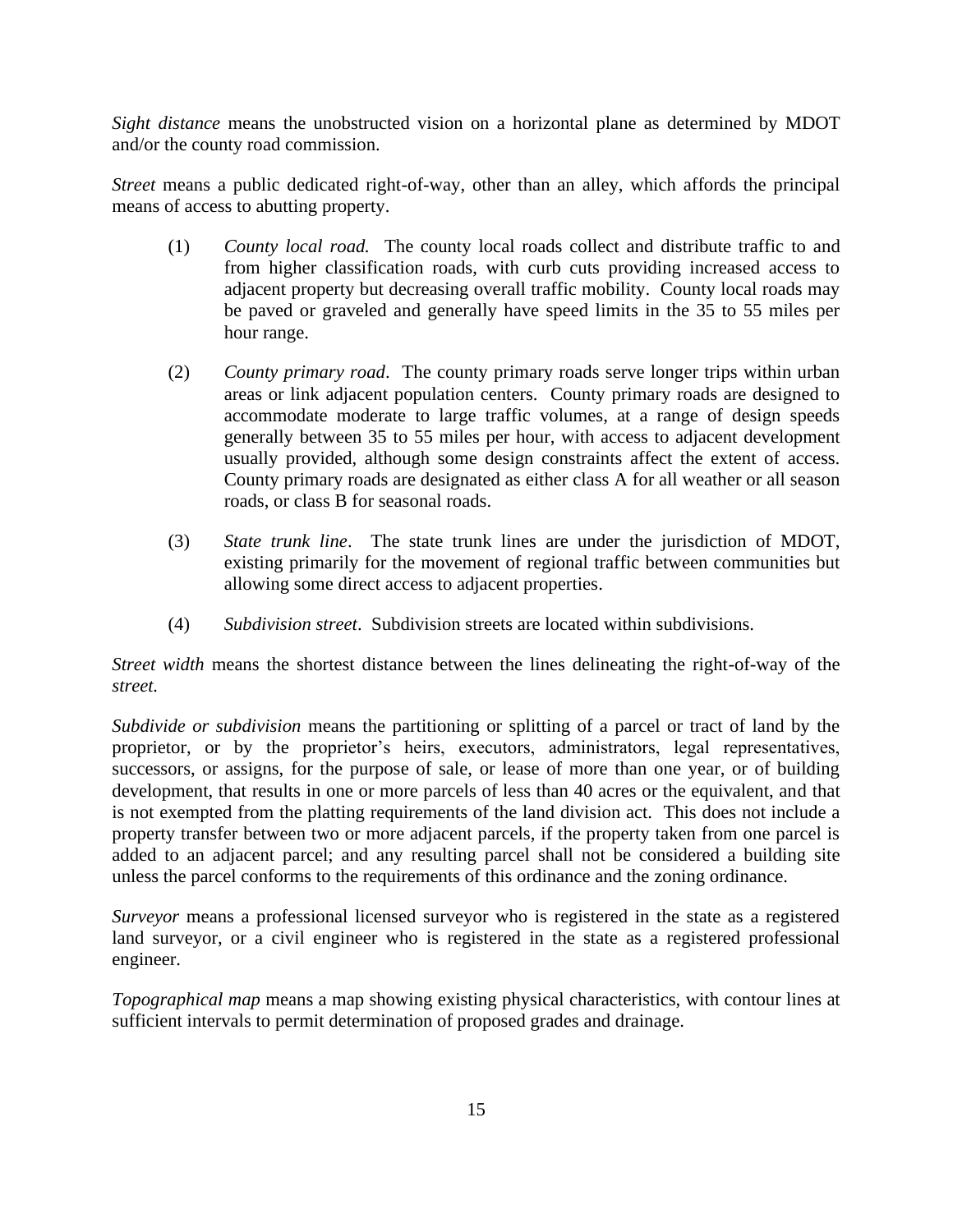*Township engineer* means any person designated by the township board to perform on behalf of the township any review of subdivision plans or the preparation of any plans and specifications for or to oversee the construction of any improvements or designs provided for in this ordinance.

*Tract* means two or more parcels that share a common property line and are under the same ownership.

*Zoning ordinance* means the zoning ordinance of the township, as amended.

### Sec. 1-6. – Compliance.

After the date of the ordinance, no person shall subdivide or resubdivide land within the township, or commence construction of any building or improvement of such land, prior to the final approval of the preliminary plat by the township board, and approval of final construction plans. Nothing in this ordinance shall be deemed to prevent the township from instituting appropriate actions at law or equity to restrain, correct, or abate threatened or continued violations of these regulations.

### Sec. 1-7. – Administration.

The approval provisions of this ordinance shall be administered by the township board in accordance with the land division act.

#### Sec. 1-8. – Schedule of Fees.

- (a) A schedule of fees for the administration of this ordinance shall be established by resolution of the township board. The fees shall be submitted by the subdivider to the township at the time of submission of the proposed subdivision for preliminary and final approval, or as soon thereafter as the township can calculate the fees and advise the subdivider of those fees.
- (b) Preliminary and final review fees, engineering fees, attorney fees, water and sewer assessments and connection fees, and other township fees and costs shall be paid to the township as follows.
	- (1) Fees for preliminary and final plat review, construction plan review, construction review, municipal review and administration, special planning commission or town-ship board meetings, and attorney review shall be in accordance with a schedule of fees adopted by resolution of the township board.
	- (2) Charges for water and sewer connection shall be as established by ordinance or resolution.
	- (3) All assessments as may be required or as have been established under provisions in other ordinances or resolutions of the township, including special assessments and deferred assessments, for existing public improvements which lie within or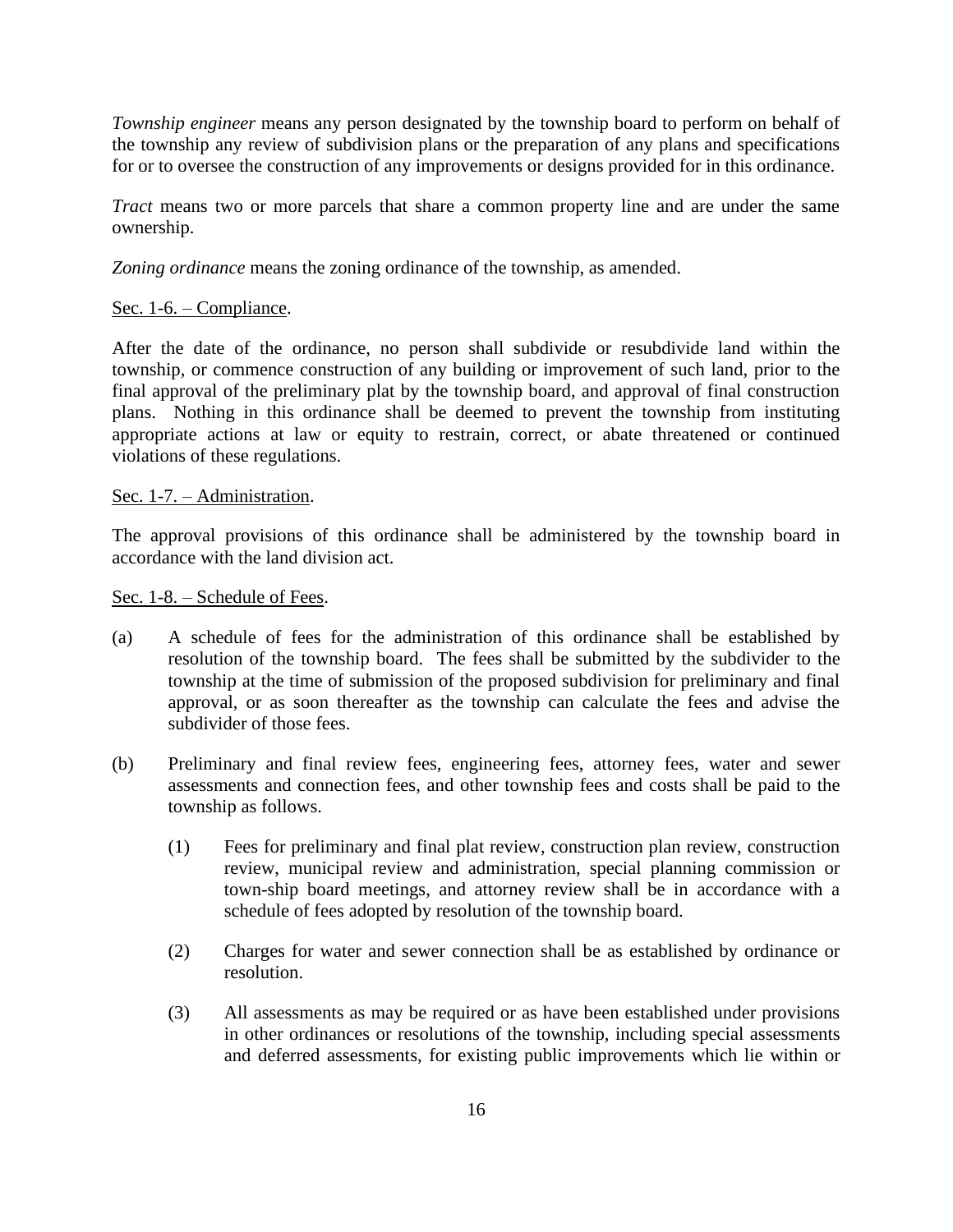serve lots within a proposed subdivision, shall be fully paid prior to final plat approval.

(4) Any other township cost, if not included in a schedule adopted by the township board or by ordinance and if the cost is incurred by the township in reviewing or monitoring any subdivision, shall be fully paid prior to final plat approval.

## ARTICLE 2

### PLATTING PROCEDURE

### Sec. 2-1. – Preapplication Review Meetings.

The proprietor may request that a preapplication review meeting take place by submitting a written request to the chairperson of the county plat board and submitting copies of a concept plan for the preliminary plat to the township and to each officer or agency entitled to review the preliminary plat under sections 113 to 118 of the land division act (MCL 560.113–560.118). A preapplication review meeting shall take place not later than 30 days after the written request and concept plan are received. The meeting shall be attended by the proprietor, representatives of each officer or agency entitled to review the preliminary plat under sections 113, 114, and 118 of the land division act (MCL 560.113, 560.114, 560.118), and a representative of the township. Representatives of each agency entitled to review the preliminary plat under sections 115 to 117 of the land division act (MCL 560.115–560.117) shall be informed of the meeting and may attend. The purpose of the meeting is to conduct an informal review of the proprietor's concept plan for the preliminary plat.

### Sec. 2-2. – Submission of Preliminary Plat for Tentative Approval.

The procedure for submittal and tentative approval of the preliminary plat is as follows.

- (1) *Submittal to township clerk.* The proprietor shall submit ten copies of the proposed preliminary plat to the township clerk, together with payment of preliminary plat review fees. The date of filing shall be that date when all data is received and review fees paid.
- (2) *Submittal of proposed covenants and deed restrictions*. The proprietor shall submit ten copies of any proposed covenants and deed restrictions, or a statement in writing that none are proposed. If common areas are to be reserved for use of the residents of the subdivision, ten copies of an agreement showing how the area will be maintained shall also be submitted.
- (3) *Statement of proposed use*. The proprietor shall submit a statement indicating the proposed use of the subdivision. To allow consideration of the effect of the subdivision on traffic, fire hazards, congestion of population, and demands on public services, the proprietor shall also submit a description of any type of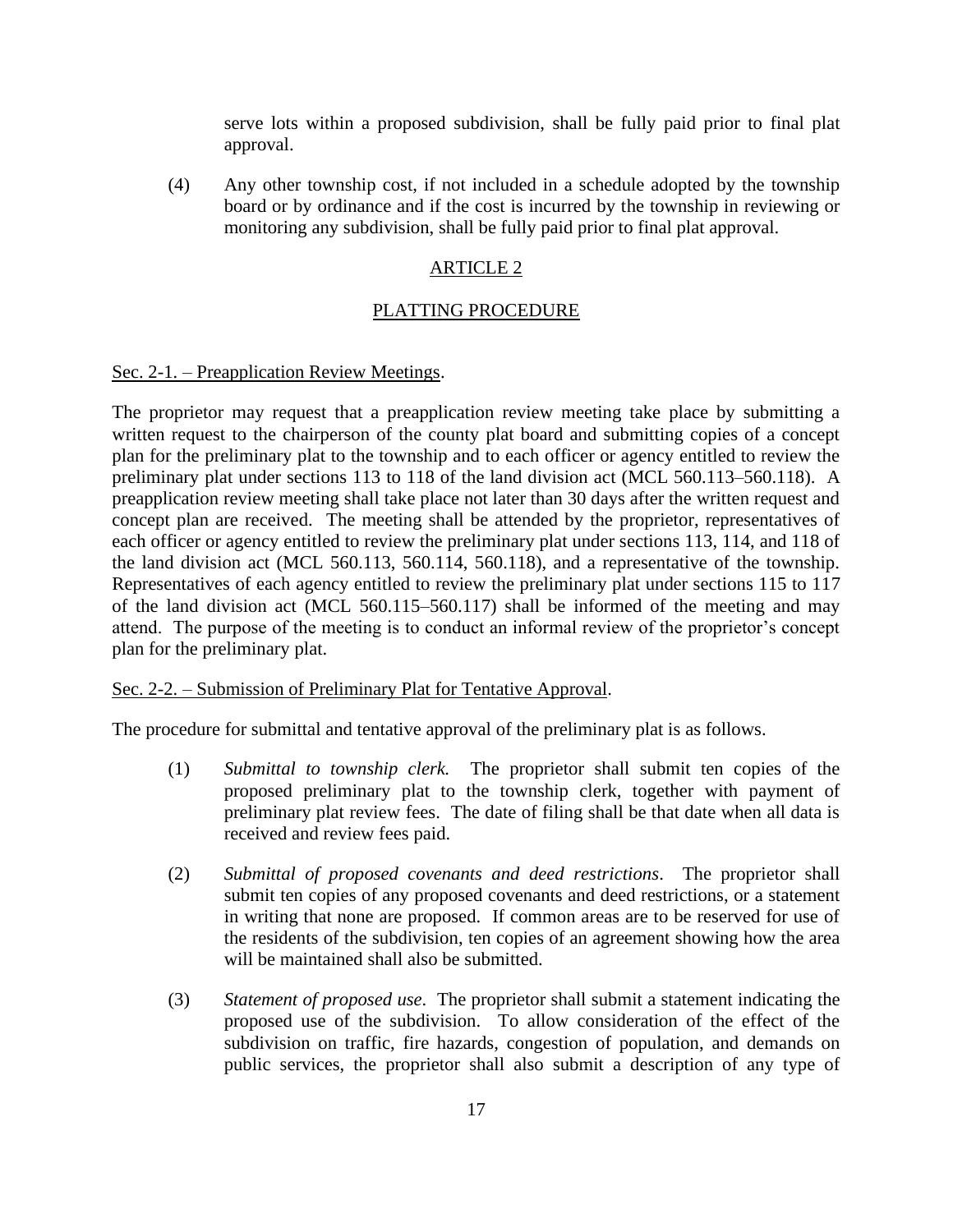residential buildings, the number of dwelling units contemplated, or the type of business or industry contemplated.

- (4) *Identification and descriptions*. The preliminary plat shall include the following:
	- a. The proposed name of the subdivision;
	- b. The location by section, town, and range or by other legal description;
	- c. The names, addresses, and telephone numbers of the proprietor and the surveyor or whoever designed the subdivision layout;
	- d. The seal of the surveyor;
	- e. All contiguous holdings of the proprietor with an indication of the portion which is proposed to be subdivided, accompanied by an affidavit of ownership (the affidavit shall include the dates the respective holdings of land were acquired, together with the liber and page of each conveyance to the present owner as recorded in the county register of deeds office; the affidavit shall advise as to the legal owner of the property, the contract owner of the property, the date the contract of sale was executed, and, if any corporations are involved, a complete list of all directors and officers of each corporation);
	- f. The scale of the plat, for which the minimum acceptable scale is one inch to equal 100 feet;
	- g. The preparation date; and
	- h. The north point.
- (5) *Existing conditions*. The preliminary plat shall include the following:
	- a. An overall area map showing the relationship of the subdivision to surrounding areas within one-half mile (information on the area map shall include such things as section lines and/or county primary roads; the minimum acceptable scale for such map is one inch to equal 800 feet);
	- b. The boundary line of the proposed subdivision, the section or corporation lines within or adjacent to the parcel, and the overall property dimensions;
	- c. Identification of adjacent parcels of subdivided and unsubdivided land shown in relation to the parcel being proposed for subdivision, including those of areas across abutting streets;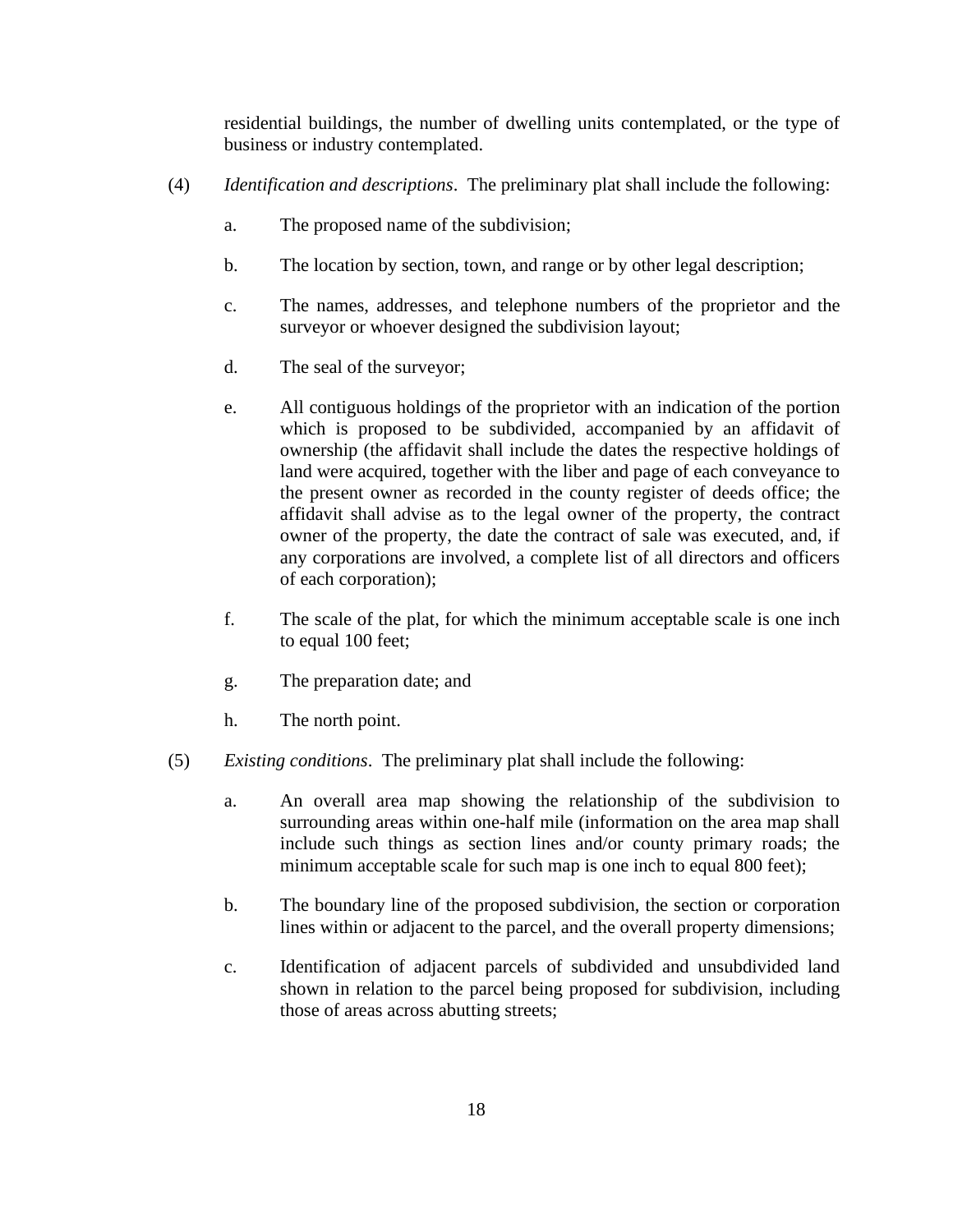- d. The location, widths, and names of existing or prior platted streets and private streets, and public and private easements within or adjacent to the parcel being proposed for subdivision, including those located across abutting streets;
- e. The location of existing sewers, water mains, storm drains, and other underground facilities within or adjacent to the parcel being proposed for subdivision;
- f. The topography drawn as contours with an interval of not more than two feet (elevations shall be based on United States Geological Survey data);
- g. For a subdivision that is lying within a flood hazard area as identified by the state, the county water resources commissioner, or the Federal Emergency Management Agency, base flood elevation data shall be provided (the base flood elevation shall indicate the anticipated high-water level during a flood having a one percent chance of being equaled or exceeded in any given year); and
- h. Significant natural and manmade features which could influence the layout and design of the subdivision.
- (6) *Proposed conditions*. The preliminary plat shall include the following:
	- a. The layout of streets indicating proposed street names, right-of-way widths and connections with adjoining platted streets, and also the widths and location of easements and public walkways (street names shall be indicated as approved by the township and the county planning commission);
	- b. The layout, numbers, and dimensions of lots, including building setback lines showing dimensions;
	- c. An indication of any parcels or partial parcels of land intended to be dedicated or set aside for public use or for the use of property owners in the subdivision;
	- d. An indication of the ownership and the existing if proposed use of any parcel identified as excepted on the preliminary plat (if the proprietor has an interest in or owns any parcel so identified as excepted, the preliminary plat shall indicate how this parcel could be developed in accordance with the requirements of the existing zoning district in which it is located and with an acceptable relationship to the layout of the proposed preliminary plat);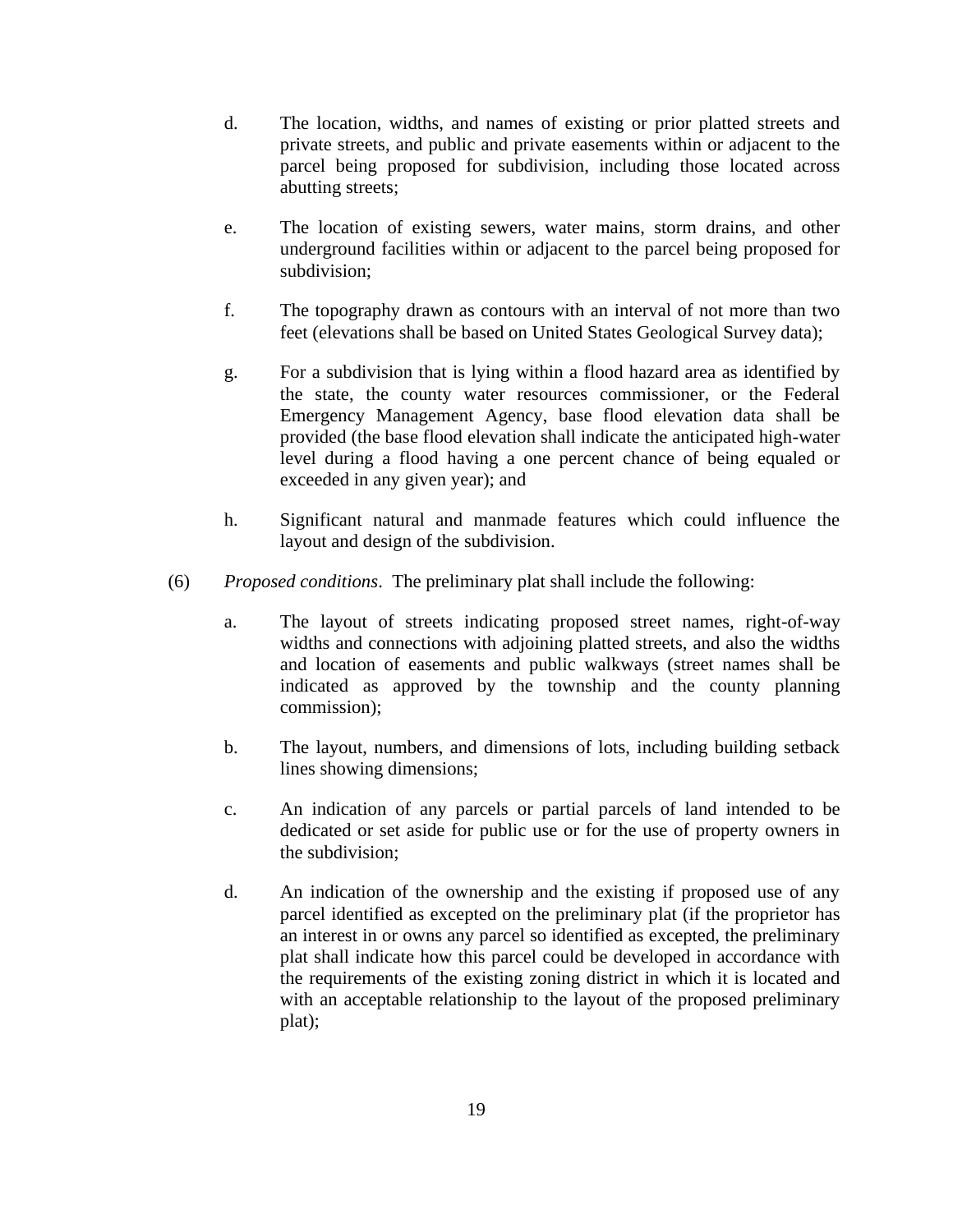- e. An indication of the system proposed for sewage by a method meeting the requirements of the township board, the county health department, and EGLE;
- f. An indication of the system proposed for water supply by a method meeting the requirements of the township board, the county health department, and EGLE;
- g. An indication of storm drainage method and disposal area; and
- h. In a case where a proprietor wishes to subdivide a given area but wishes to begin with only a portion of the total area, the preliminary plat shall include the proposed general layout for the entire area (the part which is proposed to be subdivided first shall be clearly superimposed upon the overall plan in order to illustrate clearly the method of development which the proprietor intends to follow).
- (7) *Letter to school board*. The proprietor shall provide a letter or document from the school board or school superintendent indicating awareness of the proposed subdivision.
- (8) *Variances requested at time of submission*. Any anticipated variance from the provisions of this ordinance must be requested in writing upon the submission of the preliminary plat.
- (9) *Review by planning commission*. Preliminary plat review procedure by the planning commission is as follows.
	- a. The township clerk shall place the preliminary plat on the agenda of the planning commission. Notice shall be sent to the proprietor by registered mail, of the time and place of such meeting, not less than 15 days before the date fixed therefor. Regular mail notice of the time and place of the meeting shall be mailed to the owners of land immediately adjoining the platted land and within 300 feet, according to the names which appear on the records of the township assessor, and such notice shall be published in a newspaper of general circulation in the township, all not less than 15 days before the date.
	- b. The planning commission shall review the preliminary plat and other documents submitted with it, and shall receive and consider any comments from any involved township official and from any person present at the meeting. Specifically, the preliminary plat shall be submitted to the township fire chief, the township water and sewer department, and the township engineer, all of whom shall make written reports to the planning commission. All persons attending the meeting shall be afforded a reasonable opportunity to address the planning commission concerning the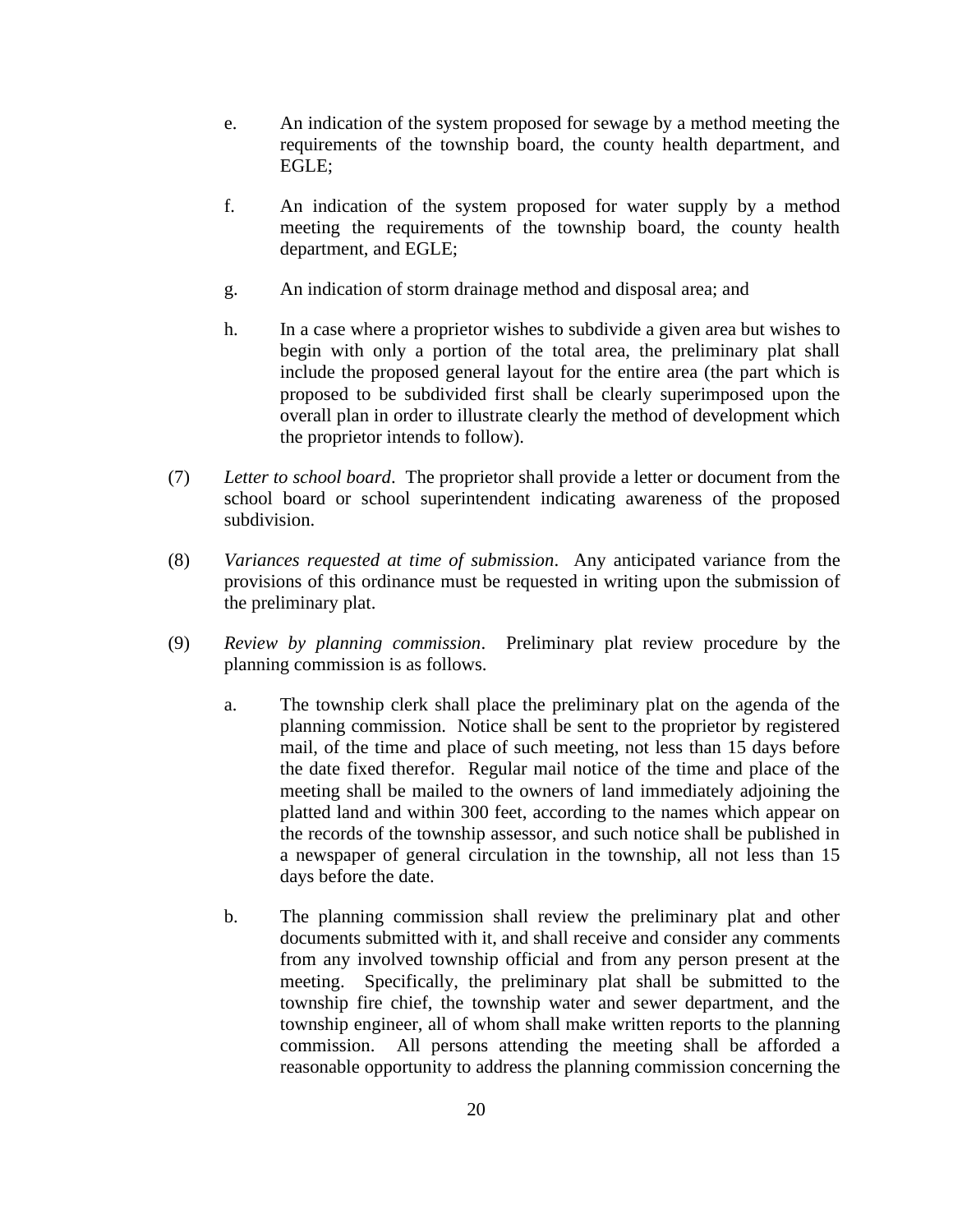proposed plat under such rules as the planning commission may establish for the reasonable conduct of its business. If the preliminary plat meets all conditions required to be met, the planning commission shall recommend to the township board tentative approval of the preliminary plat.

- c. If the preliminary plat does not meet all the required conditions, the planning commission shall notify the proprietor of this fact by letter, giving its reasons for disapproval. The township board shall receive a report of the findings by the planning commission and its recommendation for disapproval.
- d. The planning commission shall file its report with the township clerk not more than 60 days after the filing date of the preliminary plat. The 60-day period may be extended for a stated period if the proprietor consents in writing. If no action is taken by the planning commission within 60 days, or within the period of time consented to by the proprietor, the preliminary plat shall be deemed to have been recommended for approval to the township board by the planning commission. Upon receiving the report of the planning commission, or upon the passage of the time limitations provided for herein, whichever shall first occur, the township clerk shall place the preliminary plat upon the township board's agenda for tentative approval.
- (10) *Review by the township board*. Preliminary plat review procedure by the township board is as follows.
	- a. The township board shall tentatively approve and note its approval on the copy of the preliminary plat, or tentatively approve it subject to conditions and note its approval and conditions on the copy of the preliminary plat, to be returned to the proprietor, or set forth in writing its reasons for rejection and requirements for tentative approval, within the following time period, as applicable:
		- 1. Within 60 days after it was submitted to the clerk, if a preapplication review meeting was conducted under section 2-1; or
		- 2. Within 90 days after it was submitted to the clerk, if a preapplication review meeting was not conducted under section  $2-1.$
	- b. Tentative approval by the township board shall confer upon the proprietor, for a period of one year, approval of lot sizes, lot orientation and street layout. Such time may be extended if applied for by the proprietor and consented to, in writing, by the township.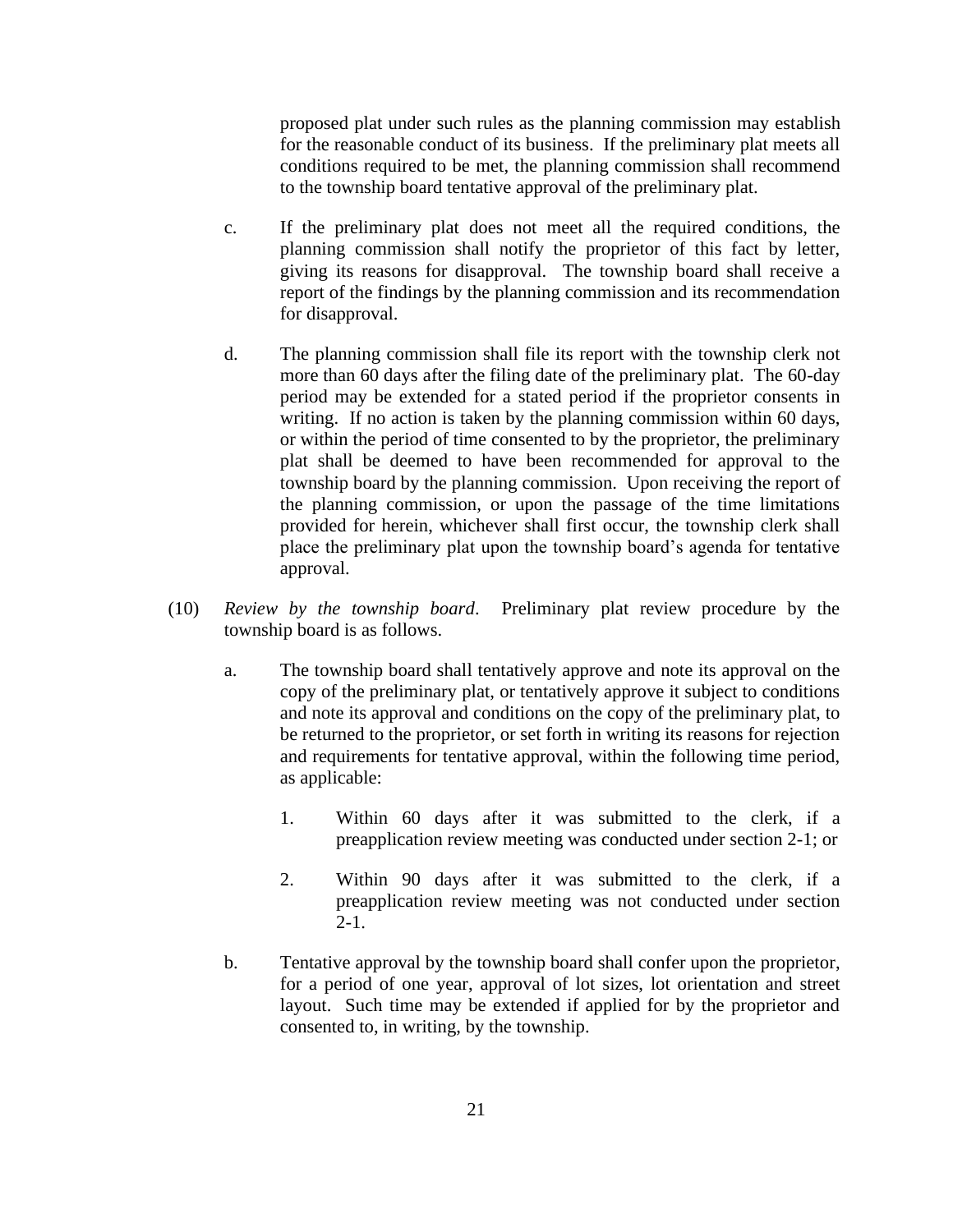### Sec. 2-3. – Submission of Preliminary Plat for Final Approval.

The procedure for submittal and final approval of the preliminary plat and final approval of the detailed plans for all improvements within the proposed subdivision is as follows.

- (1) *Filing*. The filing procedure for the preliminary plat is as follows.
	- a. Ten copies of the preliminary plat of the proposed subdivision, together with an  $8\frac{1}{2}$ -inch by 11-inch reduced reproduction of the preliminary plat, payment of review fees, and a written application, shall be submitted to the township board. The township board shall consider the preliminary plat at its next meeting or within 20 days of the date of submission. If the preliminary plat is not submitted at least ten working days, excluding weekends and holidays, before the next regular township board meeting, the township board shall have the option of scheduling a special meeting to consider the preliminary plat, at the proprietor's expense. The cost of such a special meeting shall be established according to the terms of this ordinance. Rather than require the township board to schedule a special meeting to consider the preliminary plat, the proprietor may give the township a written extension of the review period until the next regular township board meeting which is at least ten working days after the submission of the preliminary plat, or such later date as the proprietor may desire.
	- b. The preliminary plat submitted for final approval shall conform substantially to the preliminary plat as tentatively approved, and it may constitute only that portion of the approved preliminary plat which the proprietor proposes to record and develop at the time. However, such portion shall conform to this ordinance.
	- c. The proprietor shall also submit ten sets of detailed working drawings and calculations showing plans for grading, drainage structures, all proposed utilities (including a street lighting plan), street construction plans (including traffic control devices) for streets within and adjoining the plat and soil erosion and sedimentation measures.
	- d. Utility plans shall be prepared and sealed by a state-licensed professional engineer.
	- e. The proprietor shall provide proof of approval of plats from each of the necessary authorities required for approval in the land division act.
- (2) *Contents*. The contents of detailed working drawings and plans of the preliminary plat shall be as follows.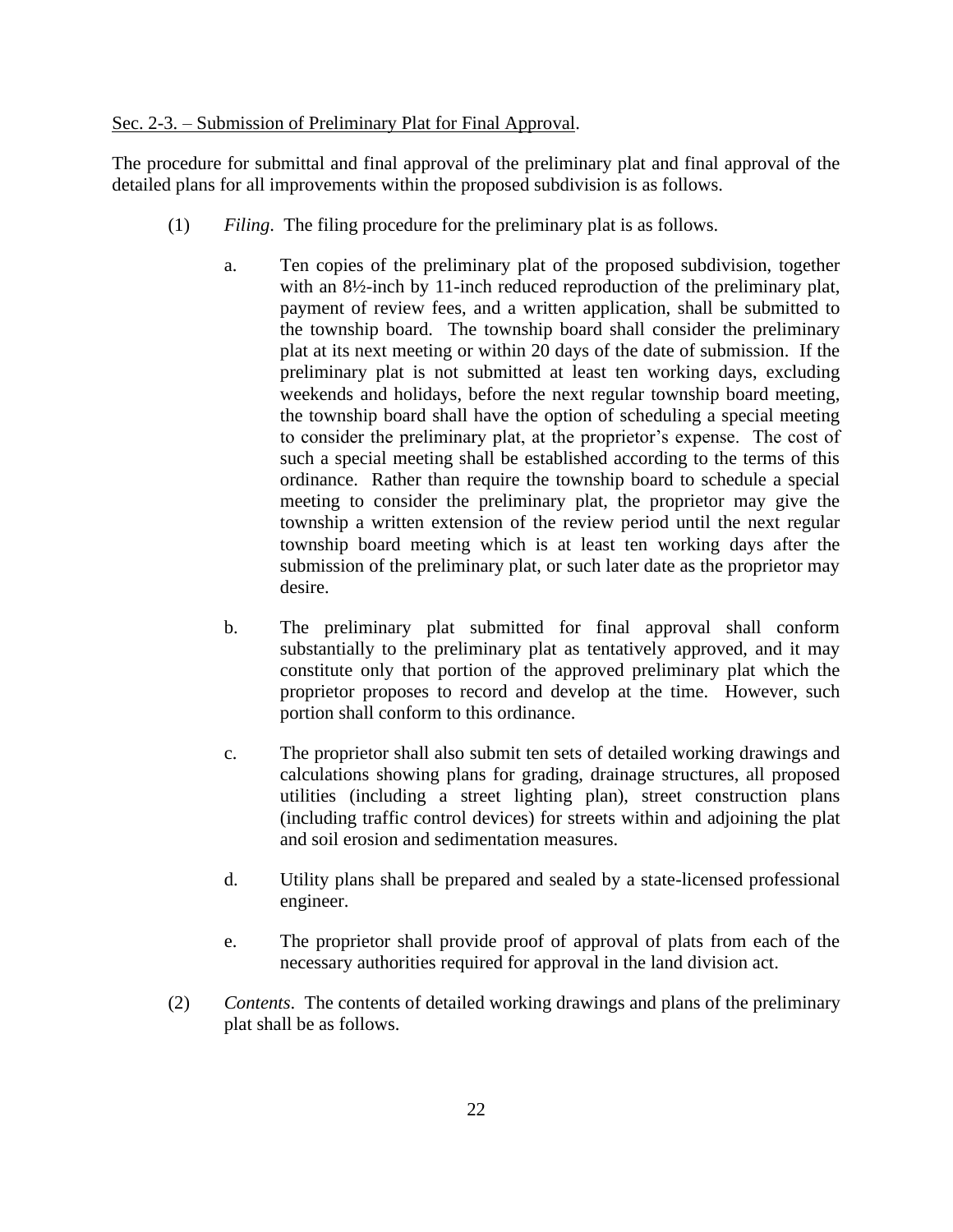- a. Working drawings/plans submitted shall be on white prints with blue or black lines. The prints shall be at least 24 inches by 36 inches.
- b. For projects or subdivisions having more than one sheet of working drawings/ plans, a general plan having a scale of one inch to equal 100 feet shall be provided, showing the overall project or subdivision and indicating the location of all improvements shown in the detailed plans. Street names, street and easement widths, lot lines, lot dimensions, and lot numbers shall be shown on all plans. Superimposed on this general plan shall be two-foot contours of the area and the area outside the boundaries of the proposed subdivision to the extent necessary to demonstrate that the drainage patterns of adjacent properties will not be adversely affected. Detailed plan sheets showing all improvements should be prepared at a scale of one inch to equal 40 feet.
- c. All sewers and water mains shall be shown in the plan and profiled. Profiles of sewers and water mains shall indicate the size, class of pipe, and slope; the invert of the sewer shall also be shown. The profiles shall also indicate the existing ground along the route of the sewers and water mains and the proposed easement grade; or existing or proposed top of curb or centerline of pavement grades; the profiles shall indicate if the curb centerline is being used. The location of compacted granular backfill required shall be indicated on the profiles together with other intersecting, existing, or proposed utilities.
- d. Elevations shall be based on United States Geological Survey data. There shall be at least two benchmarks established within the site, and at least two benchmarks shall be shown on each plan sheet.
- e. Finished grades of utility structures shall be indicated on the plans or profiles for all utilities.
- (3) *Construction drawings*. When construction drawings are submitted to the township for approval, they shall include all proposed construction within the development. All required improvements shall be shown to the boundaries of the subdivision. A complete plan shall generally include sidewalks, water mains, sanitary sewers, storm sewers, streetlight locations, signs, and paving. A single plan submittal cannot be approved without all other utilities shown.
- (4) *Upon approval, the township will be provided with three copies*. When the complete set of plans is approved, three sets of plans shall be provided to the township before construction may begin.
- (5) *Review*. The preliminary plats will be reviewed for compliance with the following.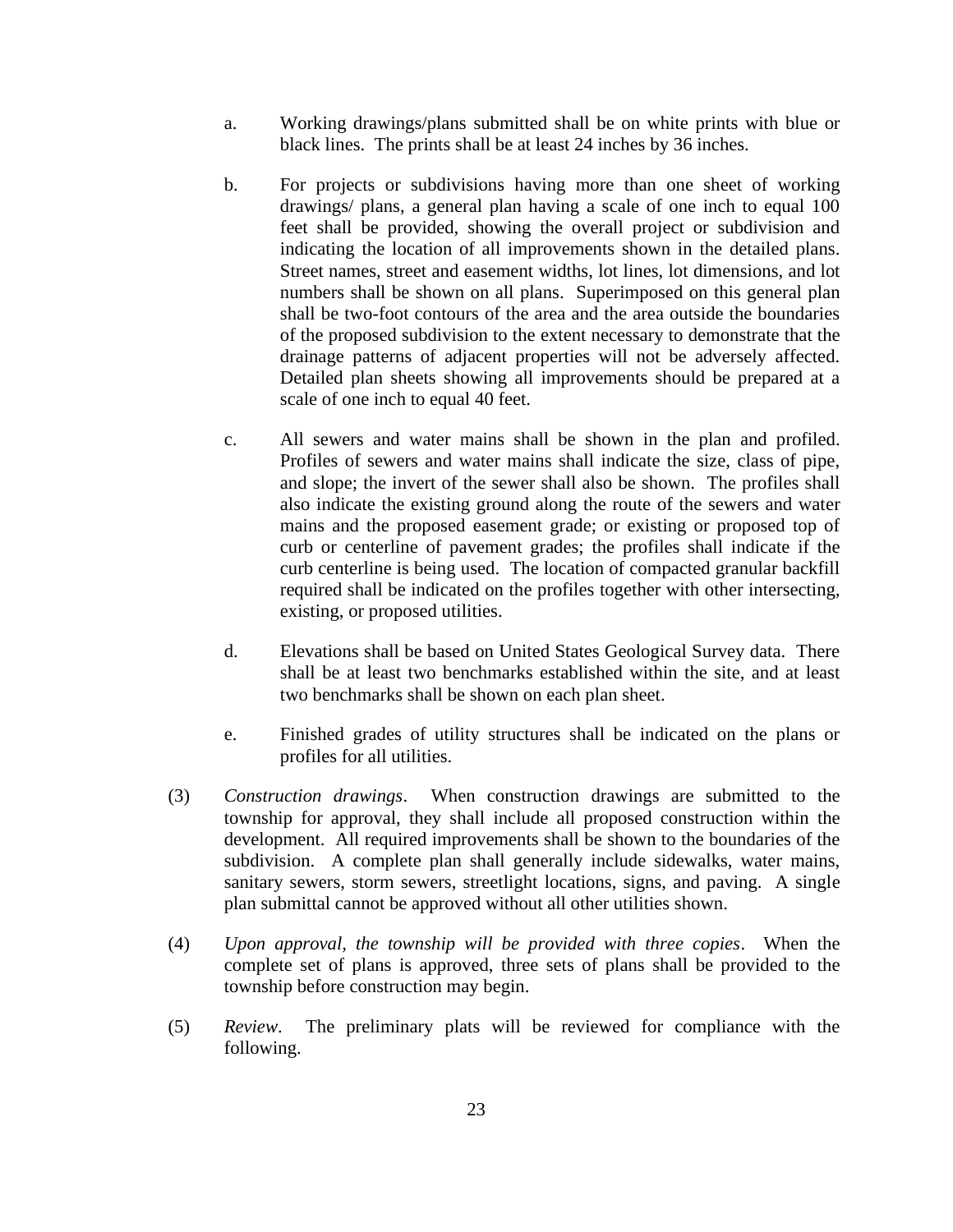- a. The detailed working drawings/plans and calculations shall be reviewed by the township for compliance with the land division act, the township construction standards, and other applicable codes and ordinances, including this ordinance.
- b. The preliminary plat shall be reviewed by the township for compliance with the approved tentative preliminary plat, the land use plan, the zoning ordinance, this ordinance, any other township ordinances, and the township's master utility plans.
- (6) *Final approval*. Final approval or disapproval procedure of the preliminary plat and the time limit for effectiveness of approval is as follows.
	- a. The township board shall take timely action on the preliminary plat upon receipt of the review recommendations outlined in this ordinance.
	- b. If the preliminary plat conforms substantially to the plat tentatively approved by the township board, meets all conditions laid down for final approval, and has been approved by the necessary agencies specified in the land division act, the township board shall approve the preliminary plat.
	- c. The township clerk shall promptly notify the proprietor of approval or rejection of the preliminary plat, in writing. If rejected, reasons shall be given.
	- d. Final approval of the preliminary plat shall be effective for a period of two years from the date of approval. The two-year period may be extended if an extension is applied for by the proprietor and granted by the township board, in writing.
	- e. No installation or construction of any improvement shall be made before the preliminary plat has received final approval of the township board and the detailed working drawings/plans have been certified to conform to township construction standards and approved by the township. The proprietor shall be responsible for obtaining all necessary construction permits from the involved regulatory agencies prior to the start of construction.

## Sec. 2-4. – Final Plat Approval.

The procedure for submittal and final approval of the final plat is as follows.

(1) *Filing*. The filing procedure for final plat approval is as follows.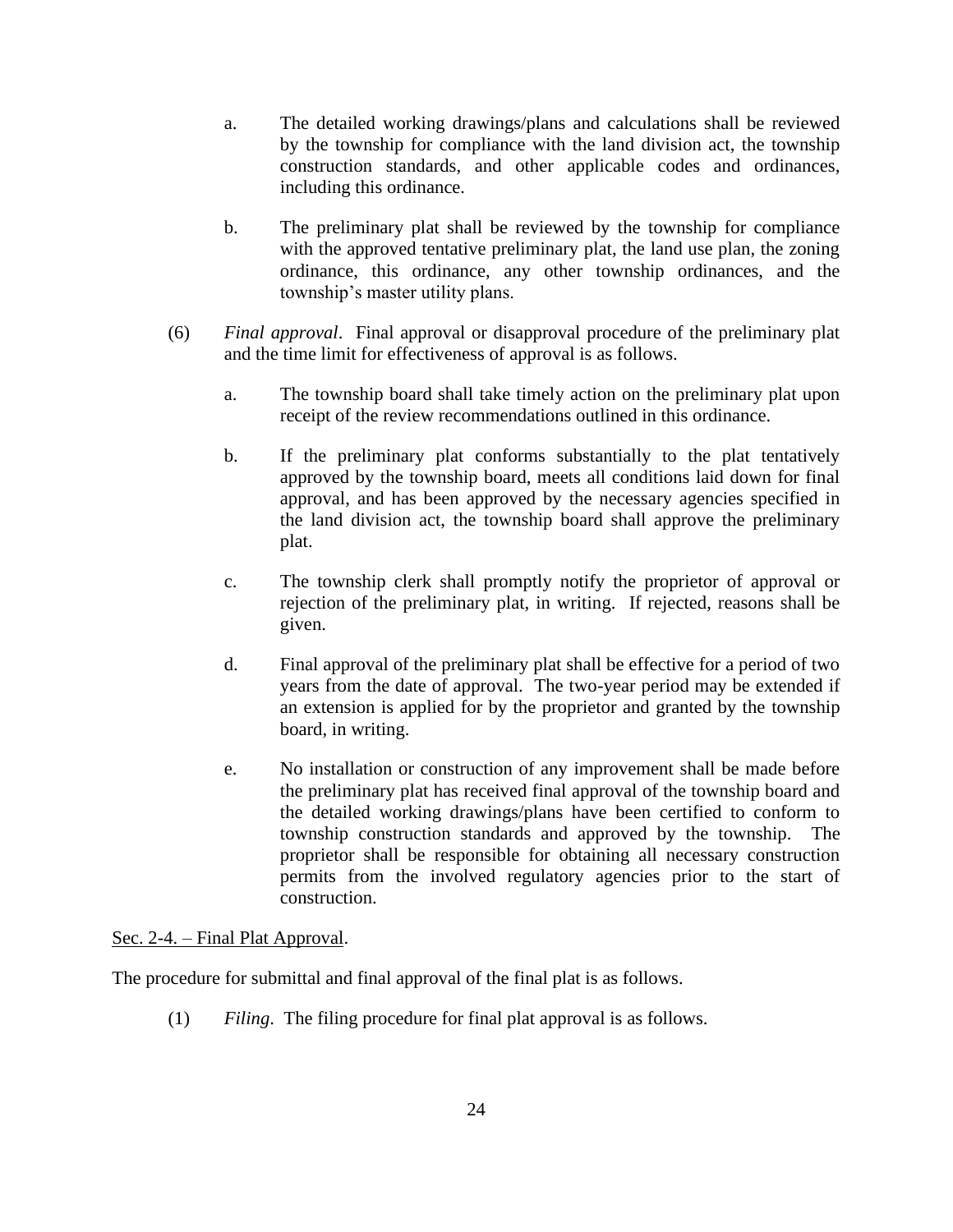- a. One Mylar copy and three paper prints of the final plat and an  $8\frac{1}{2}$ -inch by 11-inch reduced reproduction of the final plat shall be filed by the proprietor with the township clerk. The proprietor shall deposit such sums of money as the township board may require under this ordinance or by other ordinances.
- b. Two paper prints and one Mylar copy of "as-built" plans for utilities and other improvements shall be filed by the proprietor with the township clerk.
- c. The final plat shall comply with provisions of the land division act.
- d. The proprietor shall submit, as evidence of title, a policy of title insurance for examination in order to ascertain whether or not the proper parties have signed the plat.
- e. The proprietor shall provide a copy of the receipts from the township treasurer indicating that all connection charges, assessments, engineering fees, and any other township costs as required by this ordinance and other ordinances have been paid. The final plat shall not be signed by the township representative prior to such payment.
- f. With the specific consent of the township board, final plat approval may be authorized prior to the completion of all the improvements required by these regulations. In lieu of completion, the township board may require the proprietor to deposit with the township clerk a true copy of an acceptable agreement showing the proprietor has deposited with a bank or other agent acceptable to the township sufficient funds to guarantee payment for faithful completion of all improvements as required by these regulations and in the same manner as provided in this ordinance.
- g. The township board shall review all recommendations and take action on the final plat at its next regular meeting or within 20 days of its date of filing. The date of filing shall be that date on which all required information has been provided.
- (2) *Review*. The final plats will be reviewed for compliance with the following.
	- a. The final plat shall be reviewed by the township as to compliance with the approved preliminary plat and approved plans for utilities and other improvements.
	- b. The final plat shall conform substantially to the preliminary plat as approved and it may constitute only that portion of the approved preliminary plat which the proprietor proposed to record and develop at the time. However, such portion shall conform to this ordinance.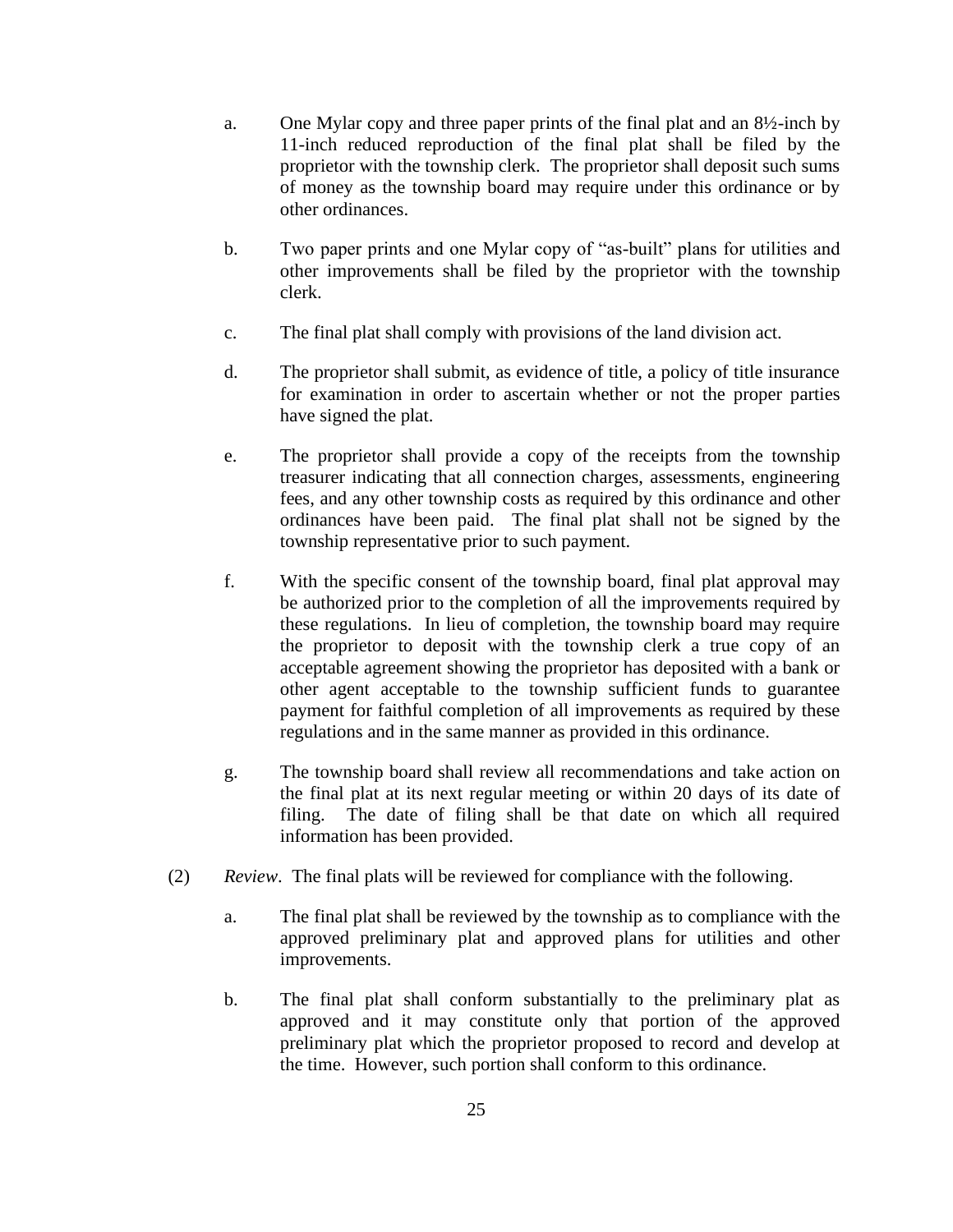- (3) *Approval*. Upon approval of the final plat, the following procedure shall apply.
	- a. Upon the approval of the final plat by the township board, subsequent approvals shall follow the procedure set forth in the land division act.
	- b. When all necessary improvements have been approved and accepted by the township board, or in lieu thereof specific consent authorized by the township board, a certified approved copy of the final plat shall be transmitted by the township clerk to the clerk of the county plat board.

## ARTICLE 3

## SUBDIVISION DESIGN STANDARDS

### Sec. 3-1. – Streets–Minimum Requirements.

The provisions of this article shall be the minimum requirements for streets and intersections. If any other public agency having jurisdiction, including the county road commission, shall adopt any statute, ordinance, rule, or regulation imposing additional, different, or more rigorous requirements, then the provisions of such statute, ordinance, rule, or regulation shall govern.

### Sec. 3-2. – Same–Requirements Within Plats.

The streets within a plat shall be designed and laid out as follows.

- (1) *Dedication*. All streets shall be dedicated to public use unless the proprietor presents valid and sufficient reasons to justify a private road, such as maintenance, traffic control, or privacy, and unless there are no detrimental effects with respect to access to adjoining lands.
- (2) *Location and arrangements*. If a capital improvements program has been adopted by the township, subdivision streets shall conform with it.
- (3) *Continuation and extension*. Streets shall be arranged to provide for the continuation of existing streets from adjoining areas into new subdivisions. An exception to this requirement may be granted by the township board on recommendation from the planning commission.
- (4) *Stub streets*. Subject to section 3-11(2), where adjoining lands are not subdivided, the township board may require that streets in the proposed plat be extended to the boundary line of the proposed plat to make provision for the future projection of such streets onto adjoining lands.
- (5) *Relation to topography*. Streets shall be arranged in proper relation to the plat topography so as to result in usable lots, safe streets, reasonable gradients,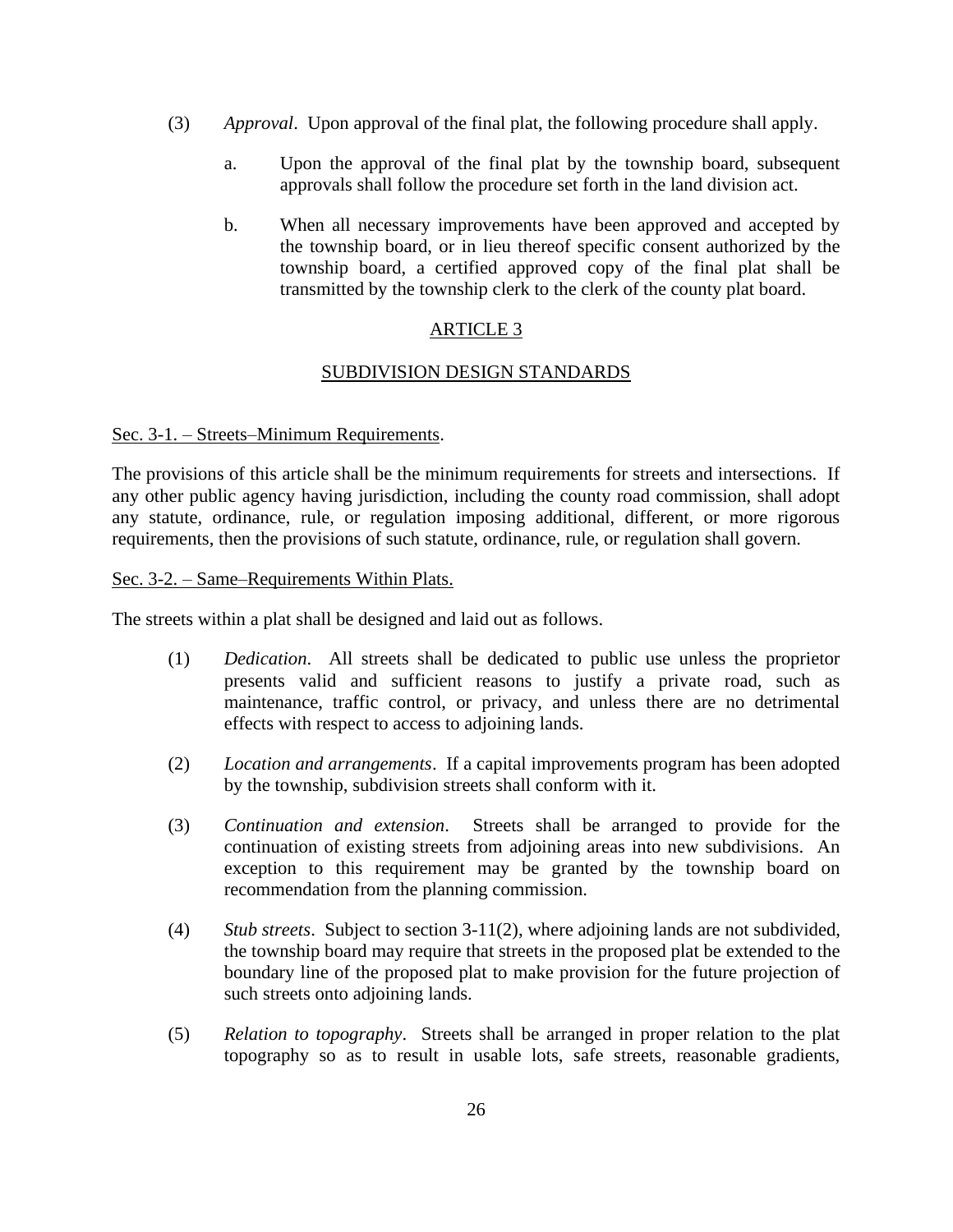efficient drainage, and utility systems, and a minimum number of streets necessary to provide convenient and safe access.

- (6) *Traffic separation*. The township board may require such other street arrangements as may be deemed necessary for the adequate protection of residential properties and to provide for separation of through and local traffic.
- (7) *Cul-de-sac streets*. A cul-de-sac shall meet all of the requirements for culs-de-sac which have been instituted at such time by the county road commission.
- (8) *Half-streets*. Half-streets (i.e., having only one-half of the required street right-ofway) are prohibited unless the township board, on recommendation from the planning commission, determines unusual circumstances make half-streets essential to the reasonable development of a parcel in conformance with this ordinance, and unless satisfactory assurance for dedication of the remaining part of the street is provided. Whenever a parcel to be subdivided borders on an existing half or partial street, the other part of the street shall be dedicated within such parcel in accordance with the requirements of the county road commission.
- (9) *Railroad or limited-access highway right-of-way*. Should a proposed subdivision border on or contain a railroad or a limited-access highway right-of-way, the township board may require the location of streets approximately parallel to and on each side of such right-of-way at distances suitable for the development of an appropriate use of the intervening land, such as for parks in residential districts. Such distances shall be determined with due consideration of the minimum distance required for approach grades to future grade separation.
- (10) *Existing street frontage*. Whenever the area to be subdivided has existing street frontage, such street shall be suitably improved.
- (11) *Access streets*. A subdivision or an extension of an existing subdivision shall be platted so as to provide sufficient access streets.
- (12) *On-street parking*. On-street parking of vehicles will generally be allowed only on one side of subdivision streets, unless the township board, upon recommendation of the planning commission, determines that other parking regulations should apply.
- (13) *Conformance with land use plan*. The proposed subdivision shall conform to the various elements of the land use plan and shall be considered in relation to the existing and planned streets.

Sec. 3-3. – Same–Specifications.

The streets within a plat shall be constructed by the following specifications.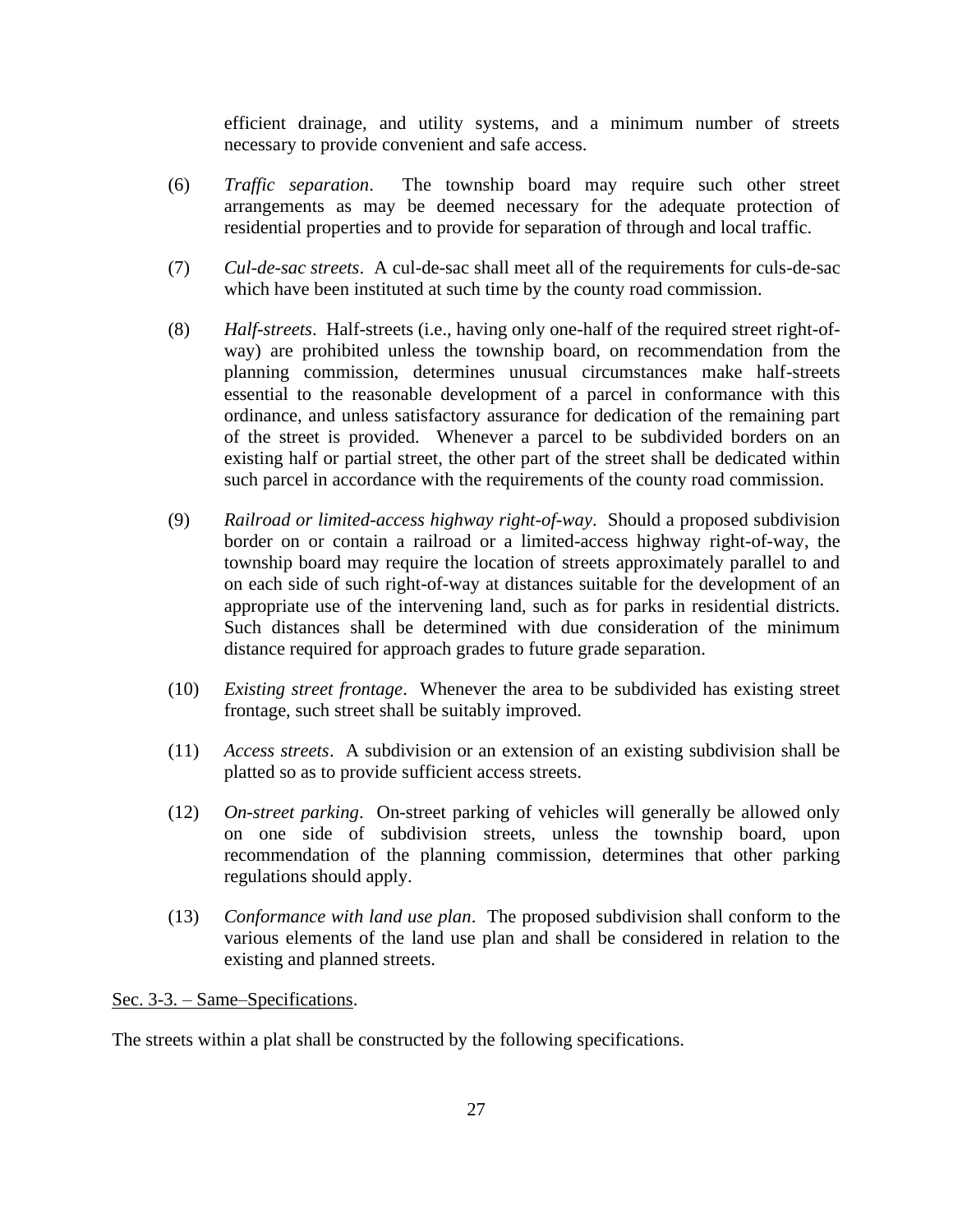- (1) *Right-of-way and pavement widths*. Street right-of-way and pavement widths shall be as required by any township capital improvements program, the county road commission, and MDOT, whichever applicable requirements are the greatest.
- (2) *Gradients*. A street grade shall not exceed seven percent, unless the proprietor presents valid and sufficient reasons to justify a steeper grade. No street grade shall be less than 0.6 percent on streets with bituminous curbing and no less than 0.4 percent on streets with concrete curbing.
- (3) *Alignment*. The following are specifications for the alignment of streets.
	- a. *Horizontal alignment*. When street lines deflect from each other by more than ten degrees in alignment, the centerlines shall be connected by a curve with a minimum radius of 500 feet for county primary roads, 300 feet for county local roads, and 100 feet for subdivision streets. Between reverse curves, there shall be a minimum tangent distance on subdivision streets of 50 feet, and on county primary and county local roads a minimum tangent distance of 200 feet.
	- b. *Vertical curve*. All streets shall comply with the MDOT rules and regulations concerning vertical curves and sight distances.
	- c. *Pavement centerline*. The centerline of pavement shall coincide with the centerline of the right-of-way, except for irregular right-of-way widths approved by the township board.

## Sec. 3-4. – Same–Names and Signs.

- (a) *Street names*. Street names shall not duplicate any existing street name in the county, except where a new street is a continuation of an existing street. Street names that may be spelled differently but sound the same are also prohibited. All new streets shall be named as follows.
	- (1) Streets with predominant north-south directions shall be named avenue or road;
	- (2) Streets with predominant east-west directions shall be named street or highway;
	- (3) Meandering streets shall be named drive, lane, path or trail; and
	- (4) Culs-de-sac shall be named circle, court, way or place.
- (b) *Signs*. Street name signs shall be placed at all street intersections in accordance with the requirements of the county road commission. Other signs such as no parking signs, stop or yield signs, speed limit signs, and warning signs will be required in conformance with the state manual of uniform traffic control devices. Appropriate pavement markings shall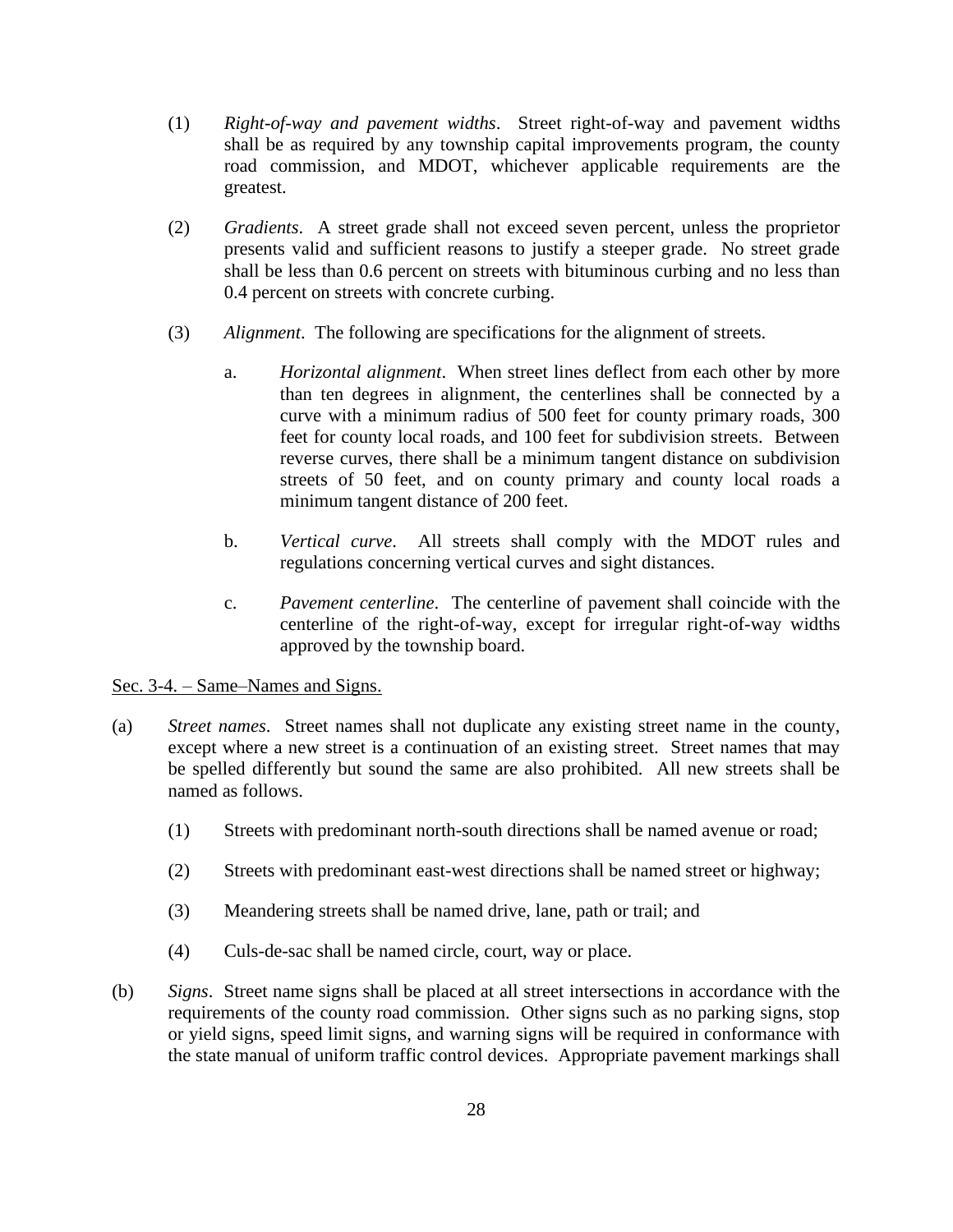also be provided. All signs and traffic control devices shall be indicated on the street layout plan for the subdivision.

#### Sec. 3-5. – Intersections.

All intersections within a plat shall be designed, laid out, specified and constructed as follows.

- (1) *Angle*. Streets shall intersect at 90 degrees or as closely thereto as practical, and in no case shall the angle of intersection be less than 80 degrees.
- (2) *Sight triangle*. The minimum sight distance at all street intersections shall permit vehicles to be visible to the driver of another vehicle when each is 100 feet from the center of the intersection.
- (3) *Limited number of streets*. No more than two streets shall cross at any one intersection.
- (4) *T-type*. Intersections of the T-type shall be used if practical where streets intersect.
- (5) *Centerline offset*. Slight jogs at intersections shall be eliminated where practical. Where such jogs cannot be practically avoided, street centerlines shall be offset by a distance of 125 feet or more.
- (6) *Vertical alignment*. A nearly flat grade with appropriate drainage slopes is required within intersections. This flat section shall be carried back at least 50 feet each way from the intersection. All allowance of two percent maximum intersection grade in rolling and four percent maximum intersection grade in hilly terrain shall be permitted.
- (7) *Width*. Curved subdivision streets, when intersecting a county primary or a county local road, shall do so with a centerline tangent length of at least 50 feet, measured from the right-of-way line of the county primary or county local road. Where a subdivision street intersects a county primary or a county local road, the subdivision street shall be widened as may be required to provide for turning movements. A widening may be required on county primary or county local roads between approaches if the distance between intersecting subdivision streets is less than 250 feet. A widening of the county primary or county local roads will be required on the opposite side if the conditions so indicate.

#### Sec. 3-6. – Separate Accesses.

If a plat will have more than 30 dwelling units, then the plat must have at least two separate accesses from a public right-of-way. These separate accesses must be at least 300 feet from each other, measured along one or more public rights-of-way.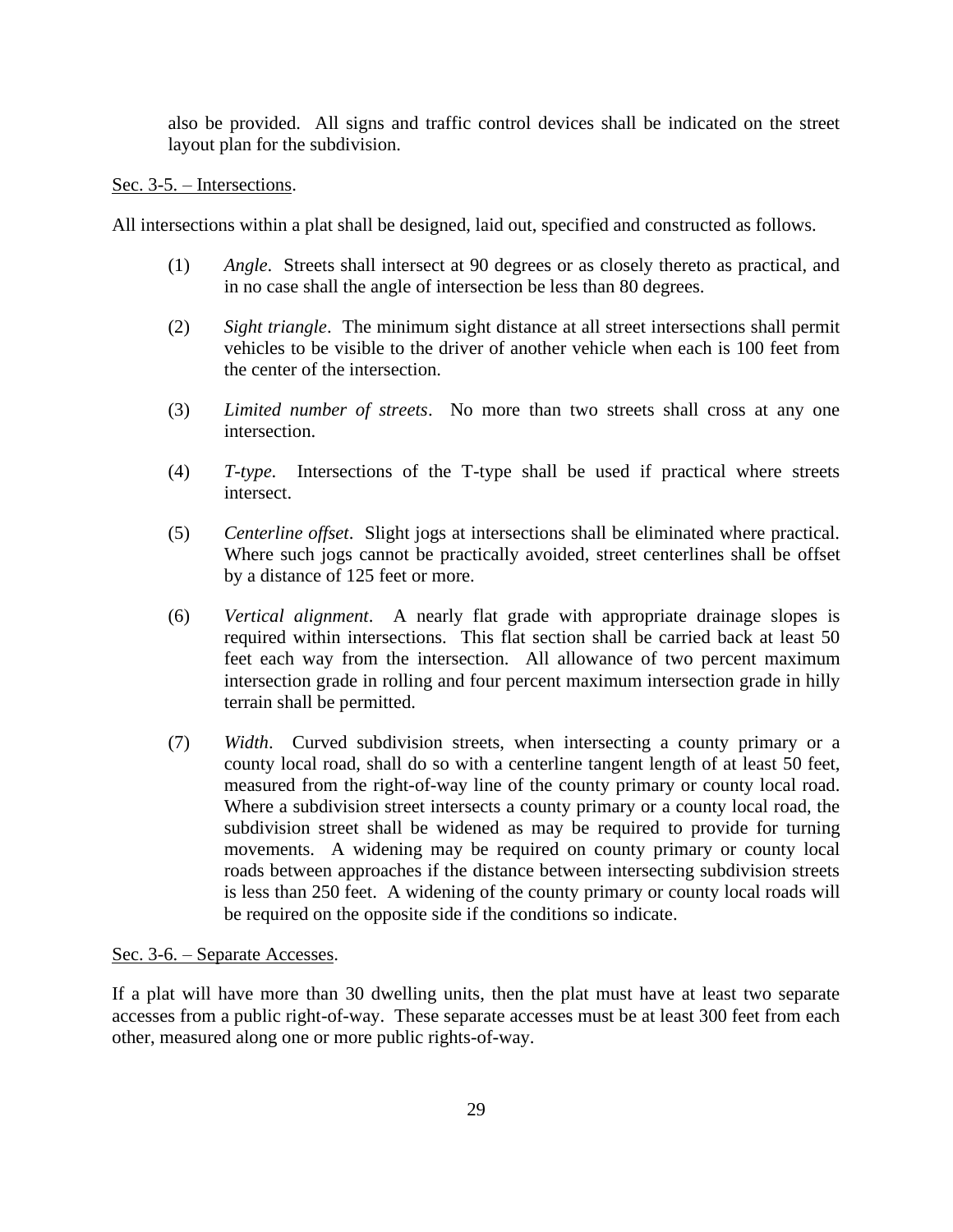## Sec. 3-7. – Construction Materials, Curb and Gutter.

All streets within a plat shall consist of the following materials.

- (1) *Surface and subbase materials*. Streets within a plat shall be constructed with surface and subbase materials according to and as required by the standards of the county road commission.
- (2) *Curb and gutter*. Subdivision streets shall have a two-foot-wide bituminous wedge curb to facilitate drainage, unless the county road commission requires otherwise. All other streets shall have concrete curb and gutter. The minimum curb radius shall be 25 feet for intersections of subdivision streets and 30 feet at intersections involving county primary or county local roads.

#### Sec. 3-8. – Pedestrianways.

All pedestrianways within a plat shall be designed, laid out, specified, and constructed as follows.

- (1) *Crosswalkways*. Rights-of-way for pedestrian crosswalkways in the middle of long blocks shall be provided where necessary to obtain convenient pedestrian circulation to schools, parks, or shopping areas. The right-of-way shall be at least 15 feet wide and extended through the entire block, and it shall be established in the nature of an easement for this purpose.
- (2) *Sidewalks*. Sufficient public rights-of-way shall be provided so that sidewalks or nonmotorized pathways (i.e., pathways intended to be used by nonmotorized devices such as a bicycle rather than by motorized vehicles or pedestrians) may be installed on both sides of all streets.
	- a. *When required*. Sidewalks shall be required when the township board decides they are necessary to facilitate safe and convenient travel from a pedestrian generator such as an existing or proposed school, park, institution, work place, neighborhood commercial area, or developed residential neighborhood. However, in any event, sidewalks shall be required as follows when the plat is located within the Urban Growth Boundary identified on the Tallmadge Charter Township Master Plan Map, or when the following standards are met:
		- 1. On one side of every street for a plat with an average lot width of less than 120 feet but greater than 90 feet; and
		- 2. On both sides of every street for a plat with an average lot width that does not exceed 90 feet.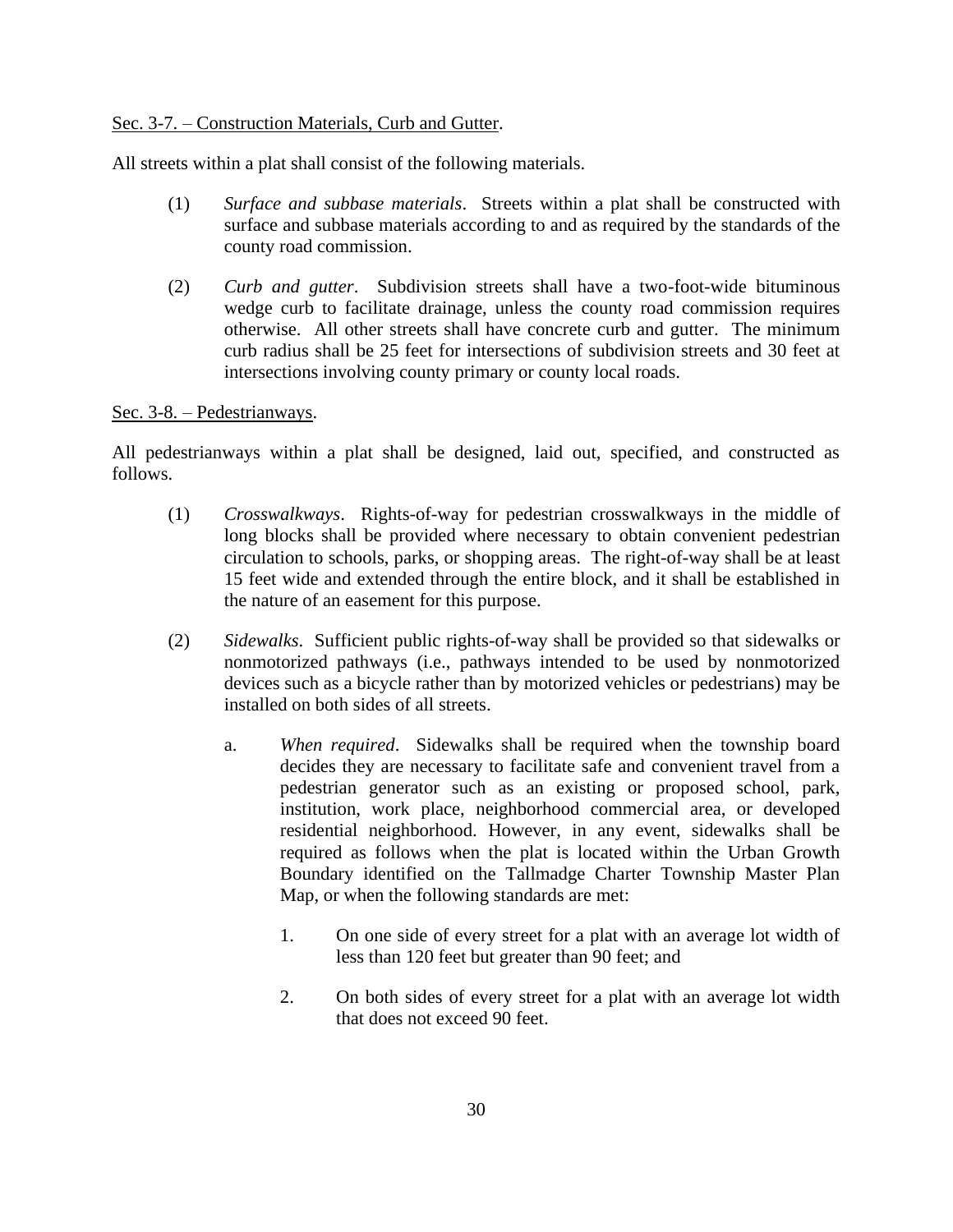- b. *Sidewalk thickness*. Concrete sidewalks shall be not less than five feet in width and not less than four inches in thickness, but not less than six inches in thickness at driveways. The location for sidewalks shall be in the right-of-way, one foot from the right-of-way line.
- c. *Nonmotorized pathway*. The minimum cross section for nonmotorized pathways shall be 12 inches of MDOT class II granular subbase material compacted in place to 95 percent maximum unit weight and six inches of 22A aggregate base material compacted in place to 98 percent maximum unit weight, with a bituminous surface of at least #240/square/yard placed in two lifts.

## Sec. 3-9. – Easements.

Easements shall be provided within a plat as follows.

- (1) *Location of utility easements*. Location of utility line easements shall be provided along the rear and side lot lines as necessary for utility lines. Easements shall give access to every lot, park, or public grounds. Such easements shall be a total of not less than 40 feet wide if for the installation of sewer, or not less than 20 feet wide if no sewer is to be installed in such easements. Clearing will be required only to the extent required for installation of the utilities.
- (2) *Notification of utilities*. Recommendations on the proposed layout of telephone and electric company easements shall be sought from all the utility companies serving the area. The proprietor shall submit copies of the approved preliminary plat to all appropriate utilities.
- (3) *Easements for streetlight dropouts*. Easements three feet in width shall be provided where needed along side lot lines so as to provide for streetlight dropouts. Prior to the approval of the final plat for a proposed subdivision, a statement shall be obtained from the appropriate utility indicating that easements have been provided along specific lots. A notation shall be made on the final plat, indicating the following: "The side lot lines between lots . . . (indicate lot numbers)... are subject to streetlight dropout rights granted to the ... (utility) . . . company."
- (4) *Drainageway*. The subdivider shall provide drainageway easements as required by the rules of the county water resources commissioner.

## Sec. 3-10. – Blocks.

The blocks within a plat shall be designed and laid out as follows.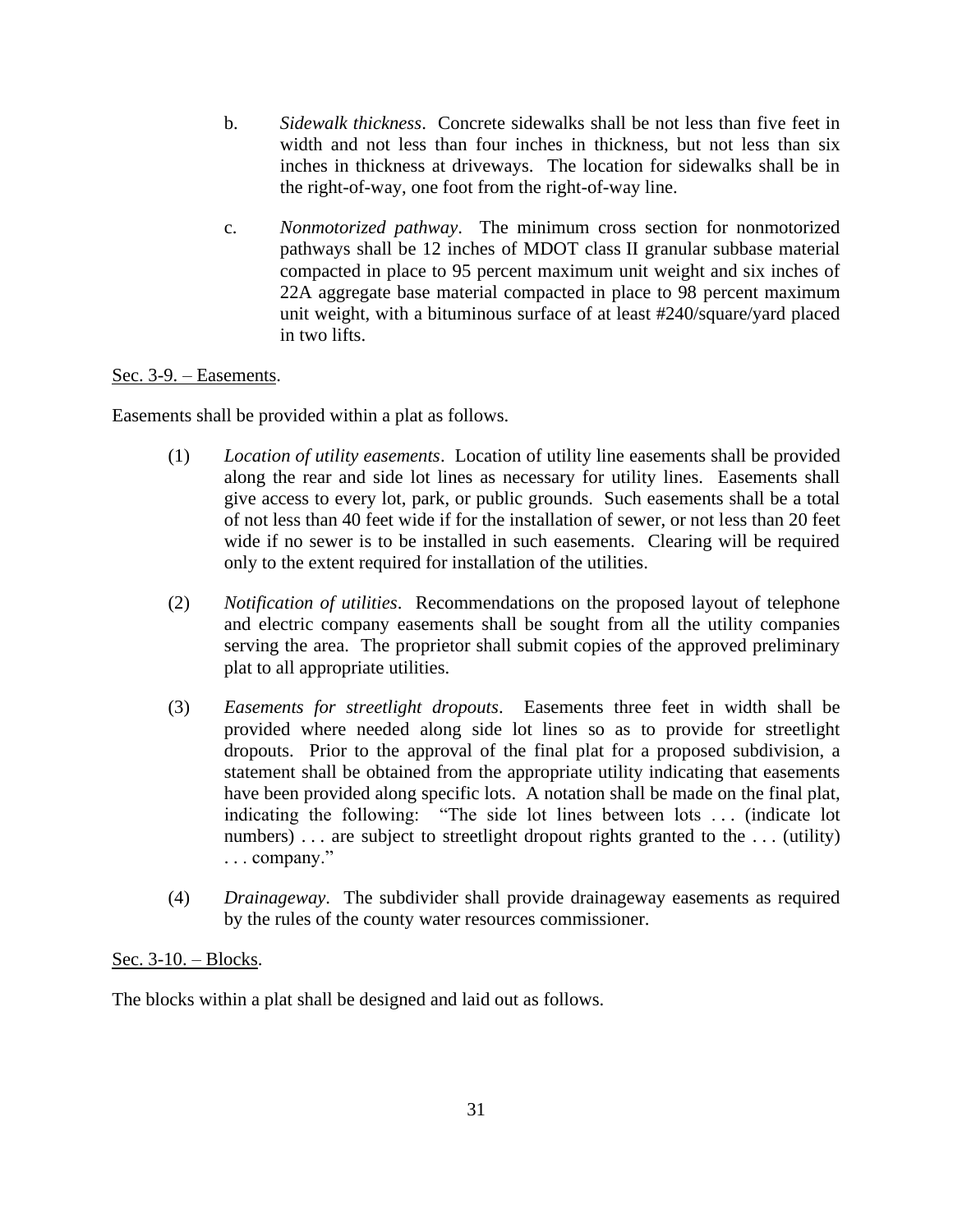- (1) *Arrangements*. A block shall be so designed as to provide two tiers of lots, except where lots back onto a state trunk line, county primary road, natural feature, or subdivision boundary
- (2) *Minimum length*. Blocks shall not be less than 500 feet long from center of street to center of street.
- (3) *Maximum length*. The maximum length allowed for a residential block shall be 1,400 feet long from center of street to center of street.

### Sec. 3-11. – Lots.

All lots within a plat shall be designed and laid out as follows.

- (1) *Conform to zoning*. The lot width, depth, and area shall not be less than required by the zoning ordinance for the zone in which the plat is located, except where outlots are provided for some permitted purpose.
- (2) *Lot lines*. Side lot lines shall be as close to right angles to straight streets and radial to curved streets as practical.
- (3) *Depth related to width*. The lot depth shall not exceed four times the lot width. An exception to this limitation may be granted by the township board on recommendation from the planning commission, based upon a consideration of the following factors:
	- a. The topographical conditions of the lot;
	- b. The physical conditions of the lot; and
	- c. The compatibility of the lot with surrounding land.
- (4) *Corner lots*. Corner lots shall have an extra 50 feet of width to permit appropriate building setback from and orientation to both streets.
- (5) *Uninhabitable areas*. Lands in the floodplain or otherwise deemed by the township board, on recommendation from the planning commission, to be uninhabitable shall not be platted for residential purposes, for any use which may increase the flood hazard, or for any use that may increase the danger to health, life, or property. Such land within a subdivision shall be set aside for other uses, such as parks or other open space.
- (6) *Outlot*. Any restrictions on the use of outlots shall be submitted to the township board for review and approval and shall be recorded at the time that the plat is recorded.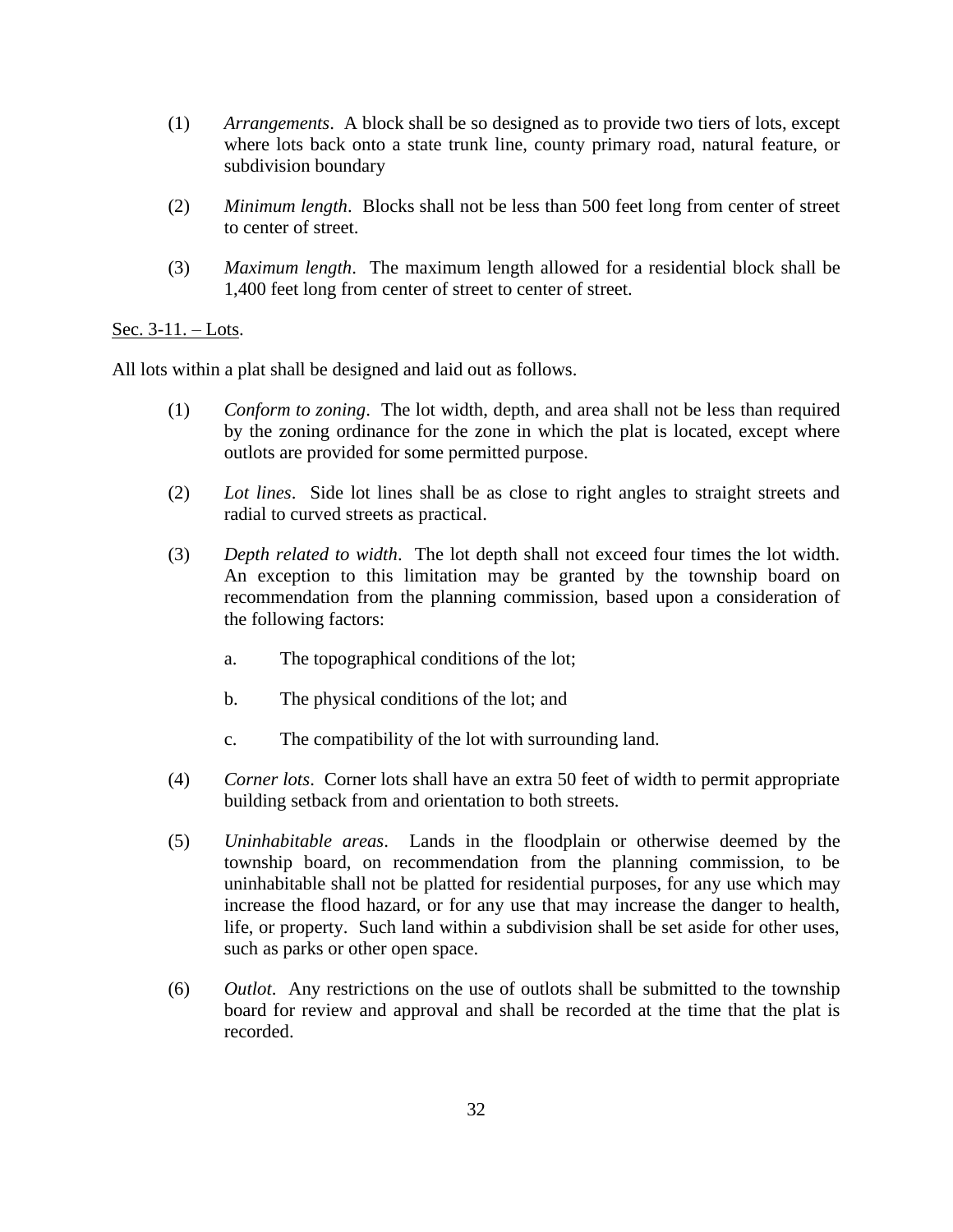- (7) *Backup lots*. Lots shall back into such features as limited access highways, shopping centers, or industrial properties, unless a secondary access is provided. Such lots shall contain a landscaped easement along the rear lot line, at least 20 feet wide, to restrict access, to minimize noise and to protect outdoor living areas. The landscaped easement shall not count toward satisfying the minimum lot size as established by the zoning ordinance. The portion of the landscaped easement on a particular lot shall be maintained by the owner of that lot. See also the requirements for planting strips in the next section.
- (8) *Lot division*. Further partition or division of lots must meet the following requirements:
	- a. *Prohibition of division*. No lot, outlot, or other parcel of land located in a recorded plat shall be further partitioned or divided unless such partition or division is first approved by the township board, after review and consideration by the planning commission. No lot, outlot, or other parcel of land located in a recorded plat shall be further partitioned or divided into more than four parts.
	- b. *Application for permission*. Any proprietor who desires to partition or divide a lot, outlot, or other parcel of land located in a recorded plat shall first make application to the township board in writing on such application form or forms as shall be provided by the township. The application shall be filed with the township clerk and shall include a detailed statement of the reasons for the requested partition or division and a sketch map or maps prepared in scale showing the proposed division or partition and all adjoining lots, streets and parcels of land.
	- c. *Building permit*. No building permit shall be issued to any proprietor or any other person, firm, association, or corporation with reference to the lot, outlot, or other parcel of land which is to be divided unless the partition or division shall first have been approved by the township board.
	- d. *Division resulting in smaller area*. A division or partition of a lot, outlot, or other parcel of land which is not served by public sewer and public water systems and which results in the creation of parcels containing a smaller area or width than is required by the land division act may be approved by the township board, in its discretion, provided the parcels created by such division or partition which are smaller than those area and width requirements are contiguous with other lots or parcels owned by the proprietor which, when added to the parcels created by such division or partition, will comply with the area and width requirements of the land division act. If approval of any such division or partition is granted pursuant to this subsection, then the parcel established by the division or partition and the contiguous lot or parcel of land required to meet the area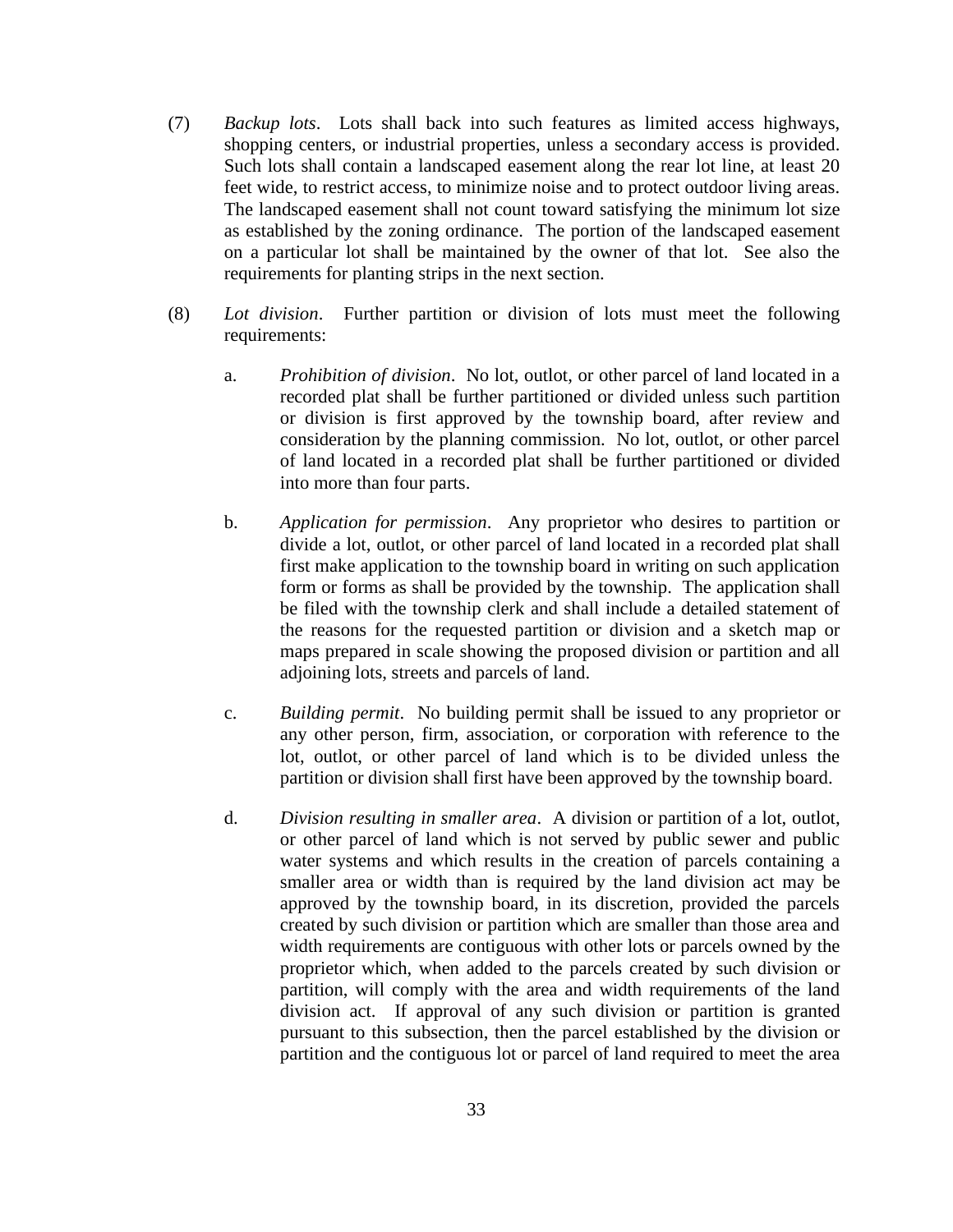and width requirements shall be considered as one building lot and parcel for all purposes and the owner shall, if required, sign an agreement in recordable form to this effect.

- e. *Conditions*. In granting its approval for any such requested division or partition, the township board may condition its approval with such reasonable conditions as shall be deemed desirable by the township board and which are in accordance with the purposes of the land division act.
- (9) *Frontage*. All lots shall front upon a public street. Private roads shall be prohibited unless approved pursuant to section 3-2(1).

### Sec. 3-12. – Planting Strips; Reserve Strips; Public Sites; Open Spaces.

Planting strips, reserve strips, public sites and open spaces shall be provided within the plat as follows.

- (1) *Planting strips*. The township may require planting strips to be placed next to incompatible features such as limited access highways, railroads, commercial uses, or industrial uses to screen the view from residential properties. Such screens shall be a minimum of 20 feet wide, and they shall not be a part of the normal road right-of-way or utility easement or any lot. See also the requirements for backup lots in section 3-11(7).
- (2) *Reserve strips*. A privately held reserve strip controlling access to streets is prohibited. The township may require a one foot reserve to be placed at the end of stub or dead-end streets which terminate at subdivision boundaries. These reserves shall be deeded in fee simple to the county road commission for future street purposes.
- (3) *Public sites*. Where a proposed park, playground, school, or other public use shown on the master plan is located in whole or in part within a plat, a suitable area for this purpose may be dedicated to the public or reserved for public purchase.
- (4) *Open spaces*. Existing natural features which add value to residential development and enhance the attractiveness of the community (e.g., trees, watercourses, historic spots, and similar irreplaceable assets) shall be preserved, insofar as possible, in the design of the subdivision.

#### Sec. 3-13. – Large-Scale Developments.

Large-scale developments shall be planned, developed, and completed as follows.

(1) *Modification*. This ordinance may be modified in accordance with article 5 of this ordinance in the case of a subdivision large enough to constitute a complete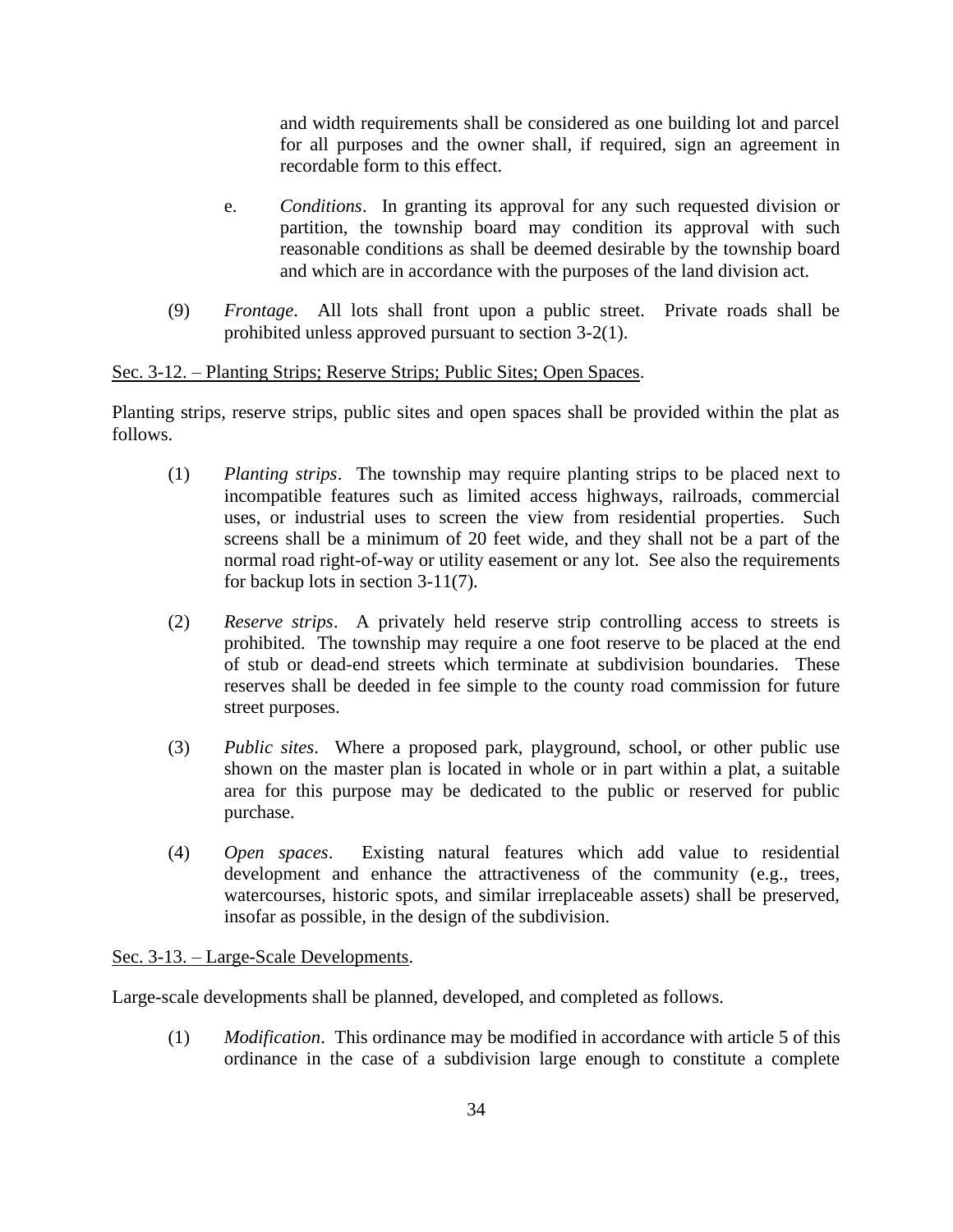community or neighborhood, consistent with the land use plan. Such a subdivision must provide and dedicate adequate public open space. When fully developed and populated, the subdivision must meet any required needs for traffic circulation, recreation, education, light, air, and service.

(2) *Neighborhood characteristics*. A community or neighborhood under this section shall be generally consistent with the land use plan, shall contain 500 living units or more, shall contain or be bounded by county primary or county local roads or natural physical barriers as necessary, and shall contain reserved areas of sufficient size to serve its population with schools, playgrounds, parks, and other public facilities. Such reserves may be dedicated.

#### Sec. 3-14. – Commercial and Industrial Plats.

Commercial and industrial plats specifically for commercial or industrial development, including shopping districts, wholesaling areas, and planned industrial districts, may be governed by modified design standards in accordance with article 5 of this ordinance. In all cases, however, adequate provision shall be made for off-street parking and loading areas as well as for traffic circulation.

### ARTICLE 4

#### SUBDIVISION IMPROVEMENTS

#### Sec.  $4-1$ . – Purpose.

It is the purpose of this article to specify the improvements which must be constructed by the subdivider as a condition precedent to final plat approval.

#### Sec. 4-2. – Plans.

The subdivider of the proposed subdivision shall have prepared, by an engineer registered in the state, a complete set of construction plans, including without limitation profiles, cross sections, specifications, and other supporting data for all required streets, utilities, and other facilities. Such construction plans shall be based on preliminary plans approved with the preliminary plat and shall be prepared in conjunction with the final plat. Before construction commences, all construction plans shall be approved by the township and such other public agencies as are required by law. All construction plans shall be prepared in accordance with the requirements, standards, or specifications of such public agencies. The township supervisor or other authorized agent may exercise discretion to require that the construction of any improvement be inspected during construction by such employees or agents of the township as the supervisor or other authorized agent shall designate. The expense of any such inspection shall be paid by the subdivider.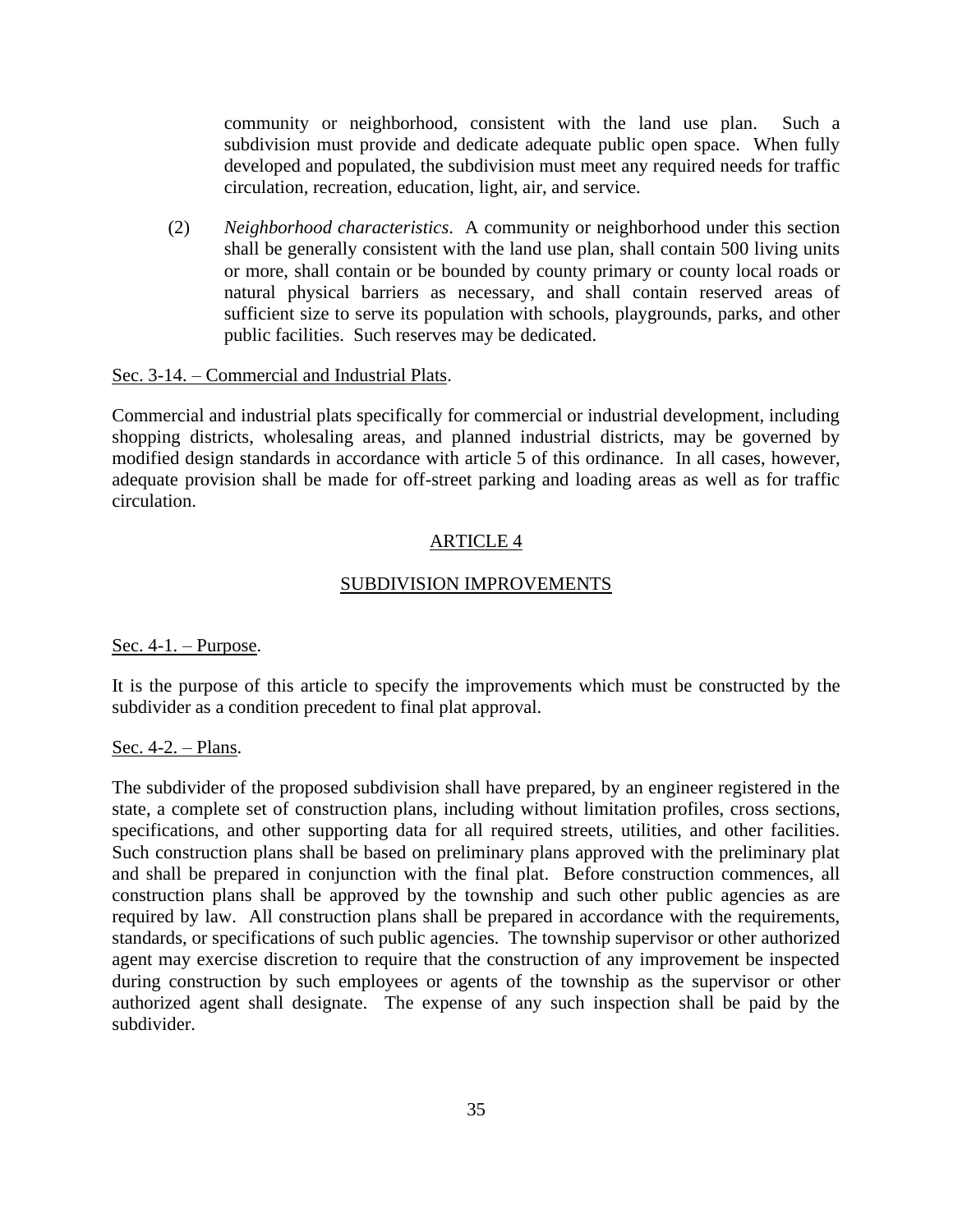#### Sec. 4-3. – Procedure.

When construction of an improvement has been completed at the time of filing the final plat, one complete copy of as-built engineering plans of each completed improvement shall be filed with the township clerk coincident with the filing of the final plat.

#### Sec. 4-4. – Required Improvements.

Every subdivider shall be required to install the following public and other improvements in accordance with the provisions of this section.

- (1) *Monuments*. Monuments shall be set in accordance with the land division act and rules promulgated by the Michigan department of treasury or any successor agency having similar jurisdiction.
- (2) *Streets*. All streets shall be constructed in accordance with the standards and specifications adopted by the county road commission and in accordance with this article.
- (3) *Curbs and gutters*. All curbs and gutters shall be constructed in accordance with the standards and specifications adopted by the county road commission and in accordance with this ordinance.
- (4) *Public utilities*. Public utilities shall be located in accordance with the rules of the county road commission. The proprietor shall make arrangements for all utility lines, such as telephone, electric, television, and other similar services distributed by wire or cable, to be placed entirely underground throughout a subdivided area, except for county primary roads and limited access highways. Conduits or cables shall be placed within private easements provided to such service companies by the proprietor or within dedicated public ways. All transformer boxes and similar devices shall be located so as not to be unsightly or hazardous to the public. Overhead lines may be permitted only upon approval of the township board at the time of final approval of the preliminary plat, if the township board determines that overhead lines will not constitute a detriment to the health, safety, general welfare, plat design, and character of the subdivision and the surrounding area. All such facilities placed in dedicated public ways shall be planned so as to not conflict with other underground utilities. All such facilities shall be constructed in accordance with standards of construction approved by the state public service commission or any successor agency having similar jurisdiction. All drainage and underground utility installations which traverse privately owned property shall be protected by easements granted by the proprietor. The underground work for all utilities shall be stubbed to the lot line of each premises served.
- (5) *Driveways*. All driveway openings in curbs shall be constructed in accordance with the standards and specifications of the county road commission or MDOT,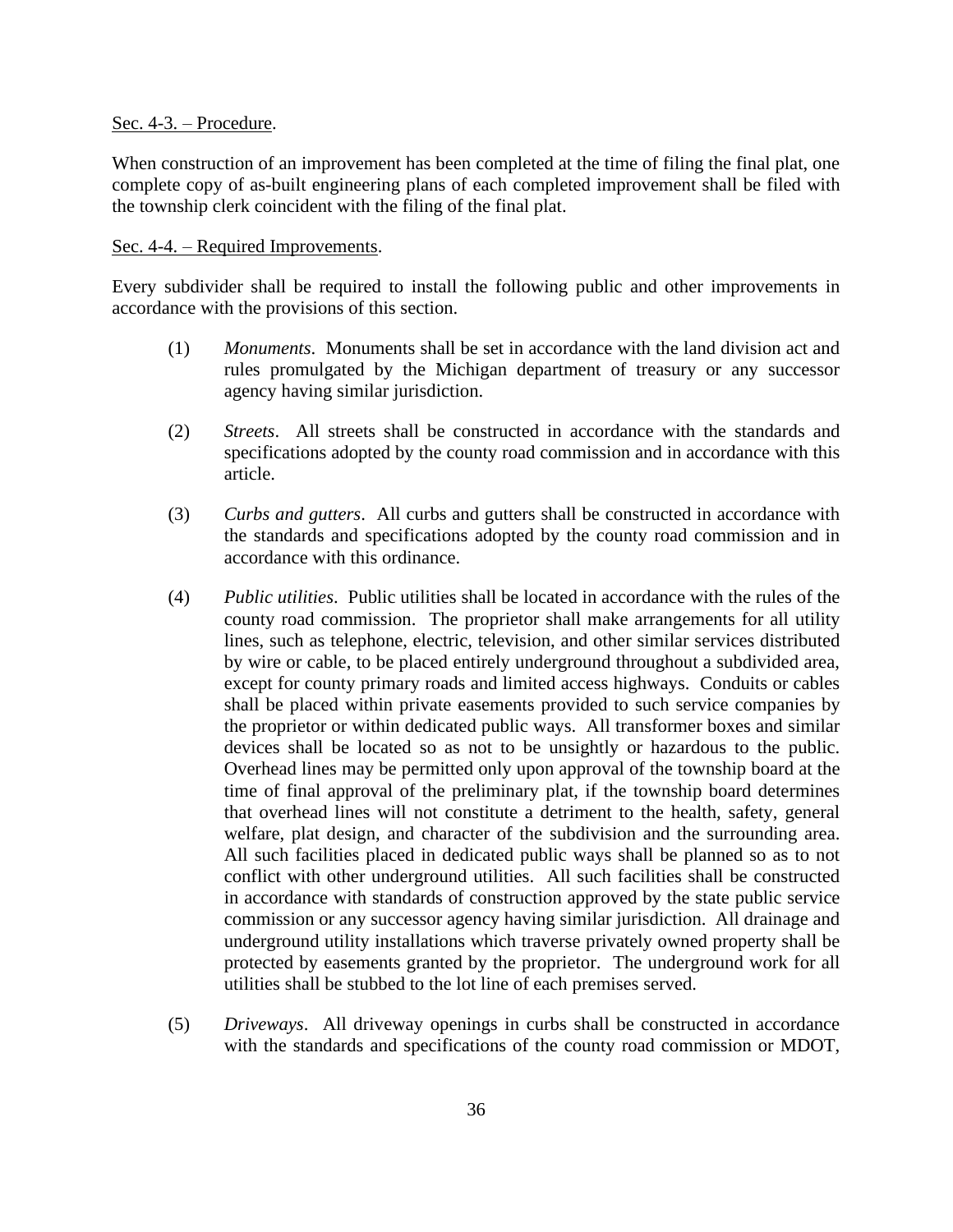based on which such public agency has jurisdiction, and, if applicable, any township ordinance pertaining to driveways.

- (6) *Storm drainage*. An adequate storm drainage system, including necessary storm sewers, drain inlets, manholes, culverts, bridges, and other appurtenances, shall be required. The requirements for each subdivision shall be established by the county water resources commissioner. The construction plans for each drainage system shall be approved by the county water resources commissioner.
- (7) *Water supply system*. A water distribution system consisting of appropriate water distribution mains, fire hydrants, and other water system appurtenances shall be provided by the subdivider. This system shall meet all requirements of the county, the state, the township, and any water supplier with which the township has contracted for water supply. If water transmission lines are adjacent to the subdivision, and if the plat is located within the Urban Growth Boundary identified on the Tallmadge Charter Township Master Plan Map, the subdivider shall connect to those water system transmission lines. If water transmission lines are not adjacent to the subdivision, but the plat is located within the Urban Growth Boundary identified on the Tallmadge Charter Township Master Plan Map, then the township board shall require the subdivider to participate in and share, in whole or in part, the cost of extending such transmission lines to the subdivision. After such extension is completed, the water system provided by the subdivider shall be connected to the water transmission lines by the subdivider.
	- a. If water transmission lines for a public water supply are not adjacent to or extended to the subdivision, and if the township board grants a variance to those requirements pursuant to article 5 of this ordinance, then the township board may, in its discretion, require as a condition of that variance that the subdivider execute an agreement agreeing to the imposition of a special assessment to cover the subdivision's share of the cost of providing the necessary public water facilities to extend a public water supply to the subdivision as well as the cost of connecting such facilities to the subdivision water system. Such agreement shall be prepared by the township and shall be in such form as shall be necessary, in the reasonable opinion of the township attorney, to effectuate the purposes of this provision.
	- b. If a water distribution system is required of the subdivider by the township board, the following shall be the minimum construction standards to be used.
		- 1. Water mains shall be at least eight inches in diameter. Larger sizes may be required in certain locations to provide adequate flow and pressure at the fire flow or other peak demand.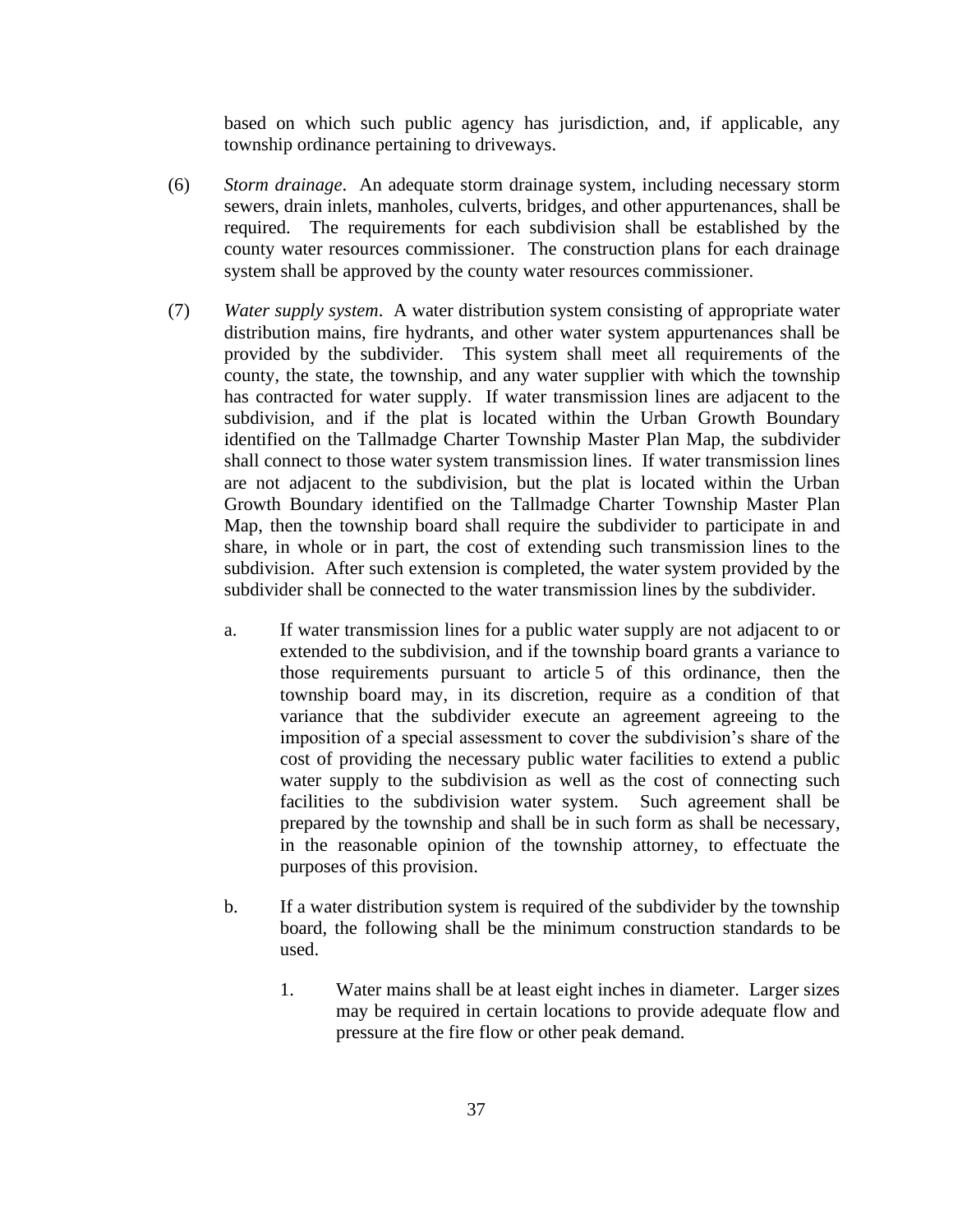- 2. A one-inch diameter service lead with curb box shall be provided for each lot. The service leads shall be installed to the property line, with the curb box installed at the right-of-way or as approved by the township.
- 3. The water main system shall be looped by connecting to at least two outside sources. If only one source is available, adequate provisions shall be made for future looping connections.
- 4. Fire hydrants in residential subdivisions shall be located not more than 500 feet apart and situated such that all portions of buildings are within 250 feet of any fire hydrant. The proprietor shall install hydrant signs on ground-installed signposts three feet behind all fire hydrants, opposite the street side.
- 5. Valves shall be placed at all intersections and such other locations so that no more than 20 dwelling units may be isolated. Valve spacing shall not exceed 1,000 feet.
- 6. Dead-end water mains serving culs-de-sac and other short street designs shall not exceed 500 feet in length. Where the length exceeds 500 feet, provisions for looping shall be provided as required herein.
- 7. No service connections to existing water mains shall be made until pressure and bacteriological tests of the new main have been successfully completed and approved by the township board.
- 8. A note must be included on the plans stating that all work shall be in accordance with the township construction standards.
- (8) *Sanitary sewer*. When connection to a public sanitary sewer system is probable within a reasonable period of time, a sanitary sewer system consisting of appropriate sewer lines, lift stations, and other sanitary sewer system appurtenances shall be provided by the subdivider. This system shall meet all requirements of the county, the state, the township, and any agency with which the township has contracted for the treatment and disposal of its sewage. If sanitary sewer transmission lines are adjacent to the subdivision, and if the plat is located within the Urban Growth Boundary identified on the Tallmadge Charter Township Master Plan Map, the subdivider shall connect the sanitary sewer system provided by the subdivider to such transmission lines. If sanitary sewer transmission lines are not adjacent to the subdivision, but the plat is located within the Urban Growth Boundary identified on the Tallmadge Charter Township Master Plan Map, then the township board shall require the subdivider to participate in and share, in whole or in part, the cost of extending such transmission lines to the subdivision. After such extension is completed, the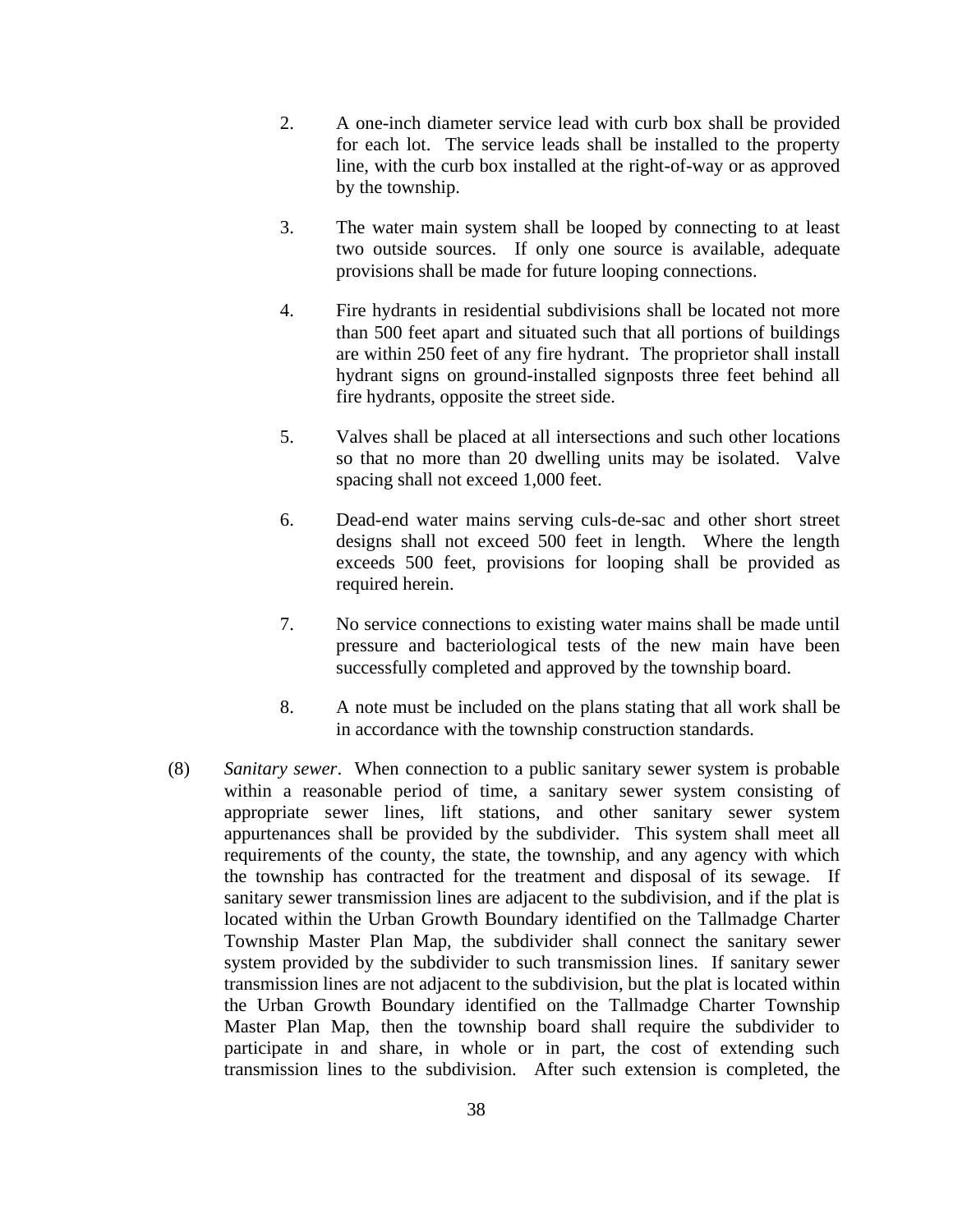sanitary sewer system provided by the subdivider shall be connected to the sanitary sewer transmission lines by the subdivider.

- a. If sanitary sewer transmission lines are not adjacent to or extended to the subdivision, and if the township board grants a variance to those requirements pursuant to article 5 of this ordinance, then the township board may, in its discretion, require as a condition of that variance that the subdivider execute an agreement agreeing to the imposition of a special assessment to cover the subdivision's share of the cost of providing the necessary public sanitary sewer facilities to extend public sanitary sewer service to the subdivision. Such agreement shall be prepared by the township and shall be in such form as shall be necessary, in the reasonable opinion of the township attorney, to effectuate the purposes of this provision.
- b. If a sanitary sewer system is required of the subdivider by the township board, the following shall be the minimum construction standards to be used.
	- 1. It is intended that the sanitary sewer shall be installed deep enough to provide by gravity flow service to the lowest floor of all buildings. Where sanitary sewer depth is minimal or too shallow for providing gravity service to basements, basement grades shall be shown for existing and proposed houses. Alternatively, the plans shall include a note stating that no basements will be served, or a description of the method of serving basements.
	- 2. Sanitary sewers shall be at least eight inches in diameter. Larger sizes may be required at certain locations.
	- 3. If sanitary sewers exist, all appropriate fees shall be paid prior to final plat approval.
	- 4. A six-inch diameter service lead shall be provided for each lot. Each lead shall be extended to the lot line, and shall be installed in accordance with the township construction standards.
	- 5. A six-inch diameter property line service lead riser shall be installed to within a depth of three feet of the elevation of the adjoining street.
	- 6. Maximum manhole spacing shall be 400 feet or as approved by the township engineer.
	- 7. The proprietor's engineer shall provide the basis of design as required by EGLE.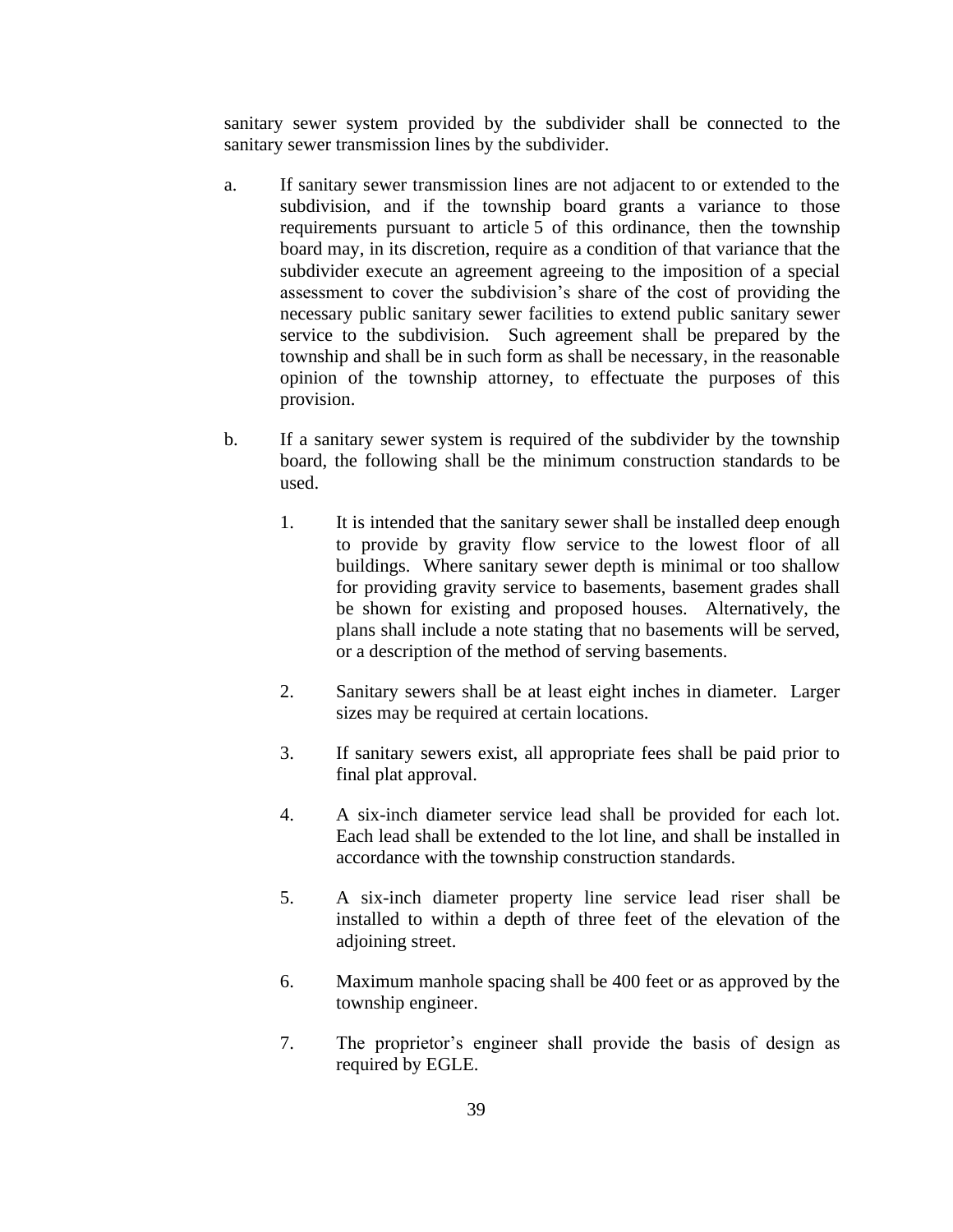8. Manholes shall be placed at the end of every run receiving two or more connections, at intersections, at deflections in the sewer, at grade changes and at terminus runs of the sewer. Dead-end sewers shall be designated as follows:

"To facilitate future construction only; no house leads allowed until a terminus manhole is constructed."

- 9. An easement shall be designated on the plan for each run of public sewer not in a public right-of-way. The minimum easement width shall be 20 feet.
- 10. Utility crossings shall be in accordance with the standards of EGLE and Michigan department of public health or any successor agency.
- 11. When the sanitary sewer is parallel to a water main, a minimum horizontal clearance of ten feet, measured from the outside of one pipe to the outside of the other pipe, is required.
- 12. Connection to an existing sanitary sewer will be permitted only after all required sewer tests have been successfully completed and approved by the township engineer.
- 13. A note must be included on the plans stating that all work shall be in accordance with township construction standards.
- (9) *Street name signs*. Street name signs shall be installed in accordance with section  $3-4(b)$ .
- (10) *Crosswalks*. Crosswalks, when required, shall:
	- a. Have easements at least ten feet in width;
	- b. Include paved walks at least five feet in width located generally along the centerlines of the easements;
	- c. Be dedicated as public pedestrian walkways; and
	- d. Be constructed in accordance with the standards and specifications adopted by the county road commission.
- (11) *Street lighting*. When the plat is located within the Urban Growth Boundary identified on the Tallmadge Charter Township Master Plan Map, decorative streetlights shall be installed at all intersections, curves, culs-de-sac, dead-end streets, every 500 feet along all streets in plats, and at such other locations as the township board, in its discretion, reasonably requires. Decorative streetlights may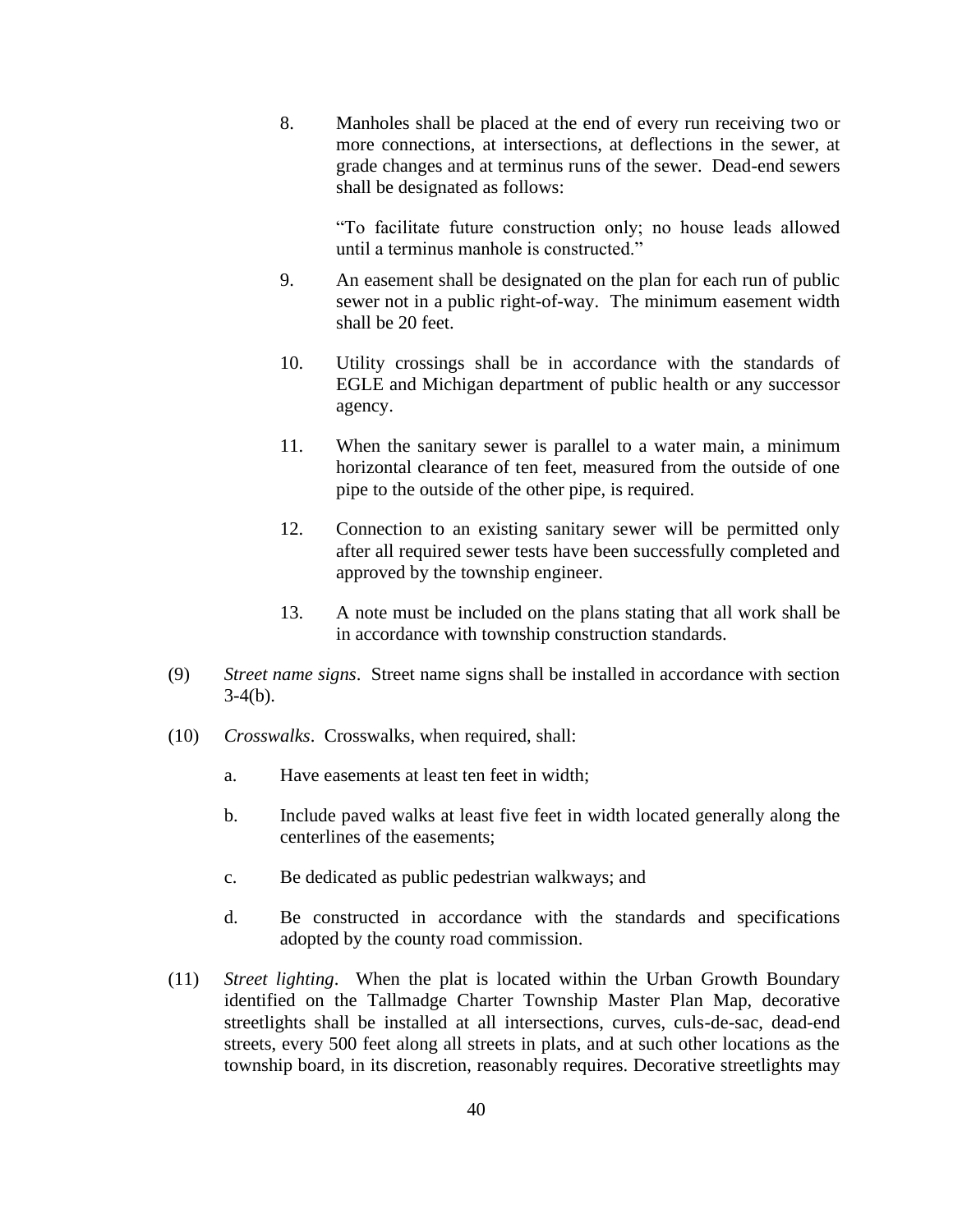be required to be installed at all intersections, curves, culs-de-sac, dead-end streets, every 500 feet along all streets in plats which have lot widths that average less than 120 feet, and at such other locations as the township board, in its discretion, reasonably requires. A street layout plan shall indicate proposed lighting pole locations. The streetlights shall be installed at the subdivider's expense. The subdivider shall sign an agreement with the township, agreeing to the imposition of a special assessment to cover the cost of operating the streetlights. Such agreement shall be prepared by the township and shall be in such form as shall be necessary, in the reasonable opinion of the township attorney, to effectuate the purposes of this provision. The agreement between the subdivider and the township shall terminate if the township board decides, in its discretion, not to specially assess the operating expenses of the streetlights to the lots in the subdivision. Streetlights shall be adequately shielded and screened so that no light will glare directly onto any adjacent property. Streetlights shall be directed toward the ground areas of streets, sidewalks and crosswalkways. No streetlight fixture may exceed 20 feet in height, and the maximum permitted illumination shall be 0.3 footcandles. A footcandle is a unit of illumination that is one foot from a uniform point source of one candle, and it equals one lumen per square foot.

(12) *Gas*. Underground gas lines shall be installed whenever feasible.

### Sec. 4-5. – Optional Improvements.

In certain instances, the improvements specified in this section shall be installed. In other instances, such installation shall be optional. If installed, the improvements shall be installed in the following manner.

- (1) *Recreation*. Where a school site, neighborhood park, recreation area, or public access to water frontage, as previously delineated or specified by official action of the planning commission, is located in whole or in part in the proposed subdivision, the township board may request the reservation of such open space for school, park, recreation, or public access purposes. If such request is granted, then the area shall be reserved for the respective school district in the case of school sites or for the township in all other cases. The township may, in its discretion, accept a dedication of these land areas.
- (2) *Greenbelt*. It is desirable for the protection of residential properties to have greenbelt or landscaped screen plantings located between a residential development and adjacent county primary roads, railroad rights-of-way, or commercial or industrial land uses.
- (3) *Street trees*. The variety and size shall be subject to the approval of the township board and the county road commission. Street trees may be planted between the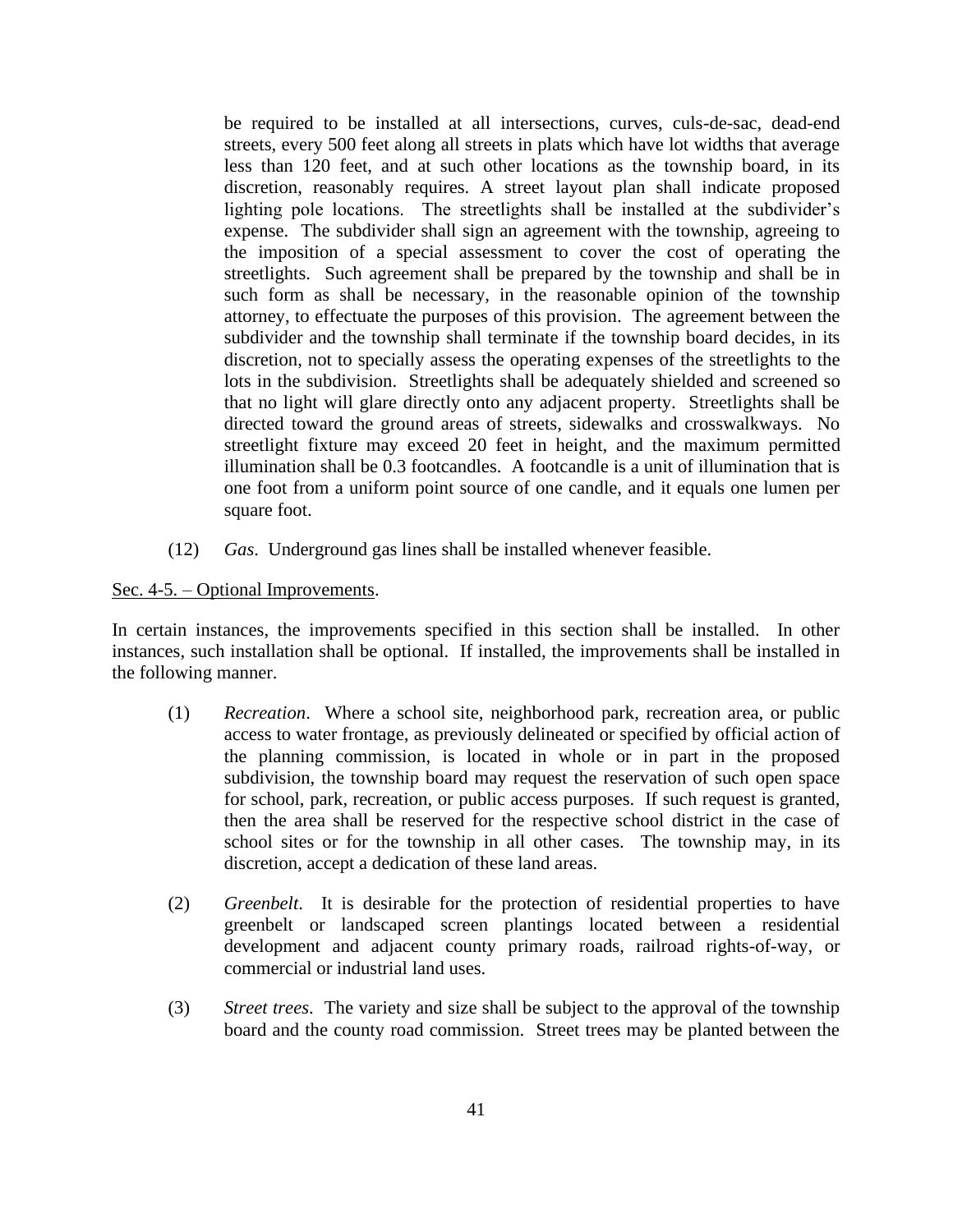street curb and sidewalk; they shall be planted outside of but within ten feet of the street right-of-way.

- a. On each side of the street, shade trees shall be placed in a planned pattern and consistent manner. Trees shall be placed at a distance no greater than will allow an approximately ten foot gap between branch tips when the trees are fully grown. No tree shall be planted closer than 18 feet to any streetlight pole. Approaches to buildings should be considered when locating trees.
- b. Street trees shall be at least one and one half inches in diameter at the trunk when planted. Any tree which dies within two years after planting shall be replaced by the subdivider.
- c. A minimum of one tree shall be planted for every 50 feet of frontage along each street. There shall be a minimum of one tree per interior lot and at least two trees shall be provided for a corner lot.
- (4) *Landscaping*. The proprietor is encouraged to provide landscaping, trees, and shrubbery within the proposed subdivision. Trees and other shrubbery may be provided by the proprietor within public rights-of-way as approved by the county road commission, provided the clear vision requirements are still met when the plantings have become fully grown.

## Sec. 4-6. – Nonresidential Subdivisions.

Subdivisions intended to accommodate industrial and commercial development shall conform to at least the following minimum requirements in addition to any other requirements set forth by the township board.

- (1) *General requirements*. A nonresidential subdivision shall be subject to all the requirements of these regulations, and shall be specifically designed for such purposes and shall have adequate provision for off-street parking, setbacks and other requirements in accordance with the zoning ordinance.
- (2) *Standards*. In addition to the principles and standards in this ordinance, which are appropriate to the planning of all subdivisions, the proprietor shall demonstrate that the street, parcel, and block pattern proposed is suitable for the uses anticipated and takes into account other uses in the vicinity. The following general principles and standards shall be observed.
	- a. Proposed commercial or industrial parcels shall be suitable in area and dimensions to the types of commercial or industrial development anticipated.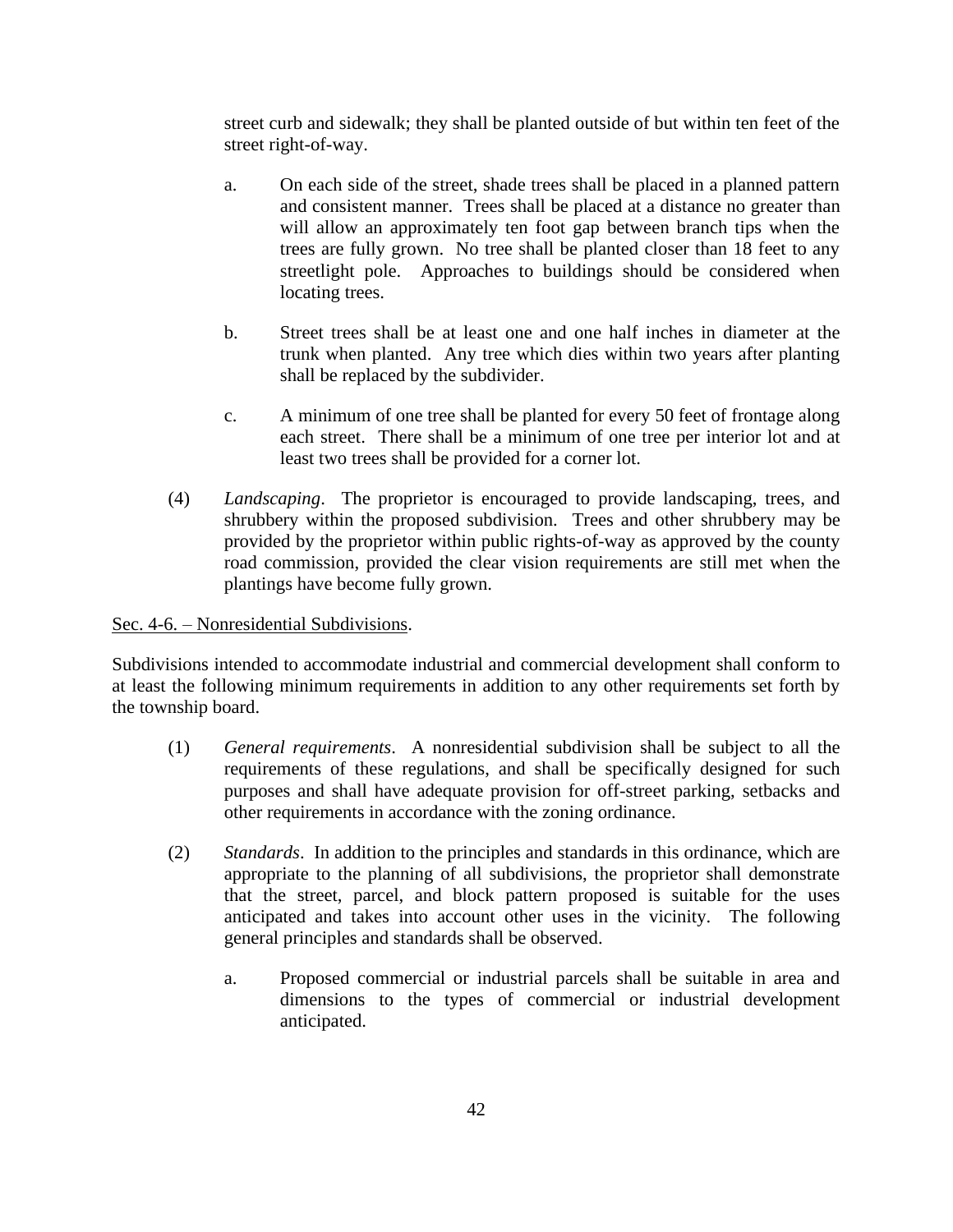- b. Street rights-of-way and pavement shall be adequate to accommodate the type and volume of traffic anticipated to be generated thereupon.
- c. Special requirements may be imposed with respect to street, curb, gutter, and sidewalk design and construction.
- d. Special requirements may be imposed with respect to the installation of public utilities, including without limitation water mains, sanitary sewers, and stormwater drainage.
- e. All reasonable efforts shall be made to protect adjacent residential areas from potential nuisance caused by a proposed commercial or industrial subdivision, including the provision for a permanently landscaped buffer strip when necessary.
- f. Streets carrying nonresidential traffic, especially truck traffic, shall not normally be extended to the boundaries of adjacent existing or potential residential areas.

### Sec. 4-7. – Guarantee and Completion of Improvements.

The construction of all improvements required by this ordinance shall either be completed by the subdivider prior to final plat approval or their completion shall be guaranteed in the following manner.

- (1) *Guarantee*. In lieu of the actual installation and approval of all improvements required by this ordinance prior to final plat approval, the township board may, in its discretion, for those requirements which water resources are over and beyond the requirements of the county road commission, county water resources commissioner, or any other public agency responsible for the administration, operation, and maintenance of the applicable public improvement, permit the subdivider to guarantee completion of such required improvements in one or a combination of the arrangements of this subsection. In each instance where the subdivider is to guarantee completion of required improvements, the township and the subdivider shall enter into a written agreement specifying in detail the nature of the required improvements, the time in which these improvements are to be completed, provisions for checking or inspecting the construction of each such improvement to determine its conformity to the submitted construction plans and specifications, and the nature of the financial guarantee of performance which is to be provided by the subdivider for each such improvement. The township board may waive financial guarantees of required improvements in the case of streetlights or street trees.
- (2) *Alternatives*. A financial guarantee for completion shall be provided pursuant to one of the two alternatives in this subsection. In either event, the written agreement between the township and the subdivider may provide that the amount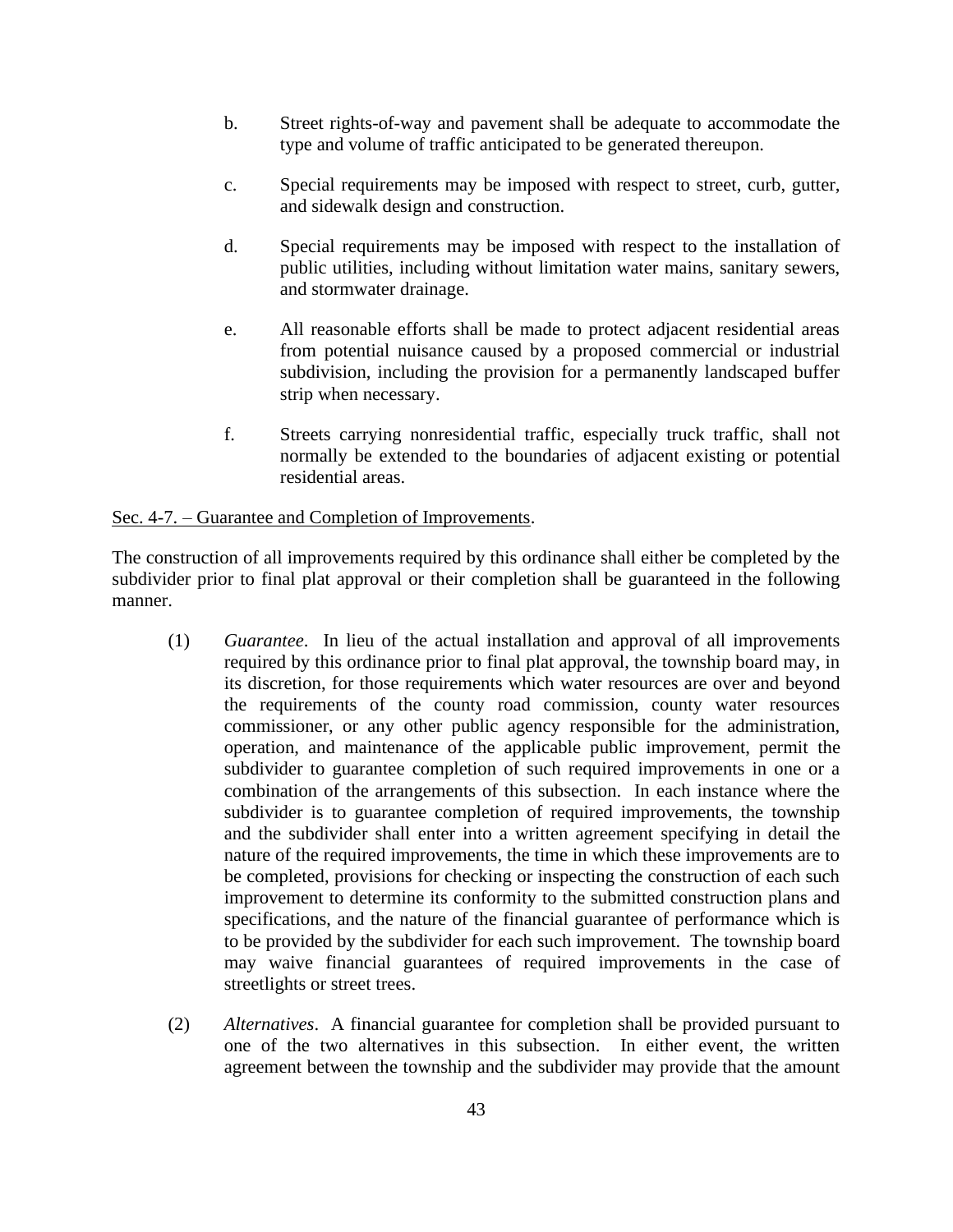of the bond or deposit provided, as the case may be, shall be progressively reduced as specified improvements are completed.

- a. *Performance or surety bond*. The following are surety bond requirements.
	- 1. *Accrual*. The bond shall accrue to the township and shall cover the full cost of constructing and installing the specific improvement and, where applicable, placing the specific improvement in operation.
	- 2. *Amount*. The bond shall be in an amount equal to the total estimated cost for completing construction and installation of the specific improvement, in-eluding contingencies, as estimated by the township board, as well as the total estimated cost of placing the specific improvement in operation, where applicable, including contingencies, as estimated by the township board.
	- 3. *Term*. The term of the bond shall be for such period as shall be specified by the township board.
	- 4. *Bonding or surety company*. The bond shall be written by a surety company which is authorized to do business in the state and which is acceptable to the township board.
- b. *Cash deposit, certified check, negotiable bond, or irrevocable bank letter of credit*. The following are requirements for other forms of surety.
	- 1. *Treasurer, escrow agent, or trust company*. A cash deposit, certified check, negotiable bond, or an irrevocable bank letter of credit, such bond or letter of credit to be approved by the township board, shall be deposited with the township. The escrow agreement may provide that the deposit will be held by the township treasurer or, in the alternative and subject to approval by the township board, that the deposit will be held by a state or national banking corporation.
	- 2. *Dollar value*. The cash deposit, certified check, negotiable bond, or irrevocable bank letter of credit shall be in an amount equal to the total estimated cost of construction and installation of the specified improvement, including contingencies, as estimated by the township board, as well as, where applicable, the total estimated cost of placing the specific improvement in operation, including contingencies, as estimated by the township board.
	- 3. *Term*. The deposit shall be retained by the township board for a period to be specified by the township board.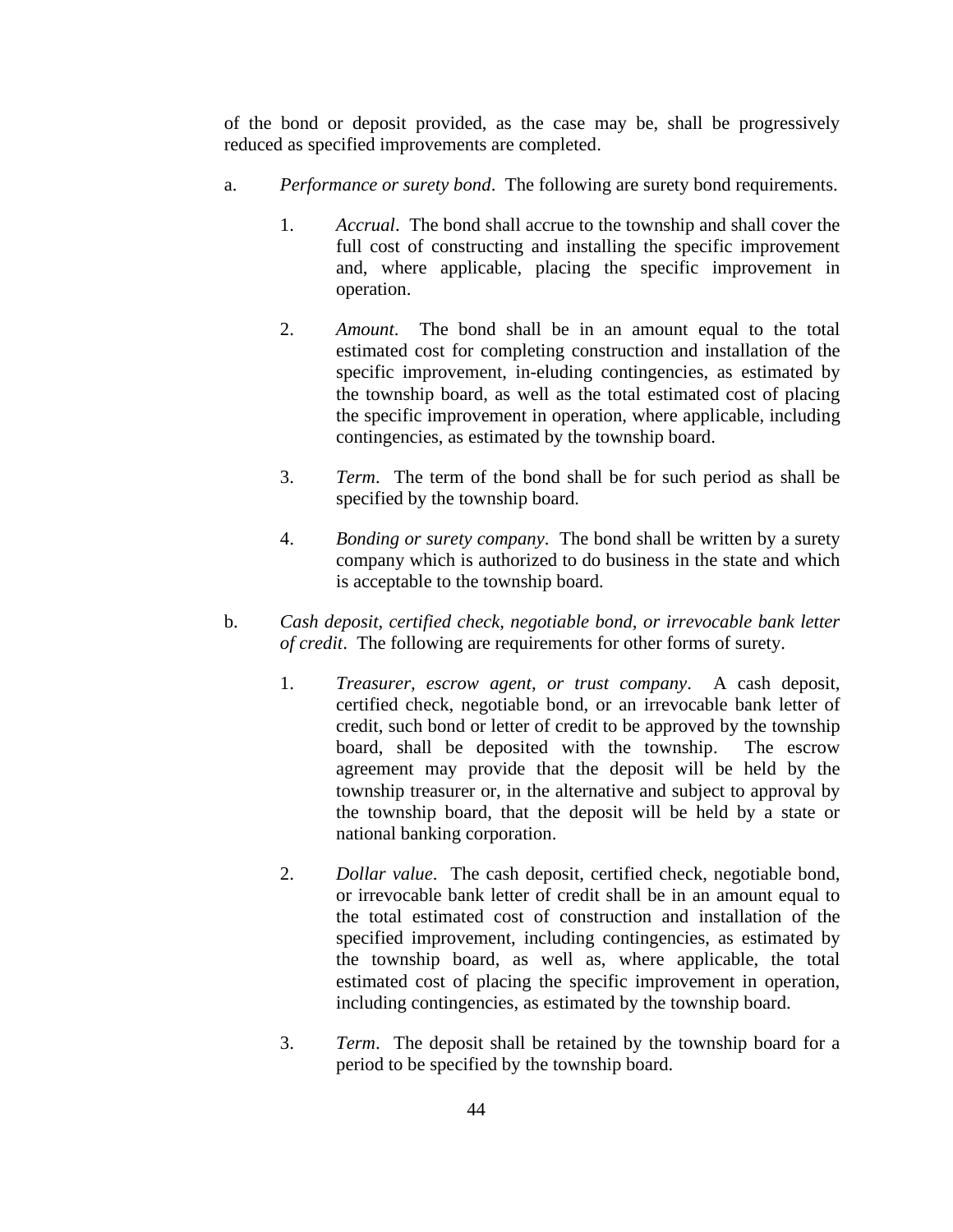- (3) *Penalty*. In the event the subdivider shall, in any case, fail to complete an improvement within the period of time specified in the agreement with the township for completion, the township board may, at its option, proceed itself to have the improvement completed. The agreement between the subdivider and the township shall provide that all costs and expenses incurred by the township in completing the improvement shall be reimbursed from the bond or deposit provided pursuant to subsection (2) of this section and, if such bond or deposit shall be insufficient, from the subdivider.
- (4) *Inspections of improvements*. The engineer for the subdivider must certify with sealed documentation that all improvements have been constructed in full compliance with the final plat and the township construction standards, or as otherwise required by the township board. The township engineer shall also be responsible for inspecting the construction of all water main extensions, sanitary sewer extensions, and such other improvements as are assigned by the township, and certifying that their construction has been satisfactorily completed. The county road commission shall be responsible for the inspections of the construction of all streets under its jurisdiction and shall certify that the construction has satisfactorily been completed. If an inspection reveals that any of the required improvements have not been constructed in accordance with the final plat, the township construction standards, or as required by the township board, the proprietor shall be responsible for completing the improvements. Where the cost of improvements is covered by guarantee or surety, the proprietor and the bank, bond company, or other agent shall be severally and jointly liable for completing the improvements according to specifications.
- (5) *Certificates of occupancy*. No certificate of occupancy for any building in the subdivision shall be issued prior to the completion of the improvements, dedication of the same to the township, and acceptance by the township board, except as provided in this subsection. Whenever, by reason of the season of the year, any lot improvement required by this ordinance cannot be performed, the building inspector may issue a certificate of occupancy; provided there is not danger to health, safety, or general welfare, upon the township accepting a cash deposit in an amount to be determined by the township engineer for the cost of the improvement. The surety covering such lot improvement shall remain in full force and effect until the township engineer has certified that the construction of the improvement has been satisfactorily completed. All required improvements for which a deposit has been accepted by the township at the time of issuance of a certificate of occupancy shall be installed by the proprietor within one year. In the event that the improvement has not been properly installed at the end of the time period, the township board shall give two weeks' written notice to the proprietor requiring the improvement's installation. If the improvement is not timely installed, the township supervisor may then request the township board to authorize the township engineer to contract out the work for the installation of the necessary improvement at a sum not to exceed the escrow deposit. At the time of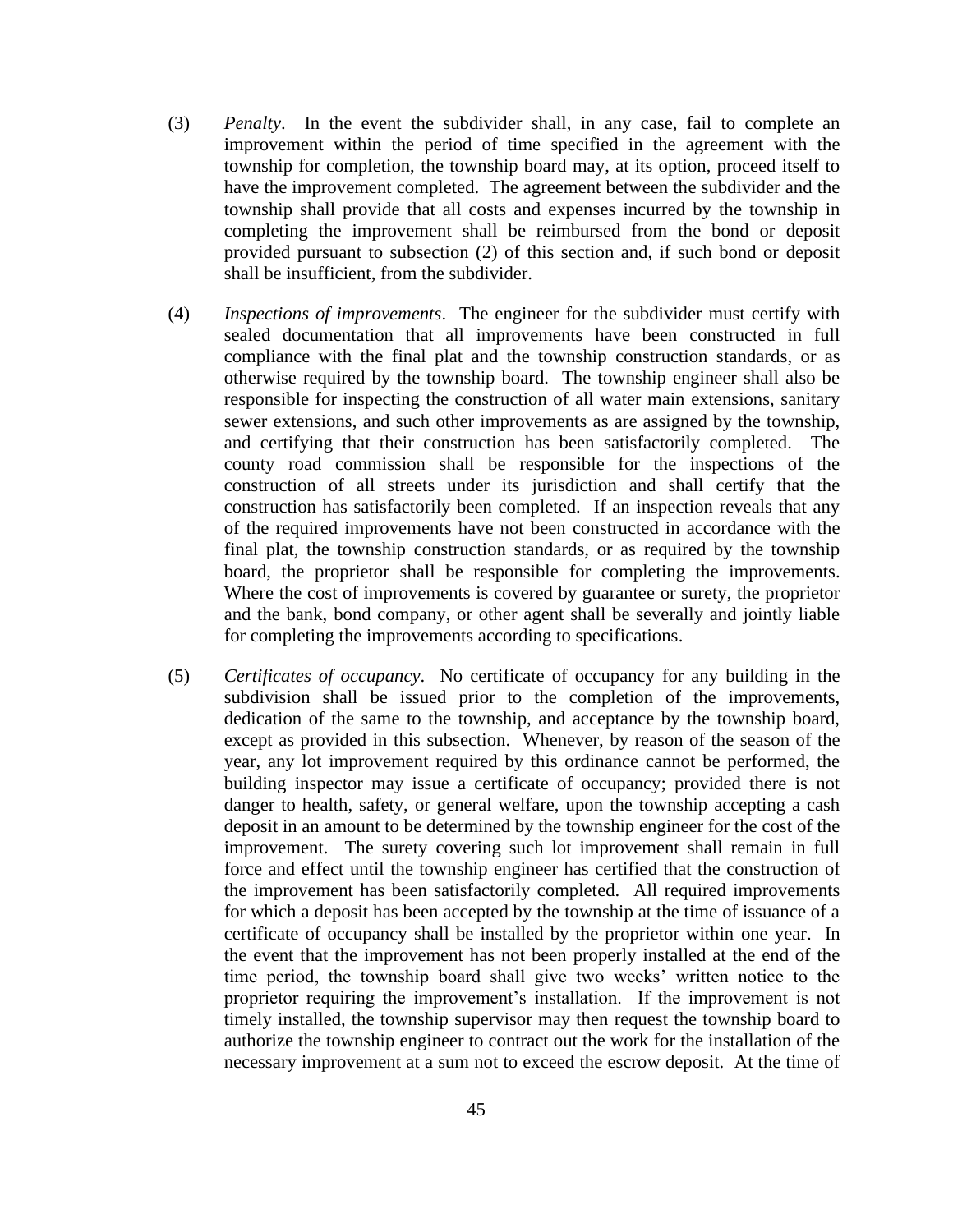issuance of this certificate of occupancy for which a deposit was made with the township, the proprietor shall obtain and file a notarized statement from the purchasers of the premises authorizing the township to arrange and contract for the installation of the improvement at the end of the one year if the improvement has not been duly installed by the proprietor.

#### ARTICLE 5

#### VARIANCES

Sec. 5-1. – Requirements; Public Hearing.

- (a) The township board may, on written application from the subdivider and after receipt of a recommendation from the planning commission, grant a variance from the provisions or requirements of this ordinance. A public hearing shall be held by the planning commission prior to making its recommendation to the township board. Notice of this hearing shall be given in the same manner as is provided in the Michigan zoning enabling act, Public Act No. 110 of 2006 (MCL 125.3101 *et seq*.), with respect to the adoption or amendment of a township zoning ordinance. No variance shall be recommended by the planning commission or granted by the township board unless there are the following findings by the planning commission or the township board, as the case may be.
	- (1) There are such special circumstances or conditions affecting the property in question that strict application of the provisions or requirements of this ordinance would such be impracticable or unreasonable.
	- (2) The granting of the variance will not be detrimental to the public welfare or injurious to other property in the area in which the subdivision is situated.
	- (3) The variance will not violate the provisions of the land division act.
	- (4) The variance will not have the effect of nullifying the interests and purposes of this ordinance.
- (b) After the completion of the public hearing, the planning commission shall make a written recommendation to the township board which shall include its findings and specific reasons for its recommendation. On receipt of such written recommendation, the township board shall act to either grant or deny the variance.

#### Sec. 5-2. – Planned Unit Development Exception.

A subdivider may request a variance of certain provisions or requirements of this ordinance in the case of a planned unit development. Such request for a variance shall be considered and acted upon in the same manner as is provided in section 5-1. In making its recommendation to the township board, the planning commission shall consider whether the planned unit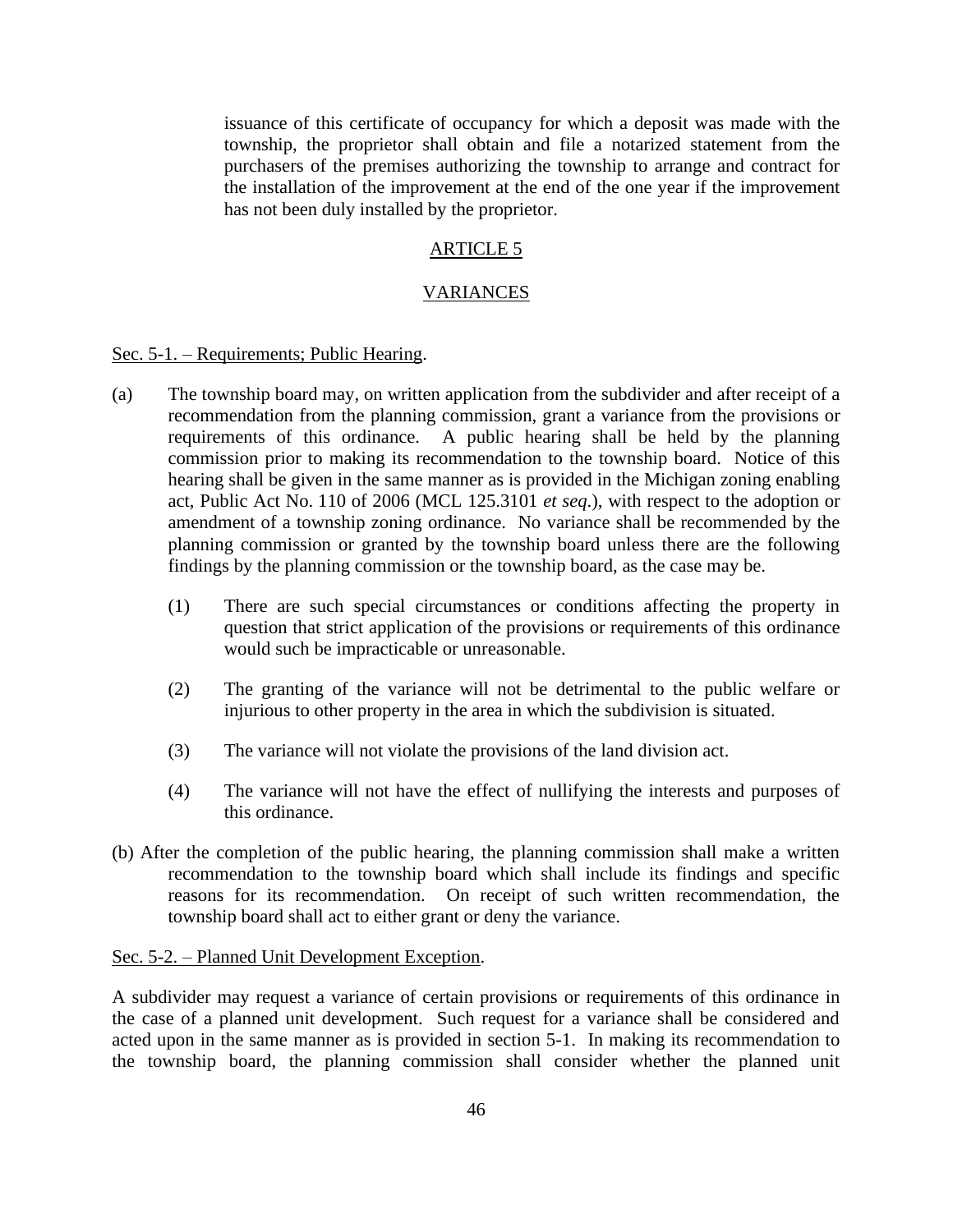development provides adequate public spaces; whether it includes provisions for efficient circulation of adequate light and air and other needs; the nature of the proposed use of land and the existing use of land in the vicinity; the number of persons to reside or work in the proposed planned unit development; the probable effect of the proposed planned unit development upon traffic conditions in the vicinity; whether the proposed planned unit development will constitute a desirable and stable community development; and whether the proposed planned unit development will be in harmony with adjacent areas.

#### ARTICLE 6

#### ENFORCEMENT AND PENALTIES

#### Sec. 6-1. – Final Approval Required.

No plat required by this ordinance or the land division act shall be admitted to the public land records of the county or received or recorded by the county register of deeds until such plat has received final approval by the township board as provided in this ordinance. No public board, agency, commission, official, or other authority shall proceed with the construction of or authorize the construction of any of the public improvements required by this ordinance unless such public improvement shall comply in its location and in all aspects with the requirements of this ordinance; this requirement shall not apply to any public improvements which have already been accepted, already been opened, or otherwise already received the legal status of a public improvement prior to the adoption of this ordinance.

#### Sec. 6-2. – Penalties.

- (a) Any person who violates this ordinance or fails to comply with any of its requirements shall be responsible for a municipal civil infraction, subject to a fine of \$50.00, plus costs and other sanctions, for each infraction. Each day during which any violation continues after due notice has been served shall be deemed a separate and distinct offense. Increased civil fines may be imposed for repeat violations; a repeat violation means a second or subsequent municipal civil infraction violation committed by a person within any 12-month period and for which a person admits responsibility or is determined to be responsible. An increased civil fine for repeat violations shall be as follows:
	- (1) The fine for any offense which is a first repeat offense shall be \$250.00, plus costs and other sanctions; and
	- (2) The fine for any offense which is a second repeat offense or any subsequent repeat offense shall be \$500.00, plus costs and other sanctions.
- (b) The township assessor, township zoning administrator, members of the county sheriff's department assigned to the township, members of any law enforcement agency whose services are contracted for by the township, and any other individuals who may, from time to time, be appointed by resolution of the township board are designated as the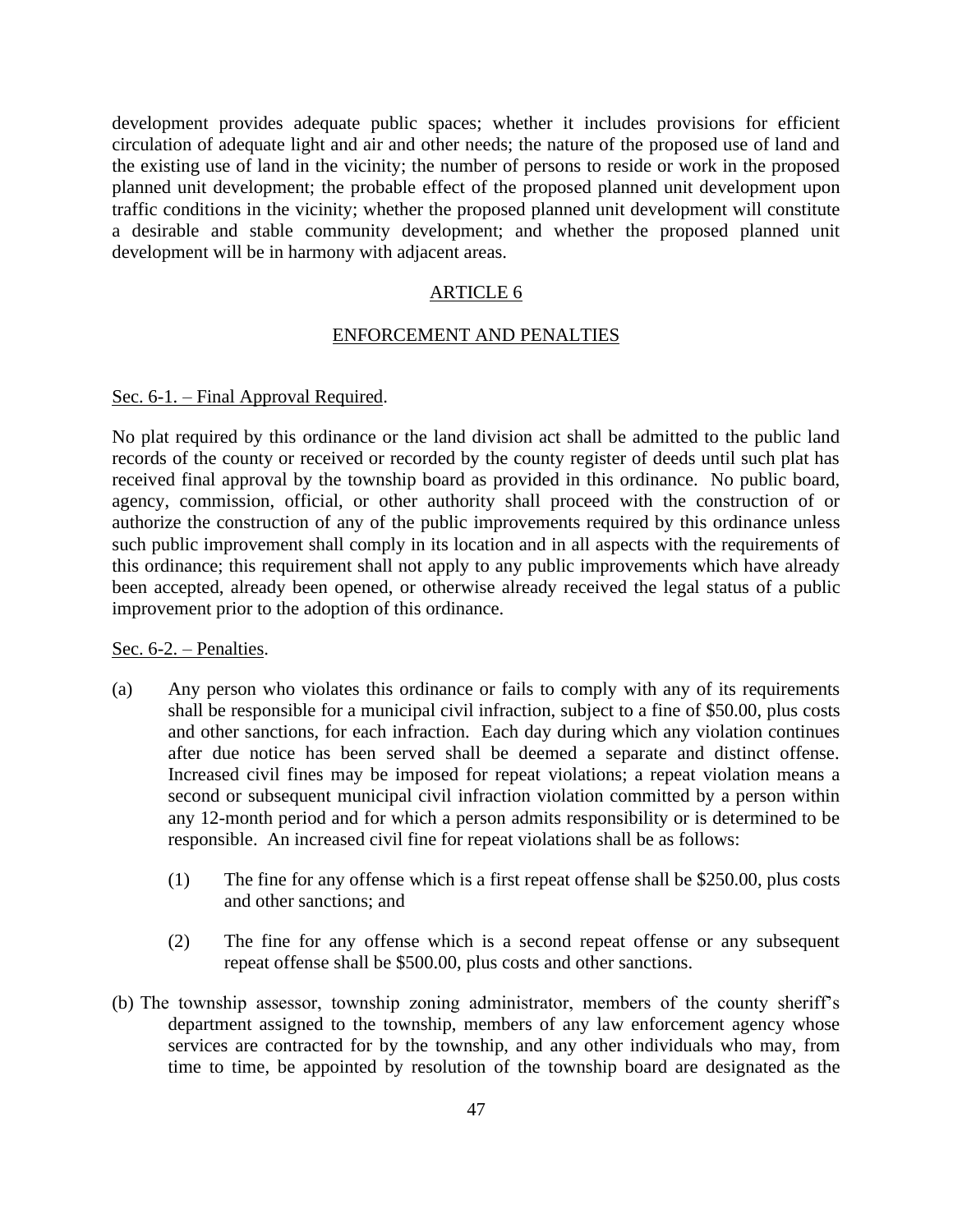authorized township officials to issue municipal civil infraction citations (directing alleged violators to appear in court) or municipal civil infraction notices (directing alleged violators to appear at the township municipal ordinance violations bureau).

## ARTICLE 7

#### AMENDMENTS

Sec. 7-1. – Authority.

The township board may, from time to time, amend the regulations and provisions of this ordinance as provided by law.

#### Sec. 7-2. – Proposal Procedure.

A proposed amendment may be originated by the township board or the planning commission. All proposed amendments originating with the township board shall be referred to the planning commission for a report thereon before any action is taken on the proposal by the township board.

#### ARTICLE 8

#### **MISCELLANEOUS**

#### Sec. 8-1. – Severability and Captions.

This ordinance and its various parts, sections, subsections, sentences, phrases, and clauses are declared to be severable. If any part, section, subsection, sentence, phrase, or clause is adjudged unconstitutional or invalid, the remainder of this ordinance shall not be affected. The captions included at the beginning of each section are for convenience only and shall not be considered a part of this ordinance.

#### Sec. 8-2. – Administrative Liability.

No township officer, agent, employee, or member of the township board shall be personally liable for any damage that may accrue to any person as a result of any act or decision performed in the discharge of duties and responsibilities pursuant to this ordinance.

#### Sec. 8-3. – Repeal.

All resolutions or ordinances in conflict in whole or in part with any provisions of this ordinance are, to the extent of such conflict, repealed.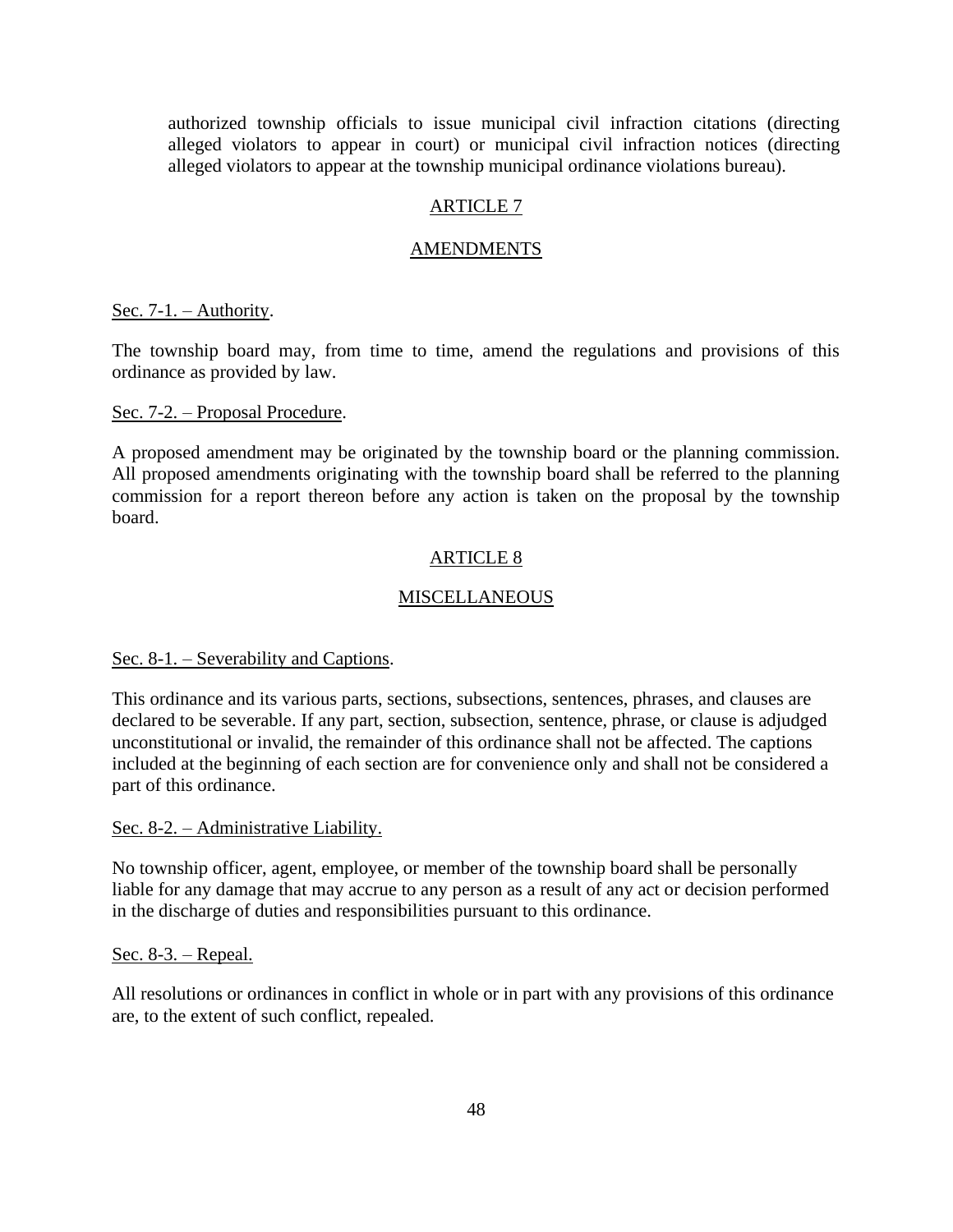Sec. 8-4. – Effective Date.

This ordinance was approved and adopted by the township board of Tallmadge Charter Township on \_\_\_\_\_\_\_\_\_\_\_\_\_\_\_\_\_\_\_\_, after introduction and first reading on \_\_\_\_\_\_\_\_\_\_\_\_\_\_\_\_, and after publication and posting following such first reading as required by Michigan Act 359 of 1947, as amended. This ordinance shall be effective 30 days after publication of a notice of adoption and posting in the Ottawa Advance.

\_\_\_\_\_\_\_\_\_\_\_\_\_\_\_\_\_\_\_\_\_\_\_\_\_\_\_\_\_\_\_\_\_ \_\_\_\_\_\_\_\_\_\_\_\_\_\_\_\_\_\_\_\_\_\_\_\_\_\_\_\_\_

Mark Bennett, Township Supervisor Lenore Cook, Township Clerk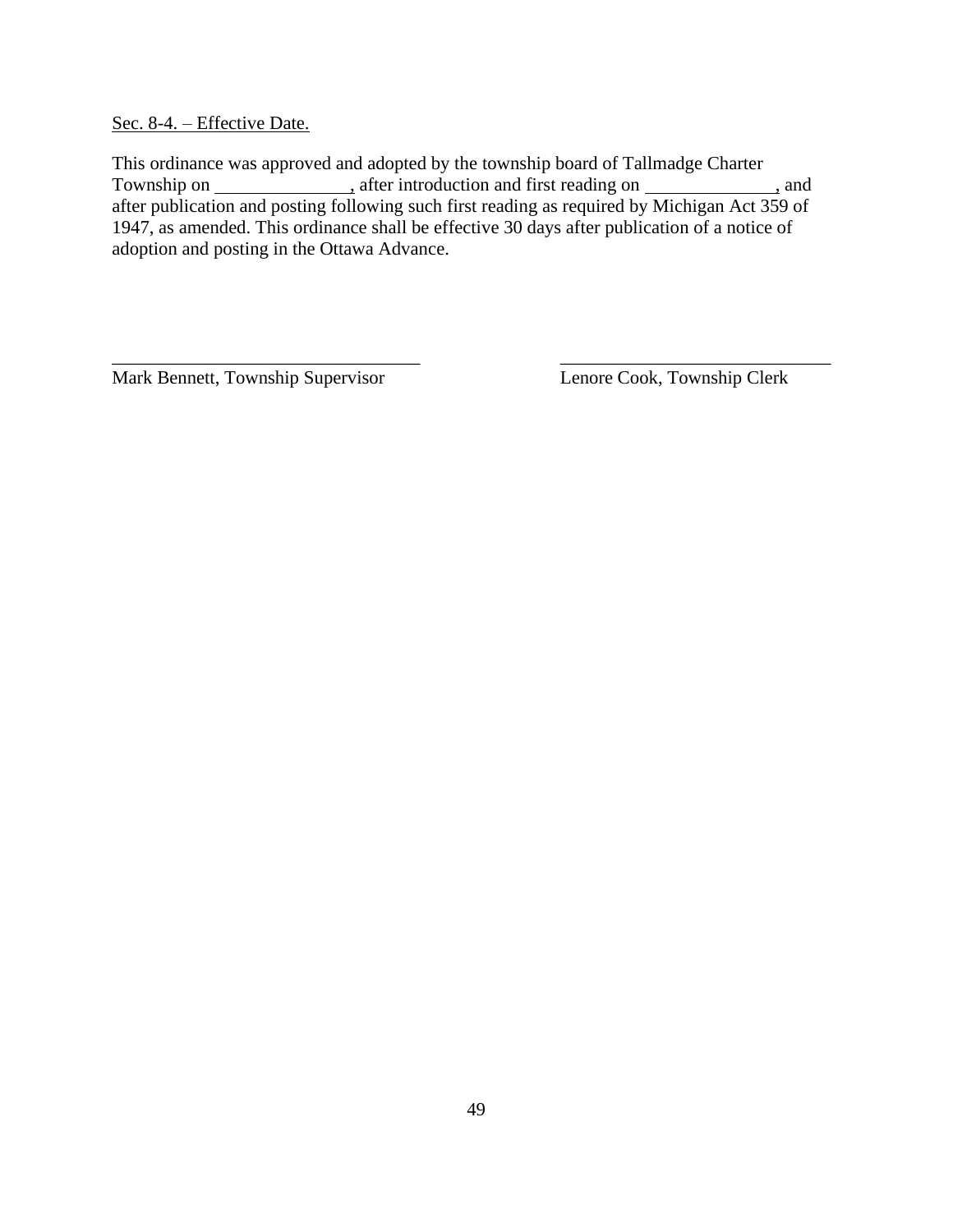# **CERTIFICATE**

| I, Lenore Cook, Clerk for the Charter Township of Tallmadge, Ottawa County, Michigan, |                                   |  |      |                                                                                         |  |
|---------------------------------------------------------------------------------------|-----------------------------------|--|------|-----------------------------------------------------------------------------------------|--|
|                                                                                       |                                   |  |      | certify that the foregoing Tallmadge Charter Township Subdivision Control Ordinance No. |  |
|                                                                                       |                                   |  |      | was adopted at a regular meeting of the Township Board held on                          |  |
|                                                                                       |                                   |  |      | 20 <sub>1</sub> The following members of the Township Board were                        |  |
| present                                                                               | at                                |  | that | meeting:                                                                                |  |
|                                                                                       |                                   |  |      |                                                                                         |  |
|                                                                                       |                                   |  |      | <b>Note:</b> The following                                                              |  |
|                                                                                       |                                   |  |      |                                                                                         |  |
|                                                                                       |                                   |  |      | The Ordinance was adopted by the Township Board with members of the Board:              |  |
|                                                                                       |                                   |  |      |                                                                                         |  |
|                                                                                       |                                   |  |      | voting in opposition. A Notice of                                                       |  |
|                                                                                       |                                   |  |      | Adoption of the Ordinance was published in the Grand Rapids Press on                    |  |
|                                                                                       | $\overbrace{\hspace{2.5cm}}^{20}$ |  |      |                                                                                         |  |

Lenore Cook, Township Clerk

\_\_\_\_\_\_\_\_\_\_\_\_\_\_\_\_\_\_\_\_\_\_\_\_\_\_\_\_\_\_